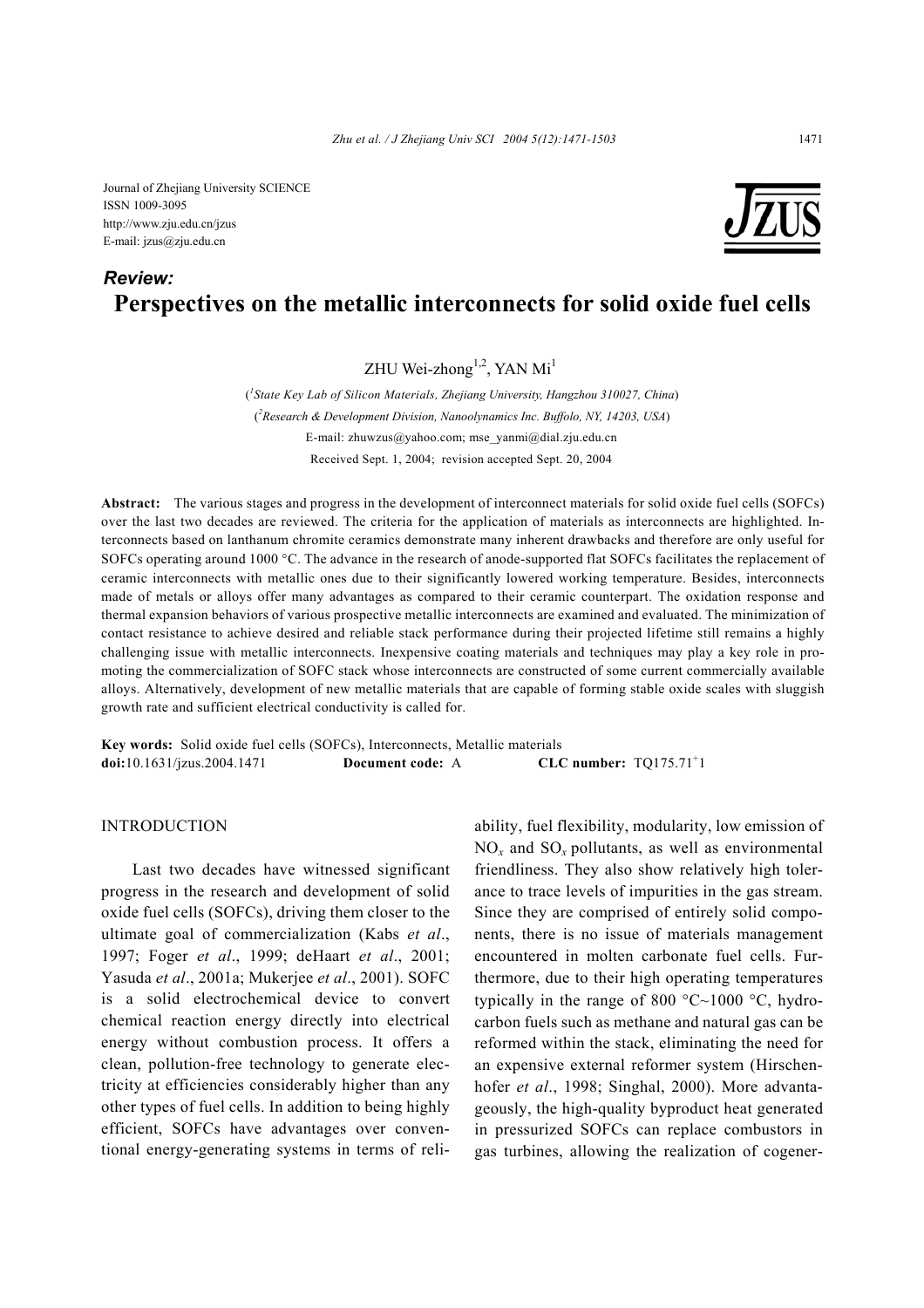ated hybrid power systems. System efficiencies approaching 70% in such hybrid SOFC/gas-turbine have been demonstrated (Lunghi and Ubertini, 2001).

The operating principle of SOFCs is schematically illustrated in Fig.1. SOFCs are literally made up of two porous electrodes separated by a gas impermeable ion-conducting electrolyte. In operation, oxygen transported in the form of either air or pure oxygen electrochemically reacts with incoming electrons from the external circuit to form an oxygen ion at the cathode (air electrode). The oxygen ion migrates through the electrolyte to the electrode/anode interface where the fuel gas simultaneously fed at the anode (fuel electrode) is electrochemically oxidized to release electrons. The external electron current from anode to cathode is balanced by the internal oxygen ion current across the electrolyte. The overall area as well as electrochemical activity of three phase boundaries (TPBs), where gas, electrolyte, and electrode converge at both sides of the electrolyte, are crucial in determining the performance of SOFCs.





The actual cell voltage is always lower than the theoretical cell voltage because of the presence of activation polarization, concentration polarization, and ohmic polarization. Activation polarization is related to the charge transfer process involved in the electrochemical reactions. By making the electrode/electrolyte interfaces functionally diffuse, the region over which the charge transfer occurs can be enlarged, and the activation polarization can thus be considerably reduced. The concentration polarization is associated with the transport of both reactant and exhaust gases through the porous electrodes and is primarily governed by the microstructure of the electrode, specifically, the porosity, pore size, and pore geometry. The ohmic polarization arises from the resistance to the flow of ions in the electrolyte as well as resistance to the flow of electrons in the electrodes. Therefore, the useful voltage of an operating cell can be expressed as

$$
E^{0} = E - IR_{i} - (\eta_{a} + \eta_{c})
$$
 (1)

where *E* is open circuit voltage dictated by the operating temperature and type of fuel employed, *IR<sub>i</sub>* is the ohmic polarization (*I* is the cell current,  $R_i$ is the internal resistance of cell encompassing the contributions of both electrolyte and electrodes), and  $\eta_a$  and  $\eta_c$  are the anode and cathode overpotentials, respectively. Overpotential at each electrode comprises activation and concentration polarizations. It is obvious from above formula that ohmic loss is a linear function of current providing the cell resistance remains essentially constant throughout the operation process. Activation polarization is a dominant loss mechanism at low level of current density. Concentration polarization occurs over an entire range of current density, but becomes prevalent at high current density where the supply of reactant species to the cell reaction sites becomes increasingly insufficient. Depending on the operating temperatures, the polarization losses usually account for 30%~60% voltage loss at peak power density. This is the primary reason why minimization of polarization losses has been a major goal in the research and development of SOFCs.

To accumulate the voltage output for practical applications, single cell is rarely utilized, instead, multiple cells are stacked in either electrical series or parallel or both where an interconnect is required for connecting the cells. Tubular and flat-plate stack designs are currently two most favored SOFC concepts under development (Minh, 1993; Singhal, 1999; Godfrey *et al*., 1999; Khandkar *et al*., 1999;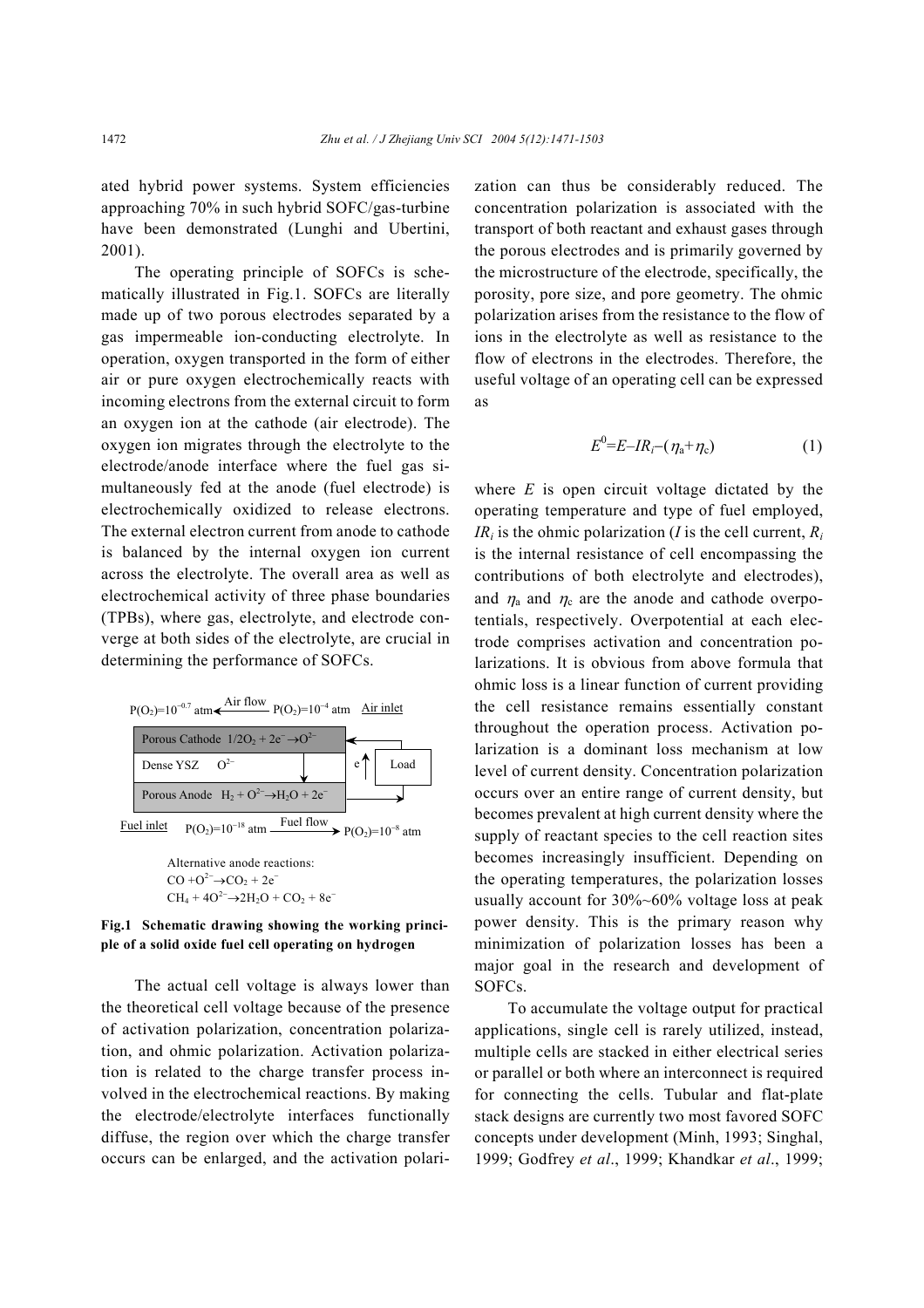*Zhu et al. / J Zhejiang Univ SCI 2004 5(12):1471-1503* 1473

Kuroishi *et al*., 2001; Elangovan *et al*., 2001). Tubular design enjoys the status of the most advanced SOFC technology, and therefore holds the promise of first entering the stage of commercialization. It features the utilization of a thick and porous ceramic tube as support structure upon which cathode, electrolyte, anode, and interconnect are successively deposited. One salient feature of this design is that no seals are needed, hence issues associated with the gas-tight seals at elevated temperatures can be mitigated. Additionally, the individual cell is constructed as a fundamental unit structure that is subsequently connected in electrical series or parallel to enhance power-generating capacity. This allows the thermal stresses to be somewhat tolerated and concerns of thermal cracking to be greatly alleviated. However, due to the long current path along the plane of electrodes, the ohmic losses are unfavorably large. Moreover, since the ceramic support underneath the cathode is significantly thicker than the cathode itself, the oxidant must diffuse along a long pathway to reach the cathode/electrolyte interface to initiate the electrochemical reactions. This leads to the fact that the concentration polarization of the cathode constitutes the major portion of overall polarization losses (concentration polarization plus activation polarization). Both large ohmic losses and concentration polarization contribute to the less desired cell performance as well as the low power density characteristic of the tubular design. Besides, the highly complex and prohibitively costly fabrication and manufacture process inherent in this design is a dominant limiting factor for its mass production.

In comparison, the fabrication and stack assembly are much simpler for the flat-plate design where individual cell components are configured as thin, flat plates. This configuration provides considerable flexibility in the design of manifolds for transporting the gases in and out of the cells. It also offers the advantage of better quality control by evaluating the cell components individually. More importantly, flat-plate design demonstrates much improved cell performance and appreciably enhanced power density compared to the tubular one. This is largely attributed to the substantially reduced ohmic losses along the direction parallel to the thickness of the cell components. This design is amenable to a variety of processing techniques for making cell components. Some states-of-the-art techniques are capable of fabricating flat components on micrometer scale, offering the possibility of further reducing ohmic losses and lowering of operating temperatures. However, one distinct drawback of this type of design is that high temperature sealing is required to prevent the mixing of oxidant and fuel gases. Further, the nature of this design places stringent constraint on the thermal expansion match among cell components. Unacceptably large thermal stresses arising from the mismatch of thermal expansion coefficients can cause cracking and warping of the stack, leading to a rapid deterioration of SOFC performance. Regarding the flat-plate design, there is a growing trend in the SOFC community that electrolyte-supported configuration (where the electrolyte is the thickest component) is being increasingly replaced by anode-supported one (where the anode is the thickest component). The advent of anode-supported planar SOFC design, in principle, allows a ceramic interconnect to be replaced by a metallic interconnect due to the reduction of operating temperatures. Although the metallic interconnect was originally envisioned for electrolyte-supported planar SOFC, current interest in the development of metallic interconnects is mainly aimed at applications for anode-supported one. The present review is primarily concerned with the status of metallic interconnects by identifying some technical hurdles that must be addressed. The review is organized as follows: the roles of the interconnect in SOFC stack are first described, followed immediately by detailed explanations of demands for the interconnect to fulfil its required functions. Then outstanding issues in connection with the application of ceramics as interconnects are subsequently identified, and the shift toward the metallic interconnects in the SOFC community is rationalized in a separate section. The long-term oxidation behaviors of presently developed and some potential metallic interconnects are assessed with emphasis placed on promising alternatives to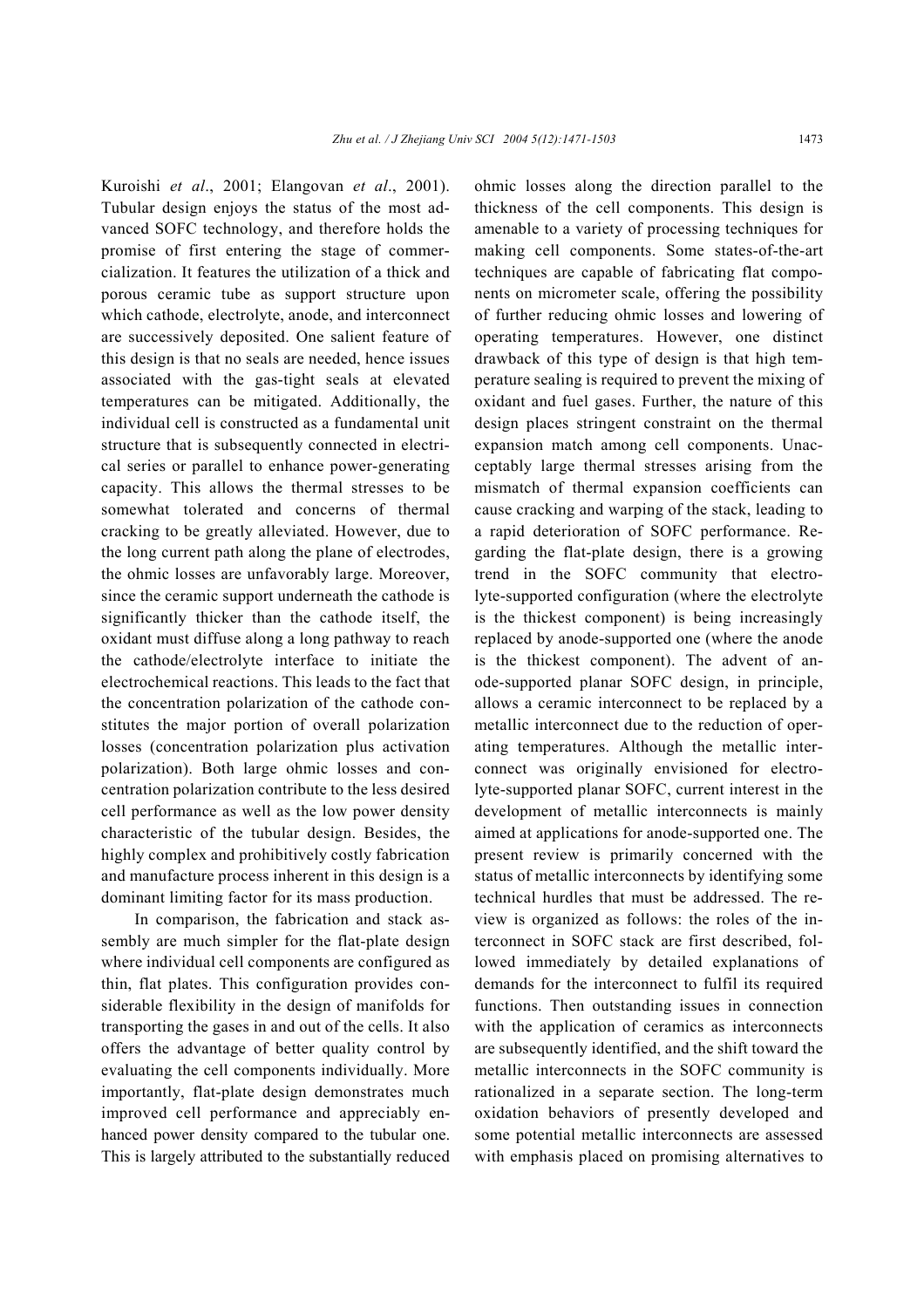extend their lifetime in SOFC environments. Closely associated with the oxidation performance of metallic interconnects is their contact resistance that is pivotal in determining their usefulness in practical SOFC stack. This topic is extensively covered and discussed in more detail. In tandem with the emergence of metallic interconnects is the intensive effort expended toward the development of viable coating materials as well as inexpensive coating techniques. This issue of critical importance is equally addressed in this review. Finally, the processing and fabrication of metallic interconnects directly related to their potential commercialization are dealt with.

## ROLES OF INTERCONNECT IN SOFC STACK

As just mentioned, the interconnect in SOFC serves to multiply the voltage output by connecting individual cells in electrical series, which is schematically illustrated in Fig.2 for flat-plate design. In the anode-supported configuration, the interconnect serves also as a structural support since it is the bulkiest part among four components (anode, cathode, electrolyte, and interconnect). Note that, in comparison with single cell, two additional interfaces, i.e., interconnect/anode and interconnect/cathode, are introduced due to the incorporation of interconnect into the SOFC stack. In many circumstances, it is the unusually large contact resistance of these inter-phase boundaries that accounts for the greatly reduced power density of the stack as compared to the individual cell. Regardless of configurations, interconnect in essence physically separates yet electrically connects the anode of one cell to the cathode of the other. Specifically, it provides electrical connection between anode of one individual cell to the cathode of the neighboring one. It also acts as a physical barrier to protect the air electrode materials from being exposed to the reducing environment of the fuel on the fuel electrode side and prevents the fuel electrode materials from being attacked by the oxidizing atmosphere at the oxidant electrode side. Through the built-in ribs on both sides of the interconnect during

fabrication, it commonly contains gas channels to provide fuel to the anode and oxidant to the cathode. Despite the fact that flow gas passages have also been built on the porous structure of the electrode layers, interconnect with built-in gas channels is preferred due to its cost-effective manufacture. The flat-plate design offers the advantage of multiple configurations of transporting gases in and out of the fuel cell. In the most common flow geometry, fuel flows in one face of the fuel cell stack and its reaction product flows out of the opposite face. Likewise, oxidant is introduced from one face of the fuel cell stack and its waste gases are removed from the opposite face. The gas channels on both sides of the interconnect can be constructed in the shape of either co-flow or counter-flow or cross-flow. Other conceived gas flow patterns include parallel flow and radial or axial flow with gas inlet and outlet situated inside the fuel cell stack.



**Fig.2 Schematics of stack of three individual fuel cells for flat SOFC design** 

#### REQUIREMENTS FOR SOFC INTERCONNECT

As the interconnect is required to serve multiple roles in the SOFC stack, the material requirements for the SOFC interconnect are the most demanding among all cell components. In particular, the chemical potential gradient arising from considerable oxygen partial pressure differences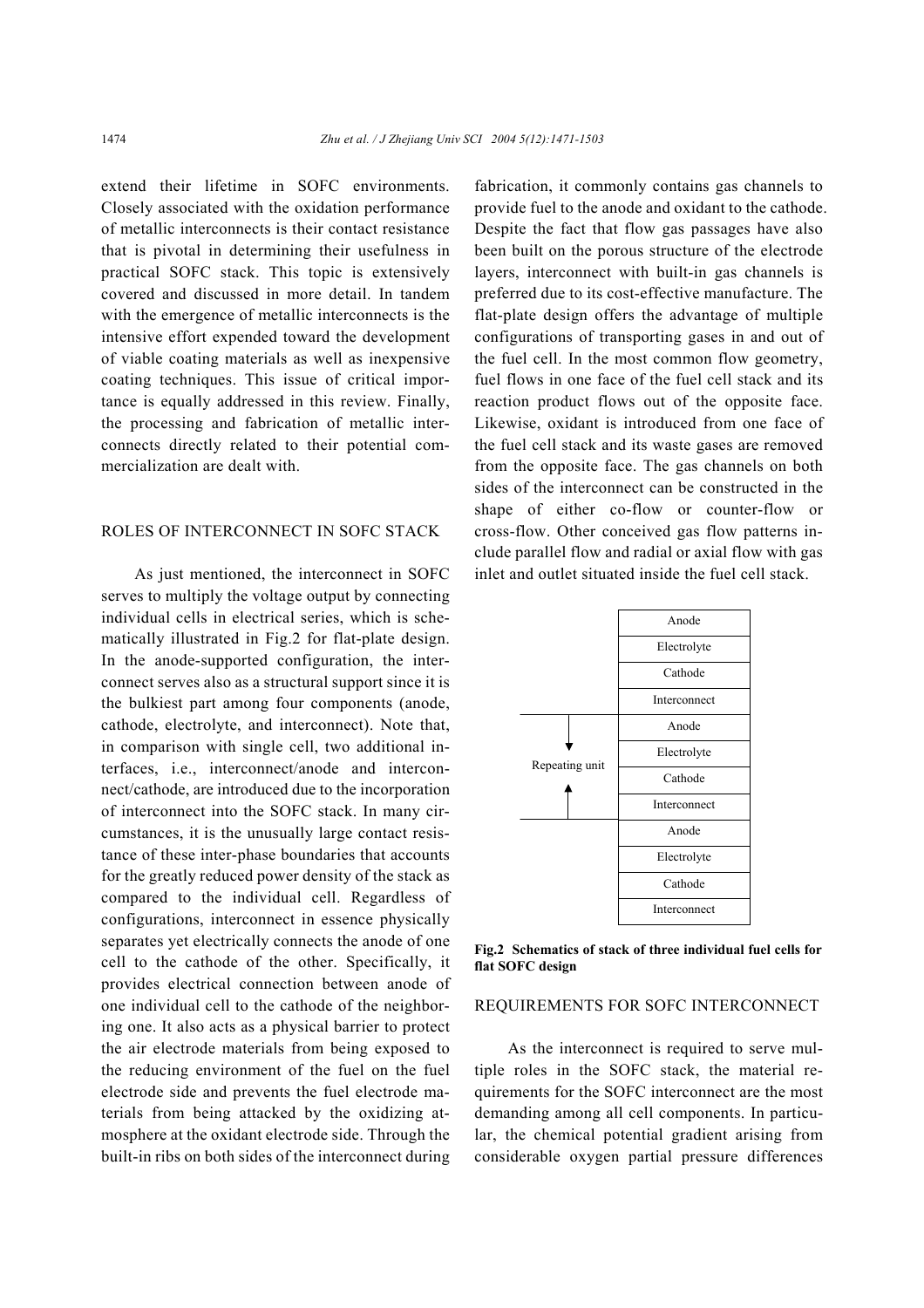between the oxidant and fuel places severe constraints on the choice of materials for the interconnect. In order to perform their intended functions, interconnects should have the following characteristics:

1. Under the SOFC operating temperatures and atmospheres (oxidizing at cathode and reducing at anode), interconnect must exhibit excellent electrical conductivity with preferably nearly 100% electronic conduction. This implies that not only the electronic transference number should be high, but also the absolute magnitude of the electrical conductivity should be reasonably large. Ideally, the ohmic loss generated as a result of the introduction of interconnects is so small that the power density of a stack does not suffer a prominent drop as compared to an individual cell. A value of 1 S/cm is a well-accepted minimum electrical conductivity for the usefulness of interconnects in SOFC community (Minh *et al*., 1990). This value is almost one to two orders of magnitude larger than the electrical conductivity of yttria-stabilized zirconia (YSZ) which is typically 0.1 S/cm at 1000 °C and 0.02 S/cm at 800 °C. YSZ is by far the most widely used solid electrolyte due to its excellent stability in both reducing and oxidizing atmospheres (Minh, 1993).

2. Interconnect should demonstrate adequate stability in terms of dimension, microstructure, chemistry, and phase at operating temperature around 800 °C in both reducing and oxidizing atmospheres, considering that they are exposed to oxidant on one side and fuel on the other. The oxygen partial pressure on the cathode ranges roughly from  $10^{-4}$  to  $10^{-0.7}$  atm, whereas on the anode side, it varies from  $10^{-18}$  to  $10^{-8}$  atm. Therefore, a significant oxygen partial pressure gradient builds up on two sides of interconnect. Any dimensional change in the presence of oxidizing and reducing atmospheres is likely to cause mechanical stresses whose magnitude may be large enough to initiate cracking or warping to the sealing, thus drastically degrading the overall stack performance. The microstructure of interconnect should remain relatively stable throughout the entire range of chemical potential gradient so that no appreciable variation of electrical conductivity

develops during its expected lifetime service. From the viewpoint of environmental friendliness, the interconnect should ideally not contain any volatile species that subsequently react with possible contaminant gases such as  $H_2S$ ,  $CO_2$  in fuel. Phase transformation in the interconnect during operation inevitably accompanies sudden changes in its pertinent properties, and thus ought not to be allowed (Singhal, 2000).

3. It should have excellent imperviousness for oxygen and hydrogen to prevent direct combination of oxidant and fuel during fuel operation. This can be directly deduced from the following Nernst equation (Nernst, 1899) on the reaction of oxygen and hydrogen, that a slight decrease in the partial pressure of oxygen and hydrogen, resulting from the leakage of interconnects, may lead to a noticeable decline in the open circuit voltage (*E*) (Tde, 1989; Khandkar and Elangovan, 1991; Warde *et al*., 1976; Dollard and Brown, 1986; Maskalick, 1992).

$$
E = Es + \frac{RT}{2F} \ln \frac{P_{\text{H}_2} P_{\text{O}_2}^{1/2}}{P_{\text{H},\text{O}}}
$$
 (2)

where  $E^s$  stands for the ideal standard potential,  $R$  is gas constant, *P* gas pressure, *T* temperature, and *F* represents Faraday's constant. The drop in the open circuit voltage significantly reduces the electrical efficiency of the fuel cell. Cell efficiency is defined as the ratio between operating voltage and ideal voltage that is constant at the given condition (for instance, ideal voltage is 1.227 V at 25 °C, 1 atm for the reaction of pure hydrogen and oxygen gases to generate water product). It is apparent from Eq.(1) that a lower open circuit voltage leads to a lower operating voltage. For ceramic interconnects, the gas impermeability can only be achieved via full densification during fabrication. Moreover, the high density of the interconnect should be preserved throughout its service time (Singhal, 1999).

4. Regarding ambient and operating temperatures, the thermal expansion coefficient (TEC) of the interconnect should match well those of electrodes and electrolyte, so that the thermal stresses developed during stack startup and shutdown could be minimized. Since the YSZ electrolyte shows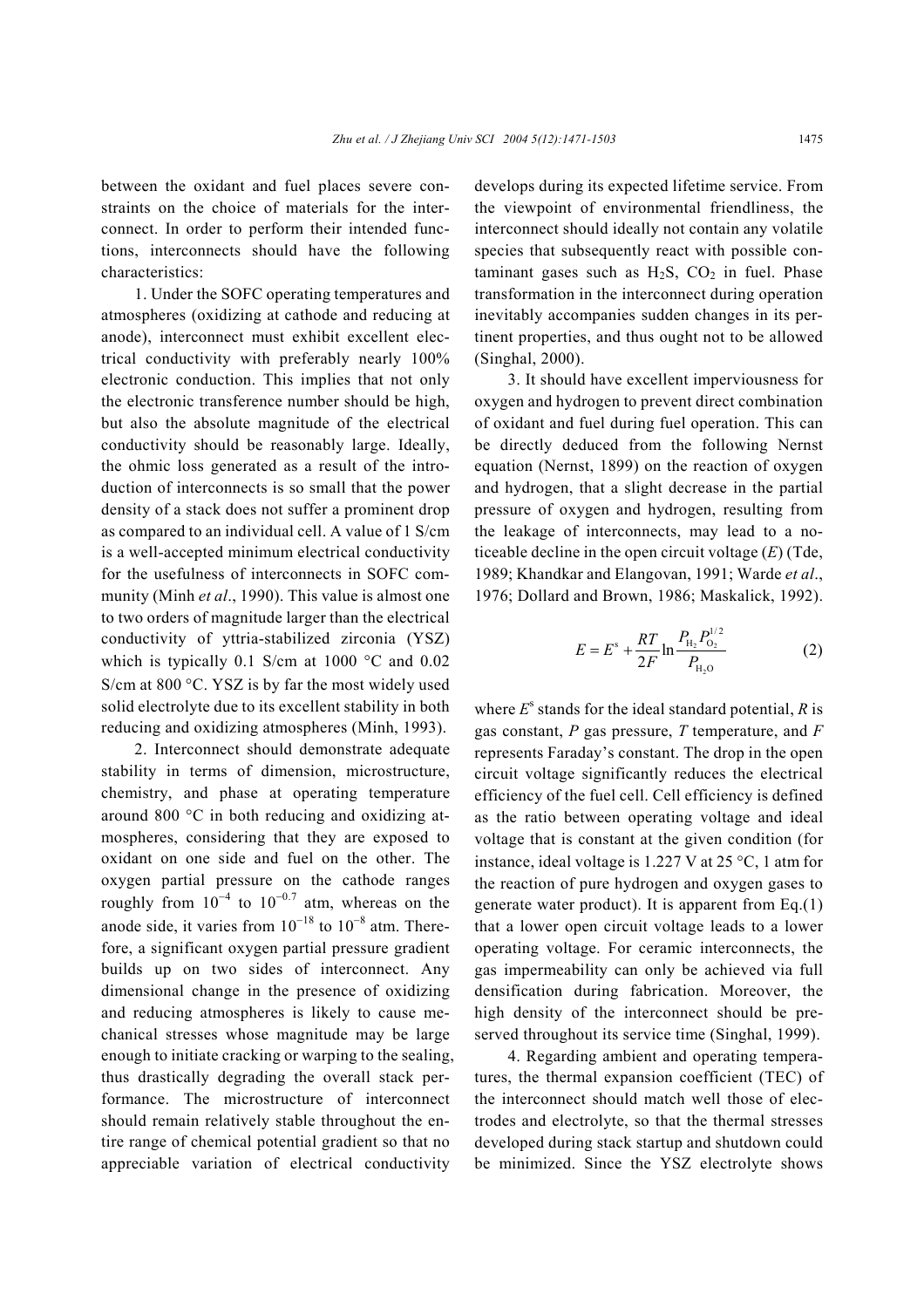TEC of around  $10.5 \times 10^{-6}$  per °C, the TEC of an interconnect should preferably be close to this value. This constraint is more stringent for ceramic interconnects than metallic ones as metallic materials are generally more compliant and flexible enough to somehow accommodate stresses compared to their ceramic counterpart (Minh, 1993). The degree to which the match of TECs among cell components should be achieved also depends upon the types of seals employed. If the seals are rigid (e.g. glass seals), thermal expansion match is of more importance. If the seals are flexible like compression seals, the requirement for expansion match can be somewhat relaxed.

5. No reaction or inter diffusion between interconnect and its adjoining components, specifically, anode and cathode, is allowed to occur under operation conditions. The desired chemical compatibility is of extreme importance and constitutes a challenging task for SOFC stack development given its considerably higher service temperature than other fuel cells. Any unexpected intermediate layers present at the boundaries of the interconnect and its neighbors tend to not only substantially increase ohmic loss, but also markedly promote polarization losses. As a consequence, the stability of the interconnect with respect to its contacting materials is vital for ensuring sustained desirable stack performance (Badwal, 2001).

6. The interconnect should possess fairly good thermal conductivity. Five W/(m·K) is considered to be an acceptable lower limit (Tsuneizumi, 1992). For application in the planar stack configuration, excellent thermal conductivity is highly desired and its advantage can be fully demonstrated. Interconnect with high thermal conductivity allows the heat generated at the cathode to be transported to the anode where the endothermic fuel reforming reaction takes place. This can greatly favor the replacement of external reforming with internal reforming. The immediate benefit will be a measurable cost decrease of the stack as a whole (Hirschenhofer *et al*., 1998).

7. Excellent oxidation, sulfidation and carburization resistances are requisite attributes for interconnect to qualify for application in SOFC-like environments. This does not pose any concern as long as perovskite-type complex ceramic oxides are utilized since the lattice diffusion coefficients of sulfur and carbon are negligibly small (Badwal, 2001). The issue does arise when metallic interconnects are considered because formation of metal oxide scales in SOFC gases is a thermodynamically favored inevitable process (Wright *et al*., 1997). Presence of sulfur and carbon-bearing gas species might aggravate the issue (Natesan, 1998). Comparatively, resistance to  $CO<sub>2</sub>$  and  $CO$  gas attack is of more significance since the sulfur-containing gases can be largely eliminated by prior desulfurization treatment.

8. The interconnect should be easy to fabricate, which is a key point in determining the feasibility of large-scale manufacture. The costs of raw materials as well as fabrication processes for the interconnect are also desired to be as low as possible so that they will not present major obstacles to commercialization. Cost reduction of interconnect is of particular significance for the anode-supported planar SOFC since it is the bulkiest part of all components.

9. The interconnect should also exhibit adequate strength and creep resistance at elevated temperatures. This requirement is of special relevance to the planar SOFC where the interconnect serves as a structural support.

## CHARACTERISTICS OF CERAMIC INTER-**CONNECTS**

Ceramic interconnects based upon complex ceramic oxides with perovskite structure have been subject of intensive study over the past several decades. It was found that only a few such oxide systems can fulfil the rigorous requirements for the interconnect materials in SOFC. Lanthanum chromite  $(LaCrO<sub>3</sub>)$  is currently the most common candidate material since it demonstrates reasonably high electronic conductivity in both fuel and oxidant atmospheres, moderate stability in the fuel cell environments as well as fairly good compatibility with other cell components in terms of phase, mi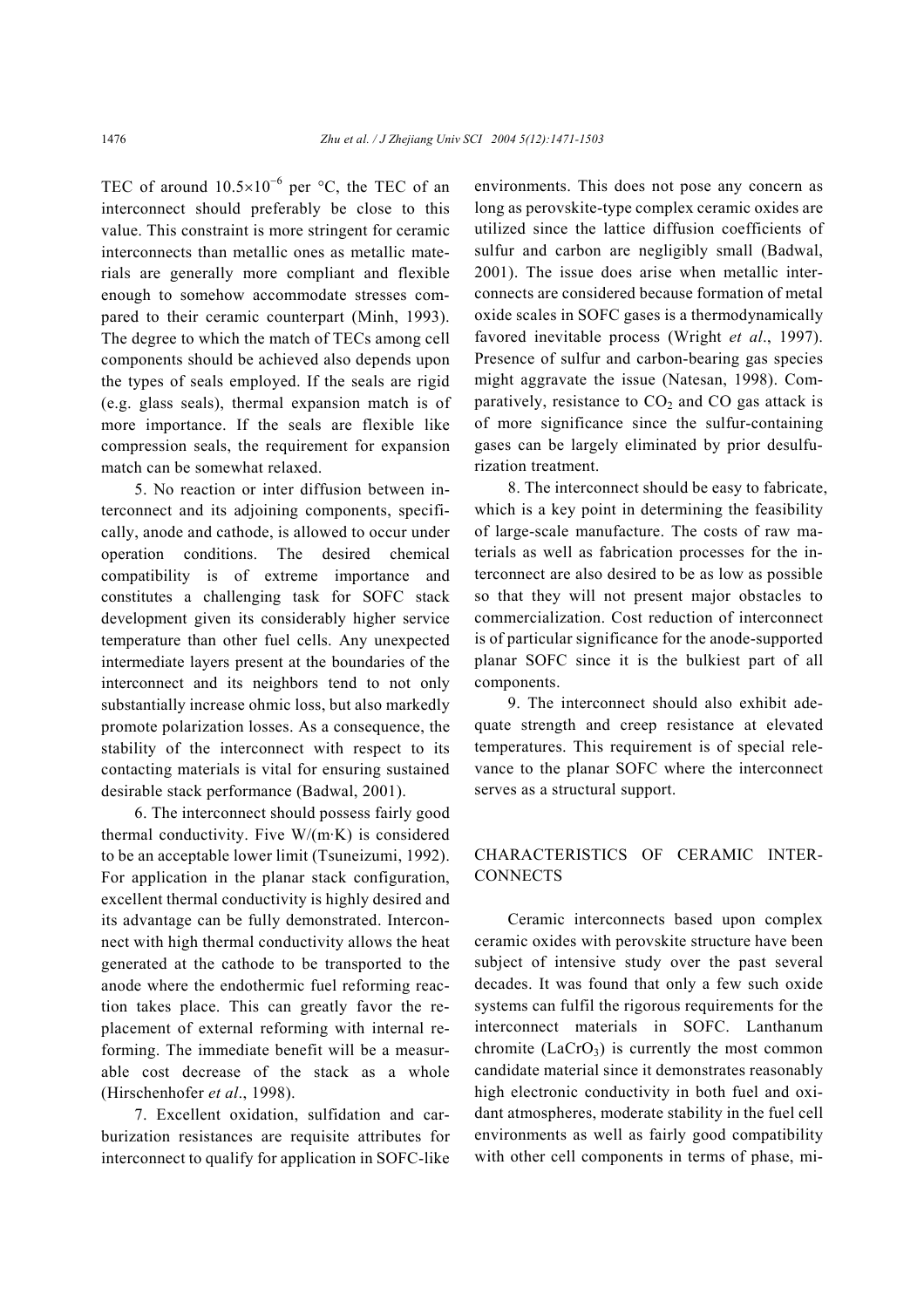crostructure and thermal expansion. In order to improve the electrical conductivity as well as modify the TEC,  $LaCrO<sub>3</sub>$  is often doped at lanthanum or chromium or both sites of the perovskite block unit for practical applications. Due to ionic radius similarity, strontium and calcium tend to replace La ions whereas magnesium, iron, nickel, copper and cobalt prefer to take over the site of Cr ions. As a matter of fact, in tubular SOFC configuration, doped  $LaCrO<sub>3</sub>$  is still the most widely used interconnect.

A considerable body of literature (Meadowcroft, 1973; Mizusaki *et al*., 1984; Karim and Aldred, 1979; Anderson *et al*., 1989; Flandermeyer *et al*., 1984; 1985a; Webb *et al*., 1977; Hofer and Kock, 1993; Yasuda and Hikita, 1993) addressed the nature of defect chemistry and electrical conductivity of doped  $LaCrO<sub>3</sub>$ . It is now well-clarified that under high oxygen activity environment where oxygen partial pressure is typically larger than  $10^{-8}$ atm, the charge imbalance due to the replacements of either La ion or Cr ion or both is electronically compensated by a  $Cr^{3+} \rightarrow Cr^{4+}$  transition (Yasuda *et*) *al*., 2001b; Park and Lee, 1997; Simner *et al*., 1999). This is also termed electronic compensation mechanism through which the occurrence of electron holes is promoted. On the other hand, under reducing atmosphere, the charge imbalance caused by the introduction of aliovalent dopants is achieved via the ionic compensation mechanism where the generation of oxygen vacancies is triggered. In the oxygen activity regime where both electronic and ionic compensation mechanism are operative, with the decrease in oxygen partial pressure, the lattice oxygen transforms into doubly charged oxygen vacancy of two electron holes simultaneously. This can be further illustrated by Fig.3 which shows variations of both electrical conductivity and oxygen vacancy concentration as a function of oxygen partial pressure for Mg-doped LaCrO<sub>3</sub> at two different doping levels at 1200  $^{\circ}$ C (Anderson *et al*., 1985). Above a critical oxygen partial pressure, the electrical conductivity is independent of oxygen partial pressure, indicating that only the electronic compensation mechanism is present. Increasing dopant content leads to the

generation of a larger number of electron holes, thus promoting the electrical conductivity. As oxygen partial pressure falls off below the critical oxygen partial pressure, the electrical conductivity drops sharply, implying that the ionic compensation mechanism starts to be active (Boroomand *et al*., 1999; Flandermeyer *et al*., 1985b). Alternatively, the reduction in electron hole concentration contributes to the observed drastic drop in the electrical conductivity with decreasing oxygen partial pressure. This correlates well with the exponential increase of the oxygen vacancy concentration. More oxygen vacancies are induced at the expense of electron holes to compensate for the charge imbalance. The critical oxygen partial pressure at which a sudden drop in electrical conductivity occurs becomes lower as dopant concentration is reduced. It appears that improving electrical conductivity by means of raising dopant concentration can only be accomplished at relatively high oxygen partial pressure where electronic compensation mechanism is a prevailing player.



**Fig.3 Oxygen vacancy concentration and electrical conductivity as a function of oxygen partial pressure** and dopant content for LaCr<sub>1−*x*</sub>**Mg<sub>***x***</sub>O<sub>3</sub> at 1200 °C (Anderson** *et al.***, 1985)**

Temperature also exerts pronounced influence on the electrical conductivity and its underlying dominant mechanism. Fig.4 plots the oxygen vacancy concentration and electrical conductivity as a function of oxygen partial pressure at two differing temperatures for LaCr<sub>0.9</sub>Mg<sub>0.1</sub>O<sub>3−δ</sub>. At sufficiently large oxygen partial pressure, the electrical conductivity shows little dependence on either tem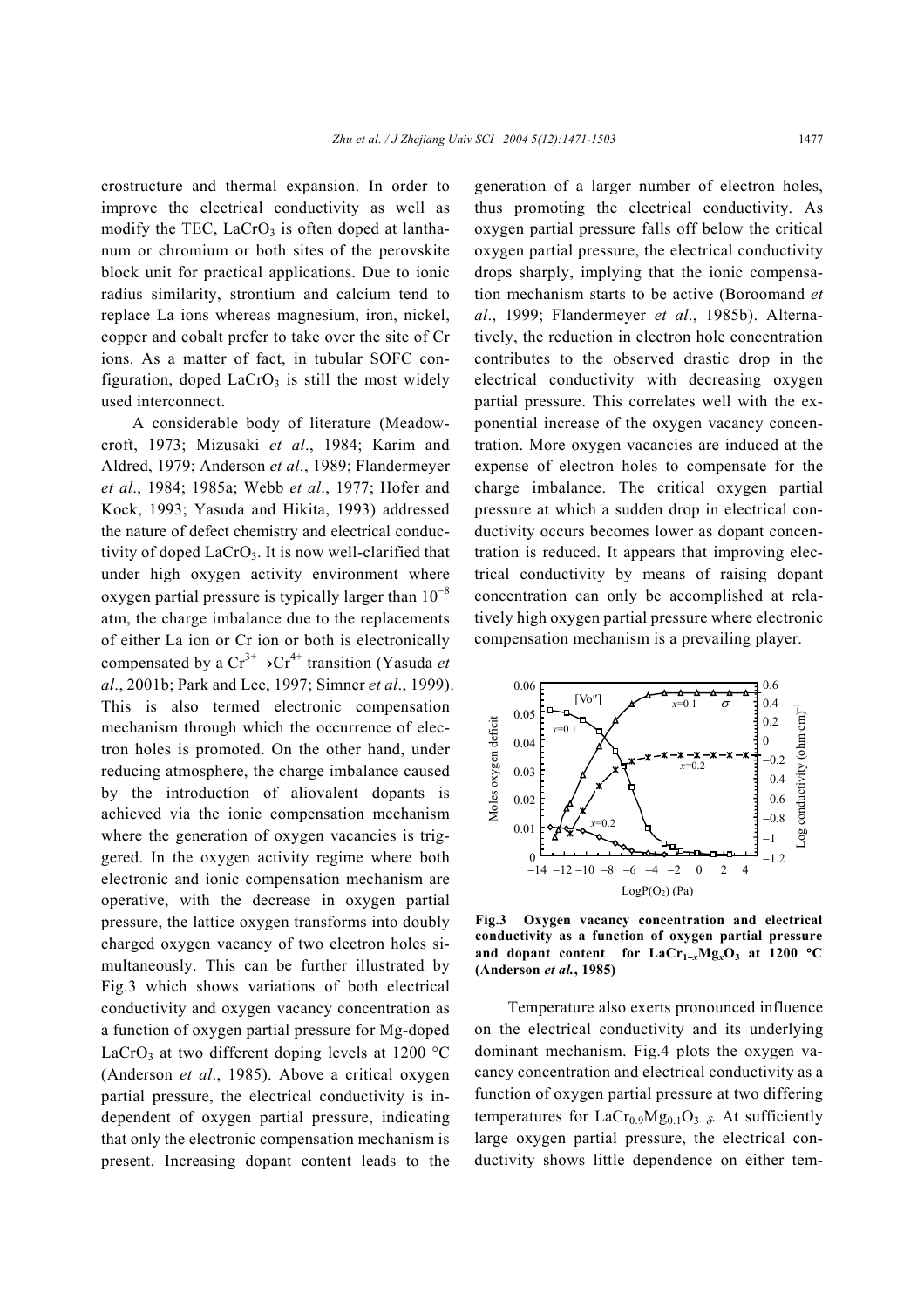perature or oxygen partial pressure (Anderson *et al*., 1985). This suggests that only electronic compensation occurs so that electron holes are being exclusively created. In other words, little or no oxygen vacancy is expected in such a highly oxidizing atmosphere. As the oxygen partial pressure is decreased below a critical value, the electrical conductivity drops exponentially. This is attributed to the sharp increase in the oxygen vacancy concentration, which indicates the onset of the ionic compensation mechanism. The critical oxygen partial pressure at which the ionic compensation mechanism is triggered decreases with decreasing temperature. Furthermore, at a fixed oxygen partial pressure where both electronic and ionic compensation mechanisms are active players, the electrical conductivity displays greater value at low temperatures than at high temperatures. This reveals that high temperature favors the formation of oxygen vacancies at the expense of electron holes. The profiles of oxygen concentration vacancy versus the oxygen partial pressure confirm the above interpretation. At extremely low oxygen partial pressure where the electroneutrality is solely maintained via the generation of oxygen vacancy, the oxygen vacancy concentrations are identical at two temperatures. Strong dependence of electrical conductivity on the oxygen partial pressure is one of the distinct characteristics of LaCrO<sub>3</sub>-based ceramic interconnects.



**Fig.4 Oxygen vacancy concentration and electrical conductivity as a function of oxygen partial pressure** and temperature for LaCr<sub>0.9</sub>Mg<sub>0.1</sub>O<sub>3</sub> (Anderson *et al.*, **1985)** 

The electronic conduction of doped  $LaCrO<sub>3</sub>$ ceramics is deemed to occur via the thermally activated hopping of small polarons. This evident in the plot of electricity conductivity of Sr-doped  $LaCrO<sub>3</sub>$  in air against temperature shown in Fig.5 of linear plots of  $Log(\sigma T)$  vs  $1/T$ . The relationship between the electrical conductivity of this material type  $\sigma$  and temperature *T*, is established based on the following equation, expressive of typical p-type conductor behavior (Weber *et al*., 1987):

$$
\sigma = (A/T) \exp(-E_a/kT) \tag{3}
$$

where *A* is the pre-exponential factor, *k* the Boltzmann constant, and *E*a the activation energy for conduction. It is evident from Fig.5 that higher doping level contributes to larger electrical conductivity, owing to the higher concentration of electron holes.



**Fig.5** Log $\sigma T$  vs  $1/T$  for La<sub>1−*x*</sub>Sr<sub>*x*</sub>CrO<sub>3</sub> ceramics (Weber *et al***., 1987)** 

Given a wide spectrum of oxygen partial pressures the interconnect is exposed to in SOFC environments, the implications for the dependence of the compensation mechanism on the oxygen partial pressure is of particular significance when doped  $LaCrO<sub>3</sub>$  is utilized as interconnect. Under oxidizing atmosphere such as oxygen or air at the cathode where the oxygen partial pressure is relatively high  $(10^{-0.7} \text{ to } 10^{-4} \text{ atm})$ , conductivity is noticeably promoted due to the induced  $Cr^{3+}$  to  $Cr^{4+}$ transition via the electronic compensation mechanism. On the other hand, in reducing environments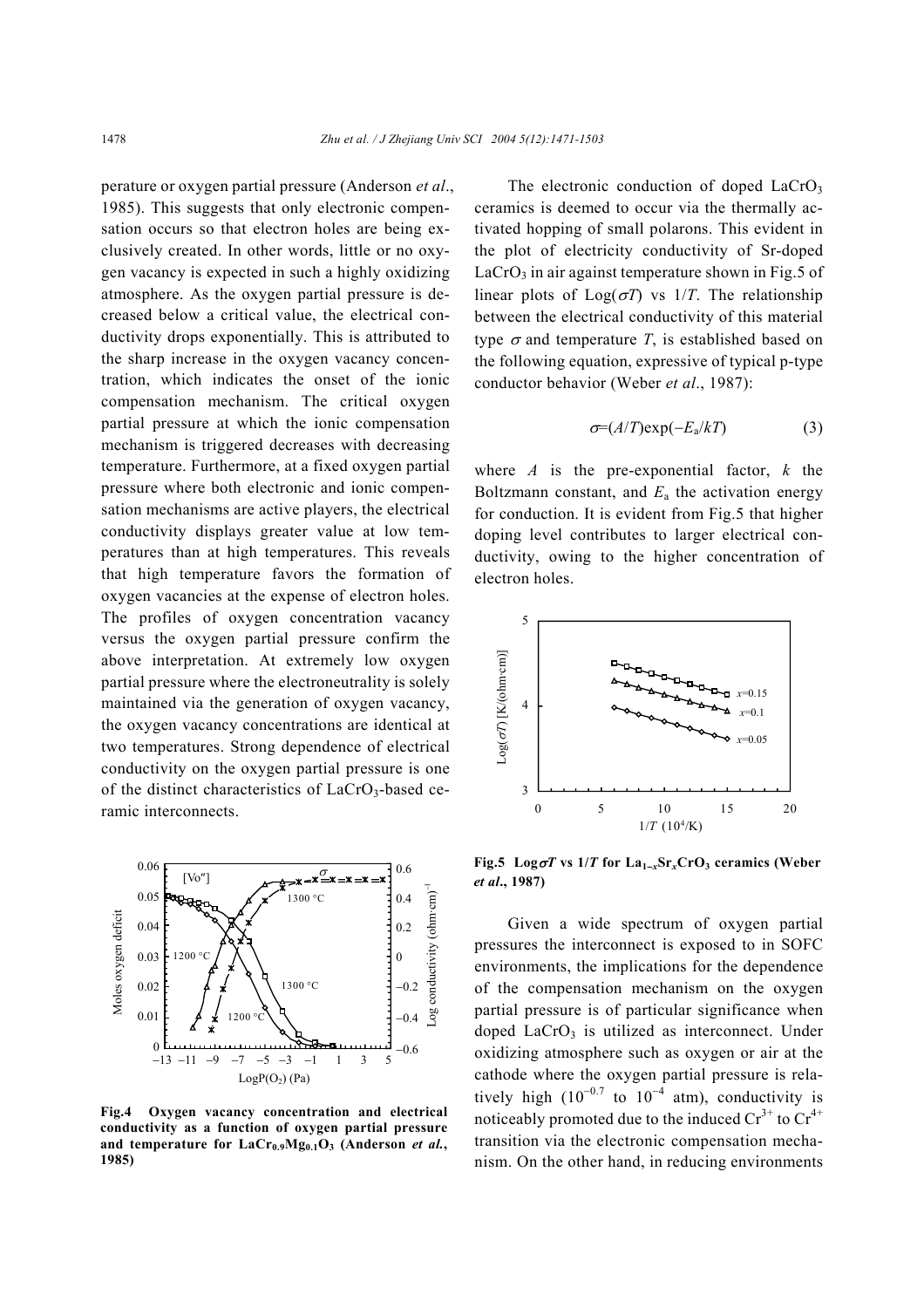such as fuel gases at the anode where the oxygen partial pressure is low  $(10^{-8} \text{ to } 10^{-18} \text{ atm})$ , the conductivity is considerably retarded because of the occurrence of oxygen vacancies via the ionic compensation mechanism (Meadowcroft, 1969). It naturally turns out that the electrical conductivity of the doped  $LaCrO<sub>3</sub>$  in reducing atmosphere like hydrogen is significantly lower than that in oxidizing atmosphere like air (Schmidt, 1981). Under such condition, a conductivity gradient across the doped  $LaCrO<sub>3</sub>$  is established that serves as an interconnect in the SOFC environments, considering that it is exposed to fuel on one side and oxidant on the other. Fortunately, the overall conductivity of the doped  $LaCrO<sub>3</sub>$  is still sufficient for that the operating temperature is above 800 °C (Minh and Takahashi, 1995). As the temperature drops below 800 °C, the electrical conductivity of the doped  $LaCrO<sub>3</sub>$  is reported to experience a substantial decline (Steele, 1994). This restriction renders it virtually useless for intermediate temperature SOFCs operating in the temperature range of 600~800 °C. This is also one of the reasons why the operating temperature of currently explored SOFC should be higher than 800 °C.

Study of their effects of many dopants incorporated into the  $LaCrO<sub>3</sub>$  ceramic on both TECs and electrical conductivities listed in Table 1 showed that: (1) cobalt doping significantly increases the electrical conductivity, unfortunately, the TEC also exhibits considerable increase (Tolochko *et al*., 1980; Tolochko and Kononyuk, 1986); (2) iron doping slightly improves the electrical conductivity while lowering TEC (Zhuk *et al*., 1988); (3) nickel doping results in a drastic increase in electronic conductivity and a transition to a metallic conductor typical for LaNiO<sub>3−δ</sub>, but, the stability and solid solution limit are considerably lower than cobalt and iron counterparts (Kononyuk *et al*., 1986); (4) magnesium doping enhances electrical conductivity,

|  |  |  | Table 1 $\,$ Thermal expansion coefficients and electrical conductivities of $\rm LaCrO_3$ -based solid solutions |  |  |  |  |  |  |
|--|--|--|-------------------------------------------------------------------------------------------------------------------|--|--|--|--|--|--|
|--|--|--|-------------------------------------------------------------------------------------------------------------------|--|--|--|--|--|--|

|                                                                            | Electrical conductivity      |                                                     | Average TEC            |
|----------------------------------------------------------------------------|------------------------------|-----------------------------------------------------|------------------------|
| Composition                                                                | (S/cm)                       | Composition                                         | $(x10^{-6}/^{\circ}C)$ |
| LaCrO <sub>3</sub>                                                         | 0.34 at 700 °C, 1 at 1000 °C | LaCrO <sub>3</sub>                                  | 9.5                    |
| $LaCr0.9Mg0.1O3$                                                           | 3 at 1000 °C                 | $LaCr_{0.9}Ni_{0.1}O_3$                             | 10.1                   |
| $La0.9Sr0.1CrO3$                                                           | 14 at 1000 °C                | $LaCr_{0.8}Ni_{0.2}O_3$                             | 11.2                   |
| $La_{0.95}Ca_{0.05}CrO_3$                                                  | 2.3 at 700 °C                | $LaCr_{0.7}Ni_{0.3}O_3$                             | 11.8                   |
| $La_{0.95}Ca_{0.05}Cr_{0.5}Co_{0.5}O_3$                                    | 63 at 700 °C                 | $LaCr_{0.9}Mg_{0.1}O_3$                             | 9.5                    |
| $La_{0.8}Ca_{0.2}CrO_3$                                                    | 7.1 at 700 °C, 35 at 1000 °C | $La0.9Sr0.1CrO3$                                    | 10.7                   |
| $La_{0.8}Ca_{0.2}Cr_{0.8}Fe_{0.2}O_3$                                      | 9.2 at 700 °C                | $La_{0.65}Ca_{0.35}CrO_3$                           | 10.8                   |
| $La_{0.8}Ca_{0.2}Cr_{0.8}Ni_{0.2}O_3$                                      | 18 at 700 °C                 | $La_{0.8}Ca_{0.2}Cr_{0.9}Co_{0.1}O_3$               | 11.1                   |
| $La_{0.7}Ca_{0.3}CrO_3$                                                    | 18 at 700 °C                 | $LaCr0.9Co0.1O3$                                    | 13.1                   |
| $La_{0.7}Ca_{0.3}Cr_{0.8}Co_{0.2}O_3$                                      | 45 at 700 °C                 | $LaCr0.8Co0.2O3$                                    | 14.6                   |
| $La_{0.7}Ca_{0.3}Cr_{0.5}Co_{0.5}O_3$                                      | 85 at 700 °C                 | $LaCr_{0.6}Co_{0.4}O_3$                             | 18.7                   |
| $La_{0.7}Sr_{0.3}CrO_3$                                                    | 15 at 700 °C                 | $LaCr_{0.2}Co_{0.8}O_3$                             | 20.9                   |
| $La_{0.7}Sr_{0.3}Cr_{0.5}Co_{0.5}O_3$                                      | 58 at 700 °C                 | $La_{0.7}Sr_{0.3}Cr_{0.2}Co_{0.8}O_3$               | 19                     |
| $LaCr_{0.6}Ni_{0.4}O_3$                                                    | 26 at 700 °C                 | $La_{0.7}Sr_{0.3}Cr_{0.5}Co_{0.5}O_3$               | 19                     |
| $La_{0.85}Sr_{0.15}CrO_3$                                                  | 21.8 at 1000 °C              | $La_{0.7}Sr_{0.3}Cr_{0.8}Co_{0.2}O_3$               | 14.5                   |
| $La_{0.87}Sr_{0.1}Cr_{0.95}Cu_{0.05}O_3$                                   | 23.9 at 1000 °C              | $La_{0.87}Sr_{0.1}Cr_{0.95}Cu_{0.05}O_3$            | 9.81                   |
| $La_{0.85}Sr_{0.15}Cr_{0.98}Cu_{0.02}$                                     | 32.5 at 1000 °C              | $La_{0.85}Sr_{0.15}Cr_{0.98}Cu_{0.02}O_3$           | 9.91                   |
| La0.9Sr <sub>0.1</sub> Cr <sub>0.95</sub> V <sub>0.05</sub> O <sub>3</sub> | 9.7 at 1000 °C               | $La_{0.9}Sr_{0.1}Cr_{0.93}Mg_{0.05}Cu_{0.02}O_3$    | 9.61                   |
| $La_{0.85}Sr_{0.15}Cr_{0.95}V_{0.05}O_3$                                   | 19.9 at 1000 °C              | $La_{0.9}Sr_{0.1}Cr_{0.95}V_{0.05}O_3$              | 9.87                   |
| $La_{0.9}Sr_{0.1}Cr_{0.9}Mg_{0.05}V_{0.05}O_3$                             | 15.2 at 1000 °C              | $La_{0.9}Sr_{0.1}Cr_{0.92}V_{0.05}Co_{0.03}O_3$     | 10.4                   |
| $La_{0.95}Sr_{0.05}Cr_{0.85}Mg_{0.1}V_{0.05}O_3$                           | 12.9 at 1000 °C              | $La_{0.85}Sr_{0.15}Cr_{0.95}V_{0.05}O_3$            | 10                     |
| $La_{0.87}Sr_{0.1}Cr_{0.935}Cu_{0.05}Co_{0.015}O_3$                        | 25.6 at 1000 °C              | $La_{0.9}Sr_{0.1}Cr_{0.9}Mg_{0.05}V_{0.05}O_3$      | 9.64                   |
| $La_{0.85}Sr_{0.15}Cr_{0.935}V_{0.05}Co_{0.015}O_3$                        | 22.9 at 1000 °C              | $La_{0.95}Sr_{0.05}Cr_{0.85}Mg_{0.1}V_{0.05}O_3$    | 9.22                   |
| $La_{0.9}Sr_{0.1}Cr_{0.92}V_{0.05}Co_{0.03}O_3$                            | 12.8 at 1000 °C              | $La_{0.87}Sr_{0.1}Cr_{0.935}Cu_{0.05}Co_{0.015}O_3$ | 10.4                   |
|                                                                            |                              | $La_{0.85}Sr_{0.15}Cr_{0.935}V_{0.05}Co_{0.015}O_3$ | 10.5                   |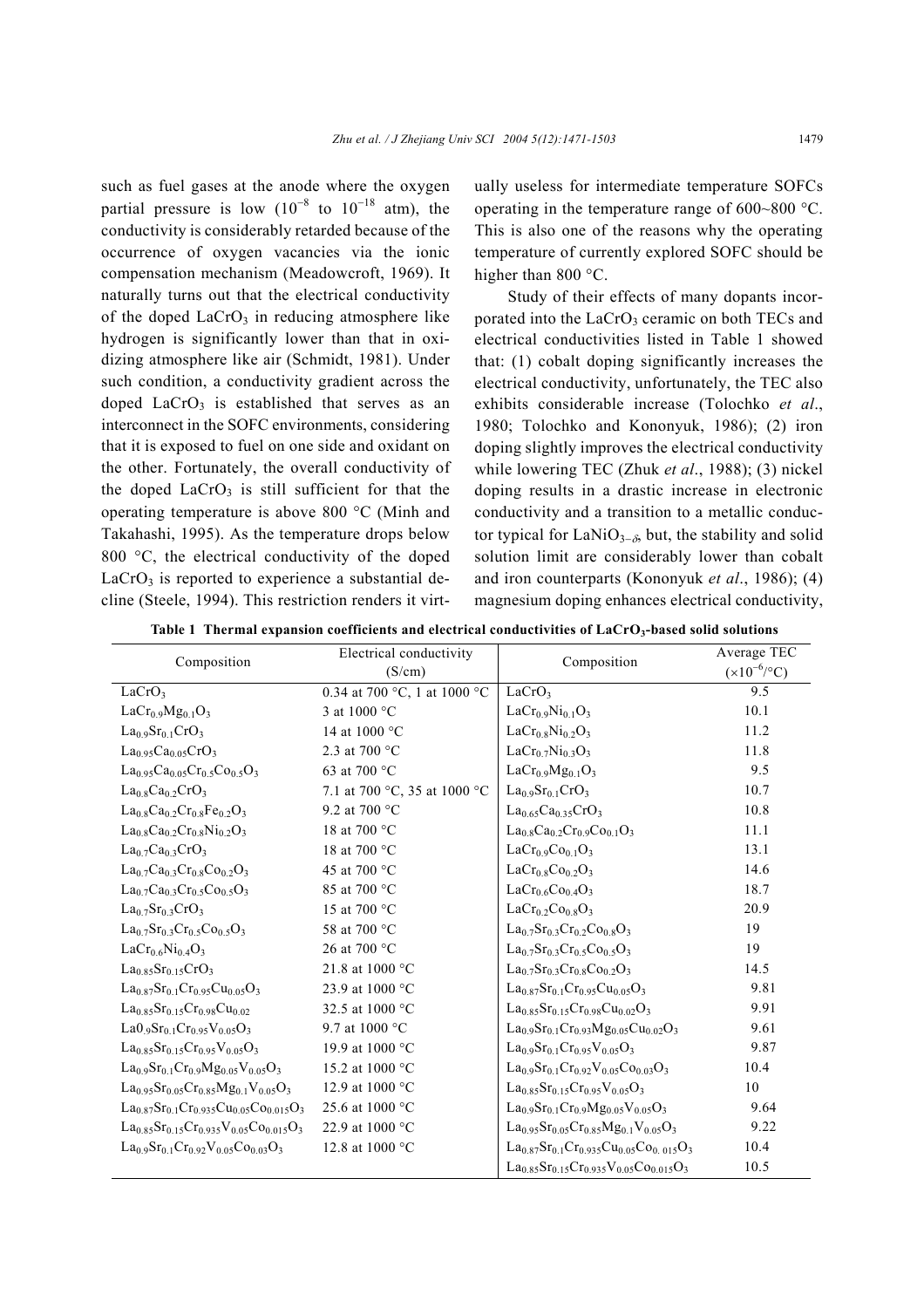while the TEC is hardly influenced (Anderson *et al*., 1978); (5) copper doping promotes both electrical conductivity and TEC (Armstrong *et al*., 1999); (6) strontium and calcium doping remarkably enhance electrical conductivity, while TEC is also considerably increased (Armstrong *et al*., 1995; 1996a; Srilomsak *et al*., 1989); (7) vanadium increases donor doping at the chromium site to reduce overall acceptor concentration. It is not surprising that both electrical conductivity and TEC decline as a result of vanadium doping (Armstrong *et al*., 1999); (8) double acceptor doping at both lanthanum and chromium sites generally brings about significant enhancement in electrical conductivity, but the concomitant increase in TEC is unfavorably large.

Some drawbacks inherent in doped  $LaCrO<sub>3</sub>$ exposed to reducing atmosphere deserve further attention. There exists so-called chemical coefficient of expansion that originates from the oxygen vacancy-triggered lattice expansion (Armstrong *et al*., 1995; 1996a; 1996b; Srilomsak *et al*., 1989; Hendriksen *et al*., 1995; Paulik *et al*., 1998; Hiei *et al*., 1999; Sakai *et al*., 1990a; Mori *et al*., 2000; Yakabe *et al*., 1999; Williford and Armstrong, 1999). As just described above, the concentration of oxygen vacancies is enhanced via the ionic compensation mechanism in reducing atmosphere. The observed lattice expansion with decreasing oxygen partial pressure shown in Fig.6 for acceptor doped  $LaCrO<sub>3</sub>$  and  $YCrO<sub>3</sub>$  is attributed to the increased cation size as  $Cr^{4+}$  transfers to  $Cr^{3+}$  $(R_{Cr^{3+}} > R_{Cr^{4+}})$  and/or increased cation-cation repulsion as bridging oxygen ions are removed (Armstrong *et al*., 1996b). The dramatic increase in the thermal expansion upon reduction of the oxygen partial pressure below a critical value marks the onset of the ionic compensation mechanism. At the same oxygen partial pressure, higher doping level leads to the creation of more oxygen partial pressure, and hence larger thermal expansion is expected. At the same doping level, Ca-doped  $LaCrO<sub>3</sub>$ expands more than Sr-doped  $LaCrO<sub>3</sub>$  does, due to the greater ionic size difference between Ca and La compared to that between Sr and La. This is one of the reasons why LSC is favored over LCC for interconnect applications. Doped  $YCrO<sub>3</sub>$  demonstrates much lower lattice expansion than doped  $LaCrO<sub>3</sub>$  when identical dopant is applied. Compositional optimization is imperative for minimizing isothermal expansion to avoid structural failure arising from the internal stresses developed during operation in SOFC environment. Besides, the acceptor-doped  $LaCrO<sub>3</sub>$  is more likely to have higher oxygen permeability in reducing gases as a result of significantly enhanced oxygen vacancy concentration. This gives rise to the promoted oxygen migration from the cathode to the anode via interconnect, which is responsible for the deteriorated fuel cell performance (Sakai *et al*., 2000). It has also been recognized that the mechanical properties of doped  $LaCrO<sub>3</sub>$  ceramics depend on the level of oxygen partial pressure, which constitutes another serious concern for their utilization as interconnects (Paulik and Armstrong, 2000; Meschke *et al*., 2000). Fig.7 clearly highlights the profound effect of oxygen partial pressure on the bending strength of Ca-doped LaCrO<sub>3</sub> and YCrO<sub>3</sub> (Paulik and Armstrong, 2000). In the region of relatively high oxygen activity, the doped chromites are capable of maintaining reasonable strength, but, as the oxygen partial pressure drops below  $10^{-8}$  atm, the strength plummeted with decreasing oxygen partial pressure. Higher doping level results in greater decrease of strength. In comparison, Ca-doped YCrO<sub>3</sub> exhibits inherently lower strength than its lanthanum counterpart at high oxygen partial pressure with the strength deterioration occurring at much lower oxygen partial pressure.

One major obstacle to mass production of ceramic interconnects like  $LaCrO<sub>3</sub>$  or doped  $LaCrO<sub>3</sub>$ is their extremely inferior sintering behavior in air due to the easy volatilization of Cr (VI) species. The poor sinterability of  $LaCrO<sub>3</sub>$ -based ceramics has been attributed primarily to the development of a thin layer of  $Cr_2O_3$  at the interparticle neck at the initial stages of firing (Yokokawa *et al*., 1991). It was also noted that chromium evaporation resulting in chromium deficient composition impedes sintering. To achieve full densification, several options can be considered, although added manufacturing complexity and cost are inevitably incurred. The proposed approaches include (1) developing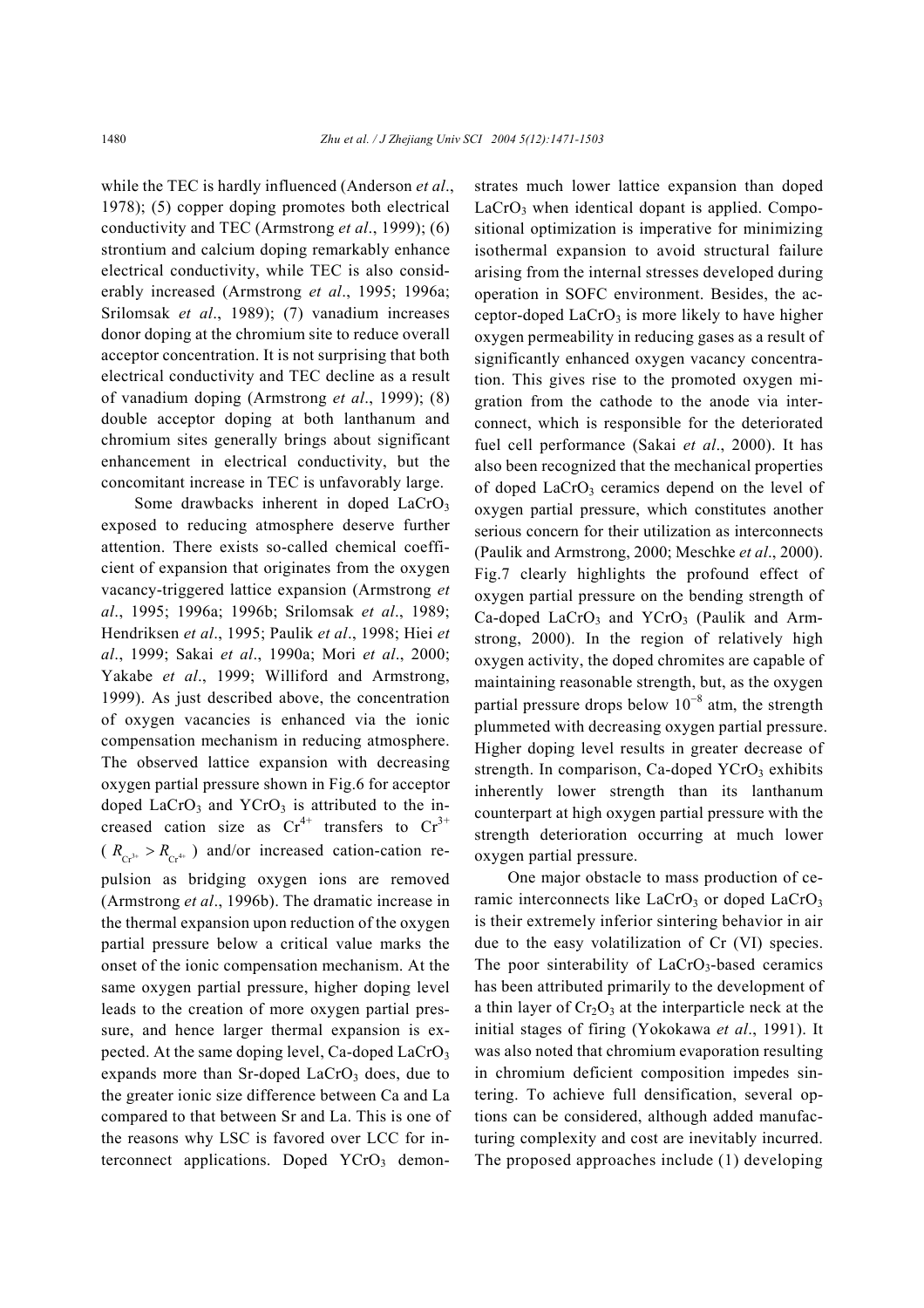

**Fig.6 Expansion of acceptor substituted lanthanum and yttrium chromites at 1000 °C as a function of oxygen partial pressure (Armstrong** *et al***., 1996b)** 

LCC-30 and LCC-20 refers to 30 mol% and 20 mol% Ca doped LaCrO<sub>3</sub>, respectively. LSC-30 and LSC-20 represents 30 mol% and 20 mol% Sr doped LaCrO<sub>3</sub>, respectively. YCC-30 and YCC-20 represents 30 mol% and 20 mol% Ca doped YCrO<sub>3</sub>, respectively



**Fig.7 Room temperature bending strength of calcium substituted lanthanum and yttrium chromites as a** function of P(O<sub>2</sub>) (Paulik and Armstrong, 2000) LCC-25 and LCC-30 refers to 25 mol% and 30 mol% Ca

doped LaCrO<sub>3</sub>, YCC-20 represents 20 mol% Ca doped YCrO<sub>3</sub>

new techniques to prepare highly reactive raw powders (Krogh *et al*., 1997; Chick *et al*., 1989), (2) conducting firing in reducing atmosphere followed by oxidation treatment to recover its high electrical conductivity, (3) adjusting the composition deliberately to facilitate the formation of nonstoichiometric perovskite structure (Sakai *et al*., 1990b; 1991; Bates, 1990; Mori *et al*., 1999), (4) conventional liquid-phase sintering process can be tried to promote densification (Flandermeyer *et al*.,

1986), (5) firing LaCrO<sub>3</sub> between  $Cr_2O_3$  plates (sandwich configuration) in conjunction with fast heating and cooling schedule to improve the densification process (Tai and Lessing, 1991).

## DEVELOPMENT OF METALLIC INTER-**CONNECTS**

To address the acute problems associated with ceramic interconnects, metal materials were initially envisaged to replace them as interconnects for electrolyte-supported planar SOFC. The invention of anode-supported planar SOFC design that has progressed considerably over the past several years is a major impetus behind the innovation in interconnect. The concept of an anode-supported SOFC, in principle, allows the doped  $LaCrO<sub>3</sub>$  interconnect to be replaced by a metallic one because of significant lowering of the operating temperature from 1000 °C to 800 °C. The use of  $10~20 \mu m$  thick electrolyte in the anode-supported version leads to substantial reduction in the electrolyte ohmic polarization. In contrast, in the electrolyte-supported configuration, the electrolyte thickness is typically around 150 µm. A higher power density and a cost-effective fabrication process are claimed to be two main features of an anode-supported SOFC, and not surprisingly, this configuration is the focus of current study (Hsu, 1978; 1985). Recent work by Virkar (Virkar *et al*., 2000; Kim *et al*., 1999; Tanner *et al*., 1997) showed that, with the optimization of electrode structures to minimize both activation and concentration polarizations, a maximum power density in excess of 1.8 W/cm<sup>2</sup> can be achieved for an individual cell operating at 800 °C. Recent emergence of some viable techniques for the preparation of thin film electrolyte greatly accelerates the ultimate mass manufacture of this type of SOFC (Lindermann *et al*., 1995; Redd *et al*., 1996; Simwonis, 1997; Barthel *et al*., 2000; Chen *et al*., 2000; Okumura *et al*., 2000; Takenoiri *et al*., 2000; Tsukuda *et al*., 2000).

Table 2 compares ceramic interconnects with metallic ones. Obviously, there are many advantages in preparing the interconnect from a metallic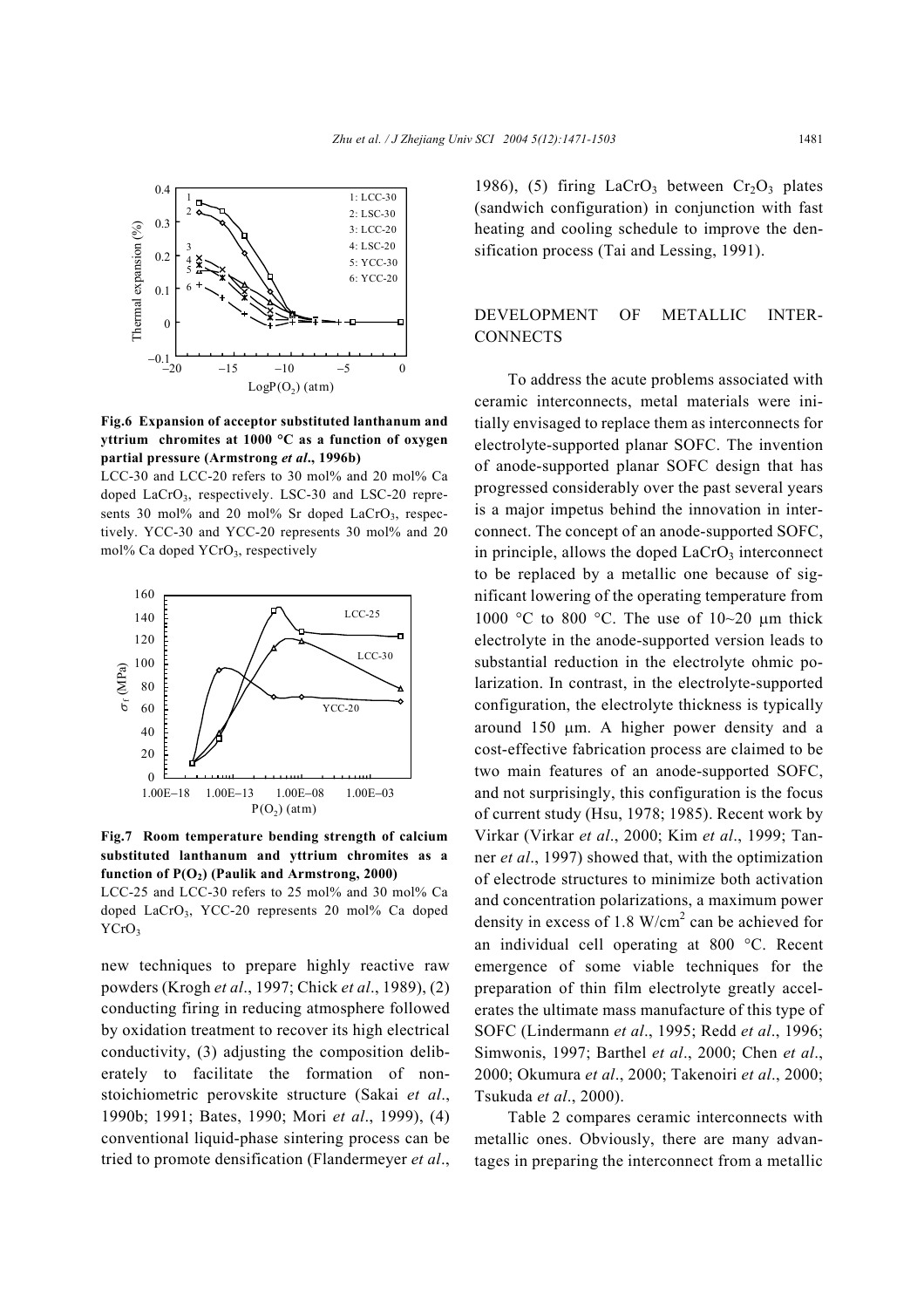| Property                                                         | Metallic interconnect                                                                                                                                                                                                                                                                    | Doped LaCrO <sub>3</sub> interconnect                                                                                                                                                                                                                                                                                 |
|------------------------------------------------------------------|------------------------------------------------------------------------------------------------------------------------------------------------------------------------------------------------------------------------------------------------------------------------------------------|-----------------------------------------------------------------------------------------------------------------------------------------------------------------------------------------------------------------------------------------------------------------------------------------------------------------------|
| Electrical conductivity                                          | n-type electronic conductor                                                                                                                                                                                                                                                              | p-type electronic conductor                                                                                                                                                                                                                                                                                           |
|                                                                  | Charge carrier: electron                                                                                                                                                                                                                                                                 | Charge carrier: hole                                                                                                                                                                                                                                                                                                  |
|                                                                  | Conduction mechanism: electron hopping                                                                                                                                                                                                                                                   | Conduction mechanism: small polaron                                                                                                                                                                                                                                                                                   |
|                                                                  | $\sigma = A \exp(E_a/kT)$ (<1100 °C)                                                                                                                                                                                                                                                     | hopping $\sigma T = A \exp(E_a/kT)$ (<1100 °C)                                                                                                                                                                                                                                                                        |
|                                                                  | Conductivity: very high                                                                                                                                                                                                                                                                  | Conductivity: sufficient for use at                                                                                                                                                                                                                                                                                   |
|                                                                  |                                                                                                                                                                                                                                                                                          | operating temperature >800 $^{\circ}$ C                                                                                                                                                                                                                                                                               |
|                                                                  | Ohmic losses are the least among SOFC                                                                                                                                                                                                                                                    | Ohmic losses are much larger than those                                                                                                                                                                                                                                                                               |
|                                                                  | components and can be neglected                                                                                                                                                                                                                                                          | of electrodes, but smaller than that of                                                                                                                                                                                                                                                                               |
|                                                                  |                                                                                                                                                                                                                                                                                          | electrolyte, cannot be neglected                                                                                                                                                                                                                                                                                      |
|                                                                  | Suitable for both intermediate and high<br>temperature SOFC                                                                                                                                                                                                                              | Only suitable for high temperature<br><b>SOFC</b>                                                                                                                                                                                                                                                                     |
| Thermal conductivity                                             | High                                                                                                                                                                                                                                                                                     | Low                                                                                                                                                                                                                                                                                                                   |
|                                                                  | Heat can transport from air electrode to fuel<br>electrode where endothermic reforming<br>reaction occurs (allows for internal reform-<br>ing)                                                                                                                                           | Cooling fluid (normally excess air) is<br>required at air electrode                                                                                                                                                                                                                                                   |
| Thermal expansion coeffi-<br>cient (from 25 to 800 $^{\circ}$ C) | Generally larger than that of $ZrO2$ (8 mole%<br>$Y_2O_3$ ) electrolyte, vary considerably from                                                                                                                                                                                          | Comparable to that of $ZrO2$ (8 mole%<br>$Y_2O_3$ ) electrolyte                                                                                                                                                                                                                                                       |
|                                                                  | Cr-based to Ni-based alloys                                                                                                                                                                                                                                                              |                                                                                                                                                                                                                                                                                                                       |
| Chemical stability                                               | Spontaneous oxidation in atmosphere of high<br>oxygen partial pressure, fairly good sulfida-                                                                                                                                                                                             | Evaporation of Cr in oxidizing atmos-<br>phere $(Cr^{3+}$ to $Cr^{6+}$ ), contaminant tol-                                                                                                                                                                                                                            |
|                                                                  | tion and carburization resistance                                                                                                                                                                                                                                                        | erance is low, $Cr^{6+}(g)$ reacts with H <sub>2</sub> S,<br>$CO2$ to form $CrS3$ and $Cr2C3$                                                                                                                                                                                                                         |
| Dimensional stability                                            | Stable                                                                                                                                                                                                                                                                                   | Lattice expansion in reducing atmos-<br>phere                                                                                                                                                                                                                                                                         |
| Microstructural stability                                        | stable                                                                                                                                                                                                                                                                                   | The number of electrons is increased in<br>oxidizing atmosphere due to the transi-<br>tion of $Cr^{3+}$ to $Cr^{4+}$ via electronic<br>compensation mechanism, appearance<br>of oxygen vacancies in reducing at-<br>mosphere via ionic<br>compensation<br>mechanism,<br>electrical<br>conductivity<br>gradient occurs |
| Reactivity with other SOFC<br>components                         | No reactions between interconnect and ad-<br>jacent components reported                                                                                                                                                                                                                  | Reaction with cathode after long-term<br>service to form spinel phase due to the<br>volatilization of Cr species                                                                                                                                                                                                      |
| Mechanical integrity                                             | No effect of oxidizing and reducing atmos-<br>phere on mechanical properties, mechanical<br>strength at elevated temperatures is drasti-<br>cally lowered compared to room tempera-<br>ture, incorporation of oxide dispersoids<br>improves high temperature<br>mechanical<br>properties | Degradation of mechanical properties in<br>reducing atmosphere                                                                                                                                                                                                                                                        |
| Contact resistance                                               | May be unacceptably large due to the de-<br>velopment of insulating oxide scale on sur-<br>faces<br>Coating is required in application                                                                                                                                                   | No issue of contact resistance<br>No coating is required                                                                                                                                                                                                                                                              |

Table 2 Comparison of metallic and doped LaCrO<sub>3</sub> interconnects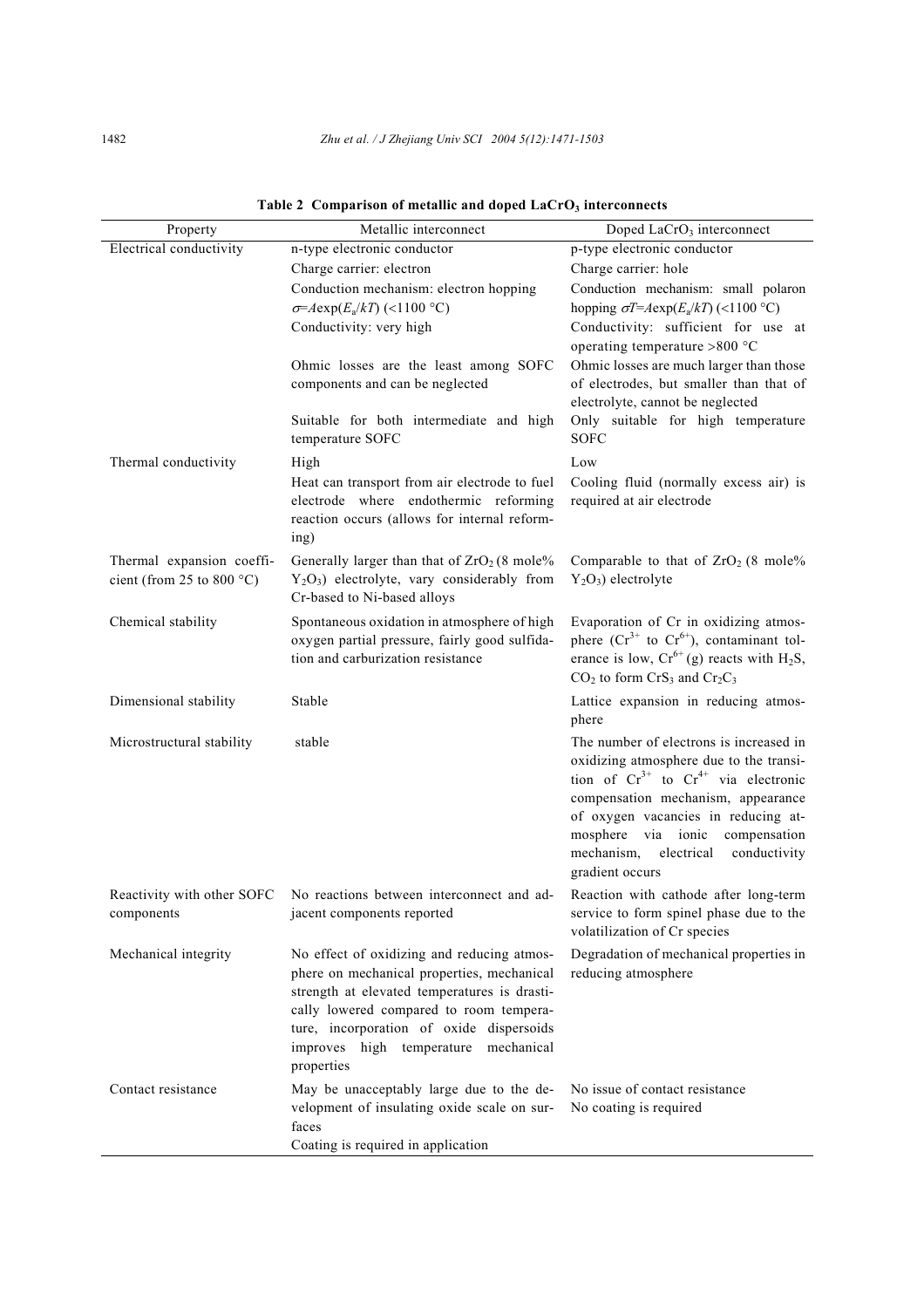| Permeability          | Impervious to reactant gases                                            | High oxygen diffusivity in reducing<br>atmosphere leading to enhanced oxygen<br>transport through interconnect from<br>cathode to anode, deteriorating the fuel<br>cell performance |
|-----------------------|-------------------------------------------------------------------------|-------------------------------------------------------------------------------------------------------------------------------------------------------------------------------------|
| Fabrication approach  | Melt metallurgy<br>Powder metallurgy<br>Tape casting                    | Tape casting<br>Powder sintering (hot pressing or hot<br>isostatic pressing)<br>Electrochemical vapor deposition                                                                    |
| Sinterability         | Full densification is readily achieved via<br>melt or powder metallurgy | Very difficult to sinter, additional<br>measures must be taken, manufacturing<br>complexity and added cost are ensued                                                               |
| Workability           | Excellent (ductility)                                                   | Poor (brittle)                                                                                                                                                                      |
| Cost of raw materials | Low                                                                     | Very high                                                                                                                                                                           |
| Impact on environment | No pollution                                                            | Environmentally hazardous                                                                                                                                                           |

material instead of a ceramic material. Since the electrical conductivity of metallic materials is realized via the migration of valence electrons, their electrical conductivities are generally several orders of magnitude larger than those of acceptor-doped  $LaCrO<sub>3</sub>$  ceramics. Hence, the ohmic losses in the metallic interconnect are small enough to be neglected. More importantly, unlike the ceramic interconnect, the electrical conductivity of metallic interconnect is independent of oxygen partial pressure that typical stretches over a wide range for SOFC. In particular, metallic interconnect is favored over the ceramic one because of their low cost, easy manufacture, and good workability. It should be reiterated here that the low cost of raw materials and fabrication process characteristic of the metallic materials are of prominent significance, considering that the interconnect in the anode-supported design is the bulkiest item in the SOFC, and thus is the major part of the total cost of the interconnect. In addition to the desired electrical conductivity, the excellent heat conduction unique to metallic materials, facilitates the easy transport of heat generated at the air electrode to the fuel electrode where the endothermal reforming reaction takes place (internal reforming) and dispenses with the use of cooling fluid that is usually excess air at the cathode (Tiffee *et al*., 1990). Another good feature of the metallic interconnect is that it offers the possibility of flexible design. For instance, the envisioned window-frame design allows

the use of relatively small area of electrolyte-electrode structures that are in contact with the large metallic bipolar plate. More advantageously, this design featuring the buildup of parallel gas grooves shows less electrical resistance than the dimple design where the multiple gas manifolds are constructed perpendicular to the major plane of the flat SOFC. This presumably arises from the larger contact area between interconnect and adjoining electrodes for the dimple design as compared to the window-frame design.

The most prominent issues associated with the use of metals as interconnects for SOFC include the lack of adequate mechanical strength at operating temperatures, poor oxidation, sulfidation, and carburization resistance in service environments, as well as unfavorably larger thermal expansion coefficient of metallic interconnect than those of its contacting components. It is well known that mechanical properties of the metallic materials decline sharply with increasing temperature, although this problem has been greatly alleviated via some proved successful means such as refining of grain size, incorporation of oxides of oxygen reactive elements, or a combination of both. As will be elaborated later, the incorporation of nanosize oxides is of particular benefit since it can also significantly improve the oxidation resistance and integrity of the oxide scale of many alloys exposed to oxidizing atmosphere. Especially noteworthy among the required attributes for metallic inter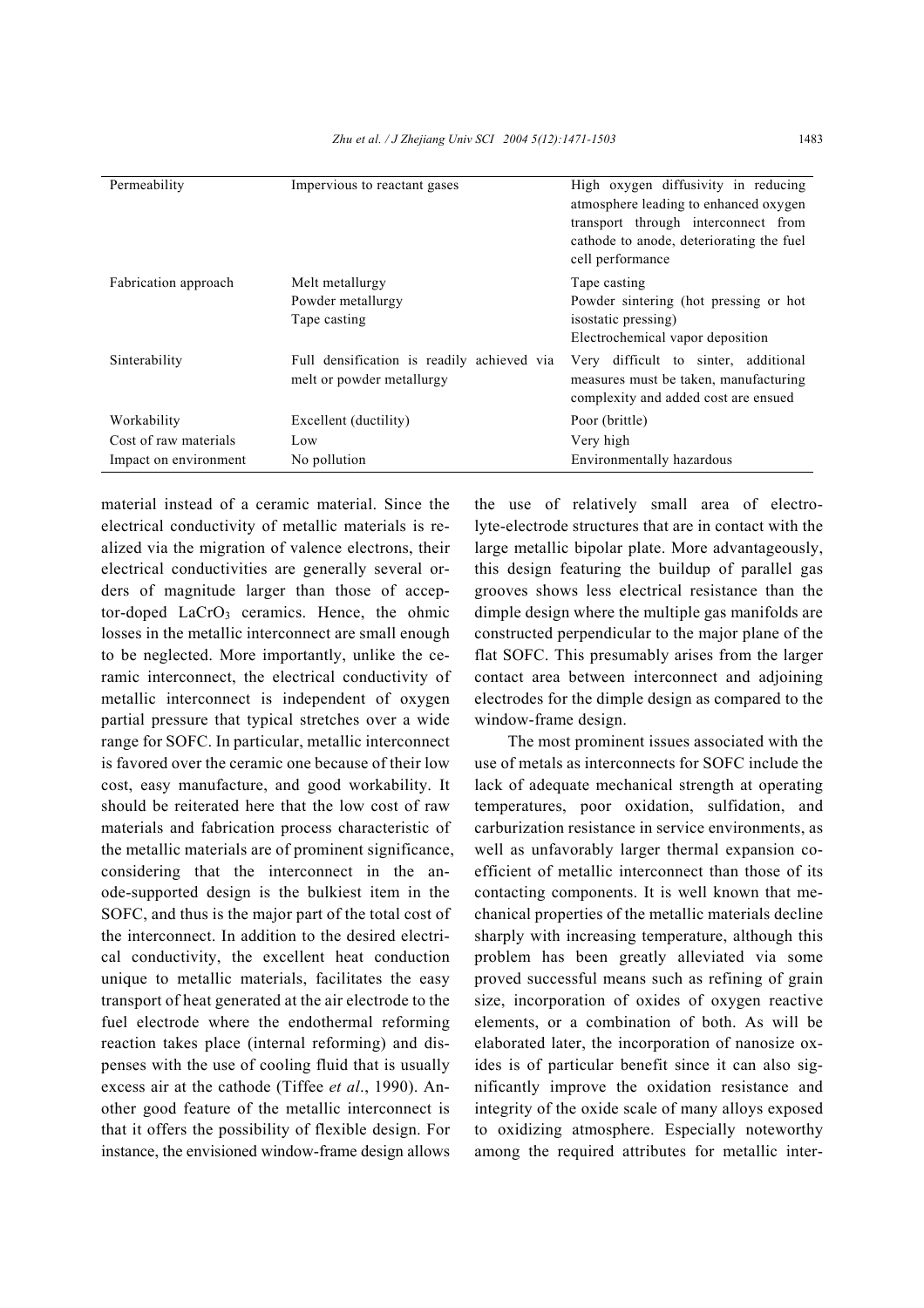connects, perhaps the most stringent, is the excellent oxidation resistance. Considering that an oxide layer inevitably develops on the surface of metals exposed for a long time to oxidizing environment, it is imperative that the prospective metallic interconnects display exceptionally slow growth of scale over the projected service lifetime (40000 h) of the SOFC. Most importantly, the oxide scale formed should exhibit sufficiently high electronic conductivity so that the ohmic losses do not constitute a major source of stack performance degradation. The oxides should also be chemically stable, dense, free of defects, and strongly adhered to the metal on the scale/substrate interface. Another technical problem to be handled is the thermal expansion mismatch between metallic interconnect and the rest of the ceramic SOFC components. In particular, when it comes to the rapid heating and cooling frequently encountered in such applications as auxiliary power unit for automotive and portable power sources for laptops, the requirement for thermal compatibility is more rigorous. As metallic materials usually have inherently higher thermal expansion coefficients than ceramic ones, any measure to reduce the thermal expansion and shrinkage from the alloy design standpoint is acceptable provided that other critical properties are not compromised. Also, there is a growing trend to replace the rigid seal used in ceramic interconnects with compression flexible seal to accommodate more thermal stresses confronted in the SOFC stack with metallic interconnects. All the above problems of metallic interconnect are due to the high operating temperature of the SOFC, and can be partially or entirely mitigated by lowering its working temperature. Therefore, in parallel with the attempt to replace  $LaCrO<sub>3</sub>$  with metal, there is also a concerted effort to reduce the operating temperatures of SOFC, preferably to between 600 °C and 800 °C. Admittedly, the challenges to maintain the same power densities as those at elevated temperatures are tremendous.

Currently, there are no commercially available alloys that fulfil all the criteria to be viable interconnects for SOFC. Most research efforts have primarily focused on the Cr-forming alloys. Most recently, we developed metallic interconnects based on aluminide alloys and examined their viability in SOFC environments. In what follows, the benefits and limitations of these alloys from the perspectives of oxidation and thermal expansion behavior are described. The status of contact resistance of these alloys exposed to oxidizing atmosphere is discussed separately in the next section.

#### **Chromium-based alloys**

Chromium-based alloys were initially developed as a replacement of ceramic interconnects for electrolyte-supported planar SOFC. They are favored because of their moderate oxidation resistance and fairly good corrosion resistance provided by the formation of  $Cr_2O_3$  scale in the presence of oxidant. In addition, the binary metal oxide  $Cr_2O_3$ has comparatively large electronic conductivity (Samsonovin, 1973). Moreover, the thermal expansion behaviors of these alloys in the temperature range of 25  $\degree$ C to 1000  $\degree$ C, as indicated in Fig.8, exhibit considerable resemblance to that of ceramic component like YSZ (Quadakkers *et al*., 1994). Obviously,  $Cr-0.4La<sub>2</sub>O<sub>3</sub>$  and  $Cr-5Fe-1Y<sub>2</sub>O<sub>3</sub>$  alloys demonstrate thermal expansion response like that of YSZ. As a matter of fact,  $Cr-5Fe-1Y_2O_3$  alloy was intentionally developed to match the TECs of other ceramic components in planar SOFC. The decreased TEC mismatch contributes favorably to the reduction of thermal stresses caused by rapid heating and cooling processes.



**Fig.8 Comparison of thermal expansion of chro**mium-based alloys with that of  $\text{ZrO}_2$  (8 mol%  $\text{Y}_2\text{O}_3$ ) **electrolyte (Quadakkers** *et al***., 1994)**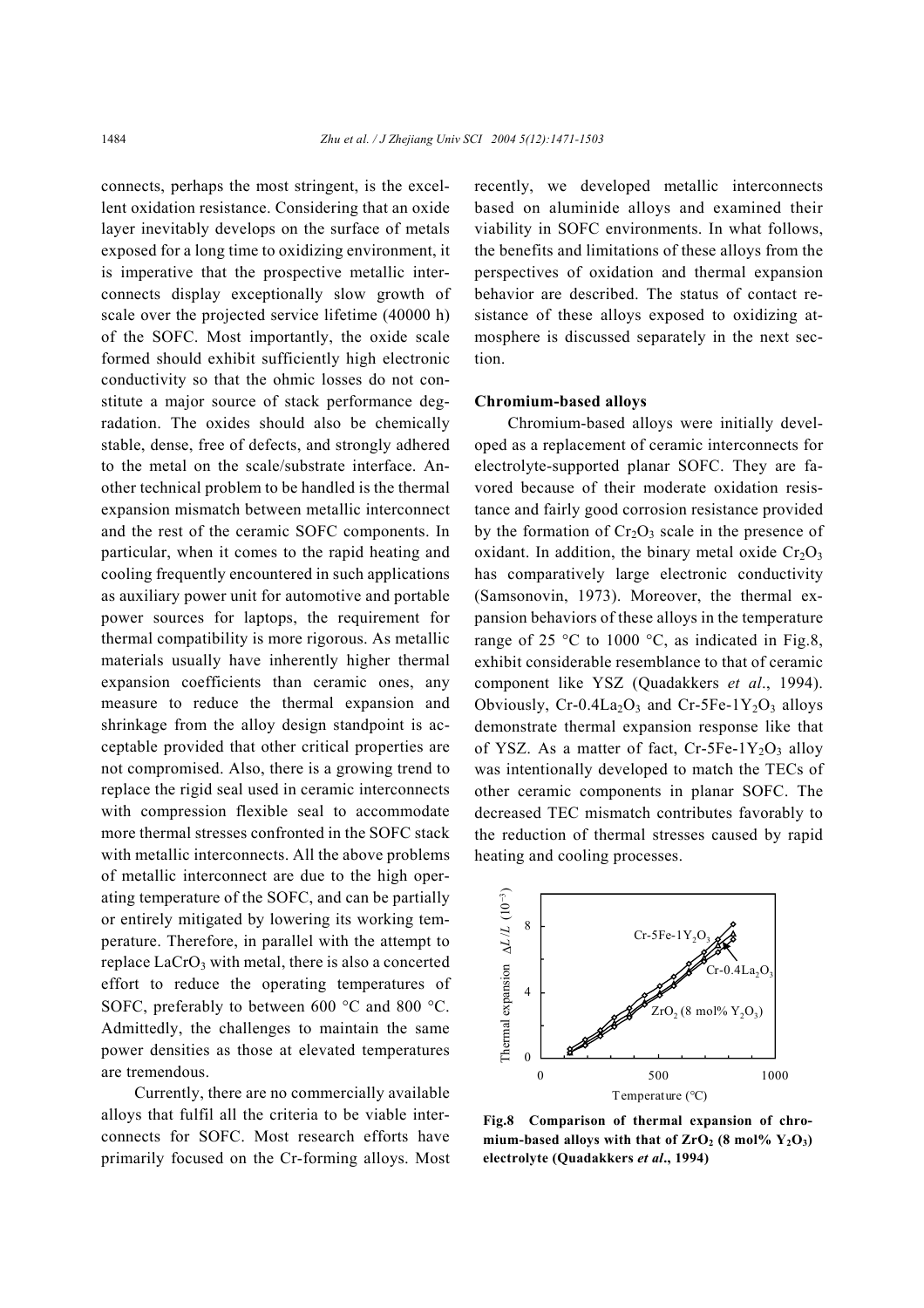The major drawback of chromium-based alloys as metallic interconnects is their unacceptably high oxidation rate. The advantage of large electronic conductivity of  $Cr<sub>2</sub>O<sub>3</sub>$ , however, is in part offset by its rapid growth rate which is usually four orders of magnitude larger than that of  $Al_2O_3$ . In particular, the diffusivity of Cr is more significantly promoted than that of Al at temperatures higher than  $700 °C$ .

It should be reiterated that an enhancement in the electrical conductivity and a drop in the growth rate of the oxide scale are contradicting goals so an acceptable compromise should be sought. One effective and straightforward approach to promote the oxidation resistance and adherence of scale to the metallic substrate involves the incorporation of the oxides of reactive elements like Y and La. The addition of these oxide dispersoids is well documented to improve the oxidation resistance by retarding the kinetics of the scaling process. The grain size of the oxide layer is also reported to be refined via the dragging mechanism due to the presence of the exotic additives (Quadakkers *et al*., 1994; Kofstad, 1996). More favorably, the integrity of the scale can be substantially strengthened owing to the greatly suppressed scale spallation tendency caused by the added oxides. Fig.9 shows the corrosion behavior of Cr-5Fe-1Y<sub>2</sub>O<sub>3</sub> (in weight percentage) and  $Cr_3Co$  alloys exposed to varying atmospheres. By comparison, the role of yttria is rather pronounced. Significant mass gain is observed for  $Cr_3Co$  alloy exposed to air at 950 °C, when the scale starts to spall off after 1500 h exposure, as indicated by the weight loss. In contrast, the mass gain of the  $Y_2O_3$ -bearing alloy after being exposed to air is sharply reduced, and scale delamination is virtually eliminated. Of particular relevance to SOFC application is the observation that the scale grows faster in the presence of water plus hydrogen than in the presence of pure air for chromium-based alloys, since the humidified hydrogen is a preferred fuel gas for accelerating the kinetics of the electrochemical reaction. It was also noted that the addition of CO into the fuel atmosphere worsens the corrosion process, thus leading to more noticeable weight gain. Another attendant benefit for the interconnect resulting from the  $Y_2O_3$ addition application is the improved mechanical properties at elevated temperatures as evidenced by  $Cr-5Fe-1Y<sub>2</sub>O<sub>3</sub>$  alloy compared to pure chromium alloy. The direction of mass transport in the chromia scales is found to be predominantly outward chromium diffusion for alloys without oxides as opposed to mainly inward oxygen diffusion for alloys containing oxide additives. The morphology of the growing Cr scales is also improved by the presence of oxide dispersoids as these scales have fewer cavities, are denser, and more homogeneously distributed. The underlying mechanism is revealed to be the segregation of these oxides to the grain boundaries of the chromia scales (Bredesen and Kofstad, 1996).



Fig.9 Corrosion response of  $Cr<sub>3</sub>Co$  and  $Cr<sub>5</sub>Fe<sub>1</sub>Y<sub>2</sub>O<sub>3</sub>$ **alloys at 950** °**C in different atmospheres (Quadakkers**  *et al***., 2000; Ueda and Taimatsu, 2000)**

Although the envisaged chromium-based alloys typical of  $Cr-5Fe-1Y<sub>2</sub>O<sub>3</sub>$  are originally intended to be replacements for ceramic interconnects of electrolyte-supported planar SOFC, their long-term oxidation performance at operating temperatures is still far from satisfactory. Despite the incorporation of oxides of reactive elements, the growth rate of the scale above 800 °C is excessively large. For instance, the oxide scale thickness on  $Cr-5Fe-1Y<sub>2</sub>O<sub>3</sub>$  alloy is estimated to be around 10 µm after 1 year and 23 µm after 5 years operation at 900 °C. Such layer is considered to be too thick for reliable operation (Kofstad, 1996).

One of the distinctive problems with the chromium-based alloys, and in general, all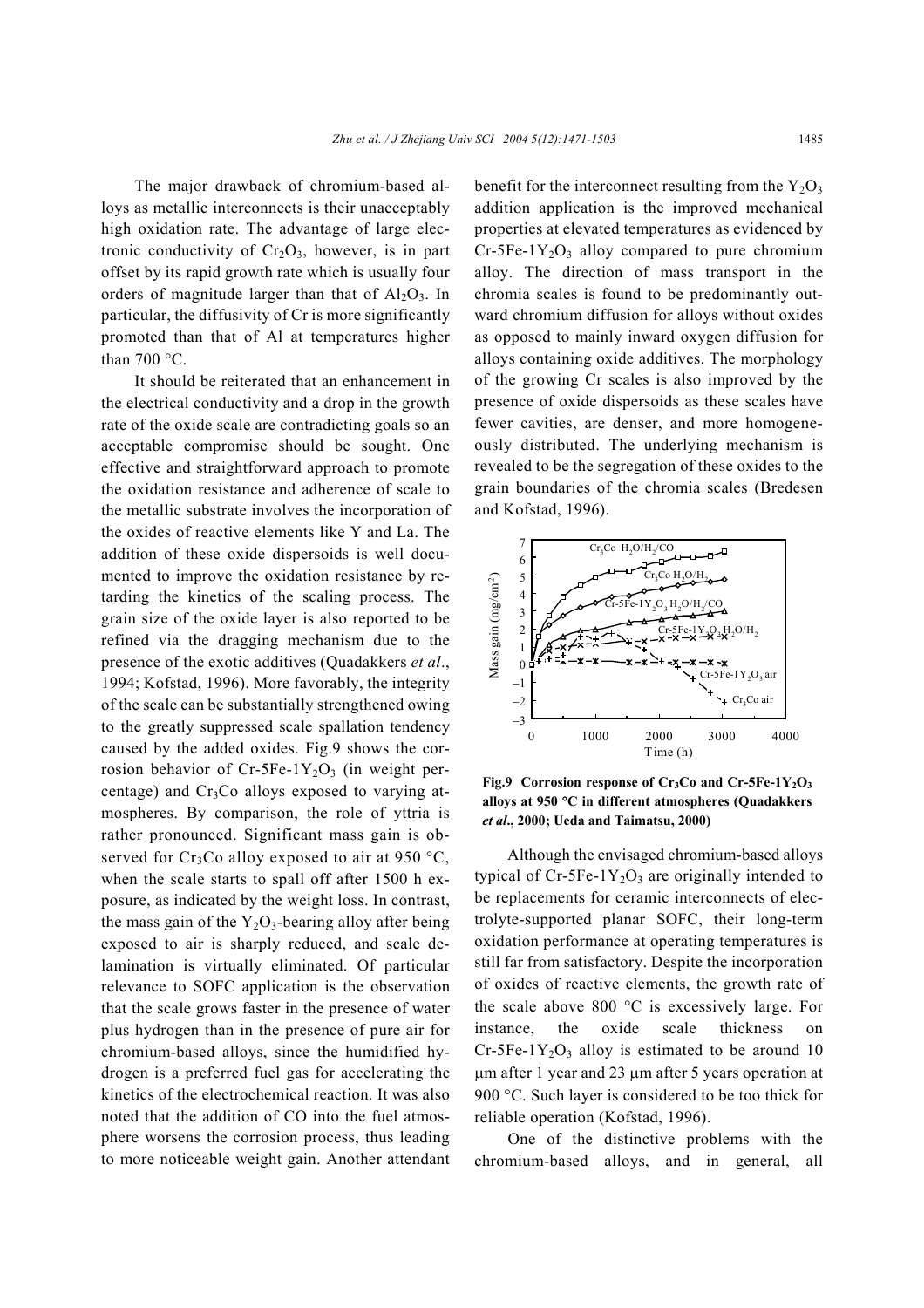chromia-forming alloys, has been identified to be the formation of volatile gaseous Cr (VI) species at the fuel cell operating temperatures (Urbanek *et al*., 2000; Dulieu *et al*., 1998). These high valence Cr species such as  $CrO_3$  (g) and  $Cr(OH)_2O_2$  (g) develop literally simultaneously with the formation of  $Cr<sub>2</sub>O<sub>3</sub>$  scale at the cathode side of the interconnect. Further oxidation of  $Cr_2O_3$  scale usually takes place at the higher oxygen partial pressure end of the cathode prior to the electrochemical reduction of oxygen. Due to their unusually large vapor pressures, these species have been shown to diffuse into and interact with the  $LaMnO<sub>3</sub>$  based air electrodes, leading to a change in the air electrode composition and formation of new phases such as the  $(CrMn)3O_4$ spinel (Dulieu *et al*., 1998). The electrochemical performance of SOFCs is severely damaged due to the generation of volatile Cr species at the cathode of the fuel cell. Additionally, these species can interfere adversely with the oxygen reduction reaction by taking up electrons at the cathode, especially at the low end of oxygen partial pressure, resulting in the deposition of  $Cr_2O_3$  at the electrode/electrolyte interface. The deposition of  $Cr_2O_3$  has been revealed to proceed via one of the following reactions, depending on the specific type of Cr species (Hilpert *et al*., 1996; Badwal *et al*., 1997) (For the sake of understanding, the electrochemical reactions occurring at the cathode and anode, using oxygen as oxidant and hydrogen as fuel, can be written respectively as:  $O_2 + 2e = O^2$ ; H<sub>2</sub>+O<sup>2-</sup>=H<sub>2</sub>O+ 2e):

$$
2CrO3(g) + 6e = Cr2O3 + 3O2-
$$
 (4)

$$
2Cr(OH)_2O_2(g)+6e=Cr_2O_3+2H_2O+3O^{2-} (5)
$$

The reduction of volatile species to the solid  $Cr_2O_3$  at the cathode/electrolyte interface constitutes another major cause for the rapid performance deterioration of the cathode as observed in the case of  $Cr-5Fe-1Y_2O_3$  metallic interconnect. The underlying factors of the performance degradation are determined to be the diminished three phases (electrode/electrolyte/gas) area, suppressed surface electrochemistry of the cathode, and reduced active sites for the oxygen reduction reaction (Batawi *et al*., 1996).

#### **Iron-based alloys**

Iron-based alloys have some apparent advantages over chromium-based ones in terms of high ductility, easy machinability and low cost. Since the currently developed iron-based interconnects contain at least 17 wt% Cr, the role of which is to beep formation of corrosion-resistant  $Cr_2O_3$  scale, the issue of cathode contamination by volatile chromium species encountered in the chromium-based interconnects also occurs. The mass gain as a function of time for various Fe-Cr-based alloys exposed to air at 800 °C is presented in Fig.10 (Quadakkers *et al*., 2000). It was found that in the case of Fe-17Cr-0.4Y-2Ni, addition of nickel virtually eliminates the chromia scale despite the presence of reactive elements, and hence causes a significant weight gain after exposure for less than 100 h. For Fe-Cr alloys containing neither reactive nor alloying element, the growth rate of the oxide scale is exceedingly high, effectively making these alloys useless for interconnect application. Incorporation of Mo moderately suppresses the growth kinetics of  $Cr_2O_3$  scale as illustrated by the oxidation behavior of Fe-26Cr-1Mo alloy. Apparently, the weight gain is still too large for the alloy to qualify as SOFC interconnect. Addition of either Ti or Mn promotes the oxidation rate, which explains the unusually large mass gain observed for the Tior Mn-bearing alloys. It is noteworthy that manganese addition is designed to develop surface scales comprising the spinel  $Cr<sub>2</sub>MnO<sub>4</sub>$  or a spinel layer on the top of an inner  $Cr<sub>2</sub>O<sub>3</sub>$  layer. Although the overall thickness of surface scales is increased, the electrical resistance can be discernibly lowered, which is attributed to the relatively low electrical resistivity of Cr/Mn-spinel phase involved. Advantageously, incorporation of oxygen-reactive elements such as Y can significantly retard the oxidation kinetics of iron-based alloys. This can account for the least weight gains obtained for Fe-25Cr-0.2Y and Fe-16Cr-0.2Y alloys even after exposure at 800 °C for up to 1000 h. Therefore, like the chromium-based alloys, presence of reactive elements, though in trace amounts, is equally beneficial in providing desired oxidation resistance to the iron-based alloys. However, it is premature to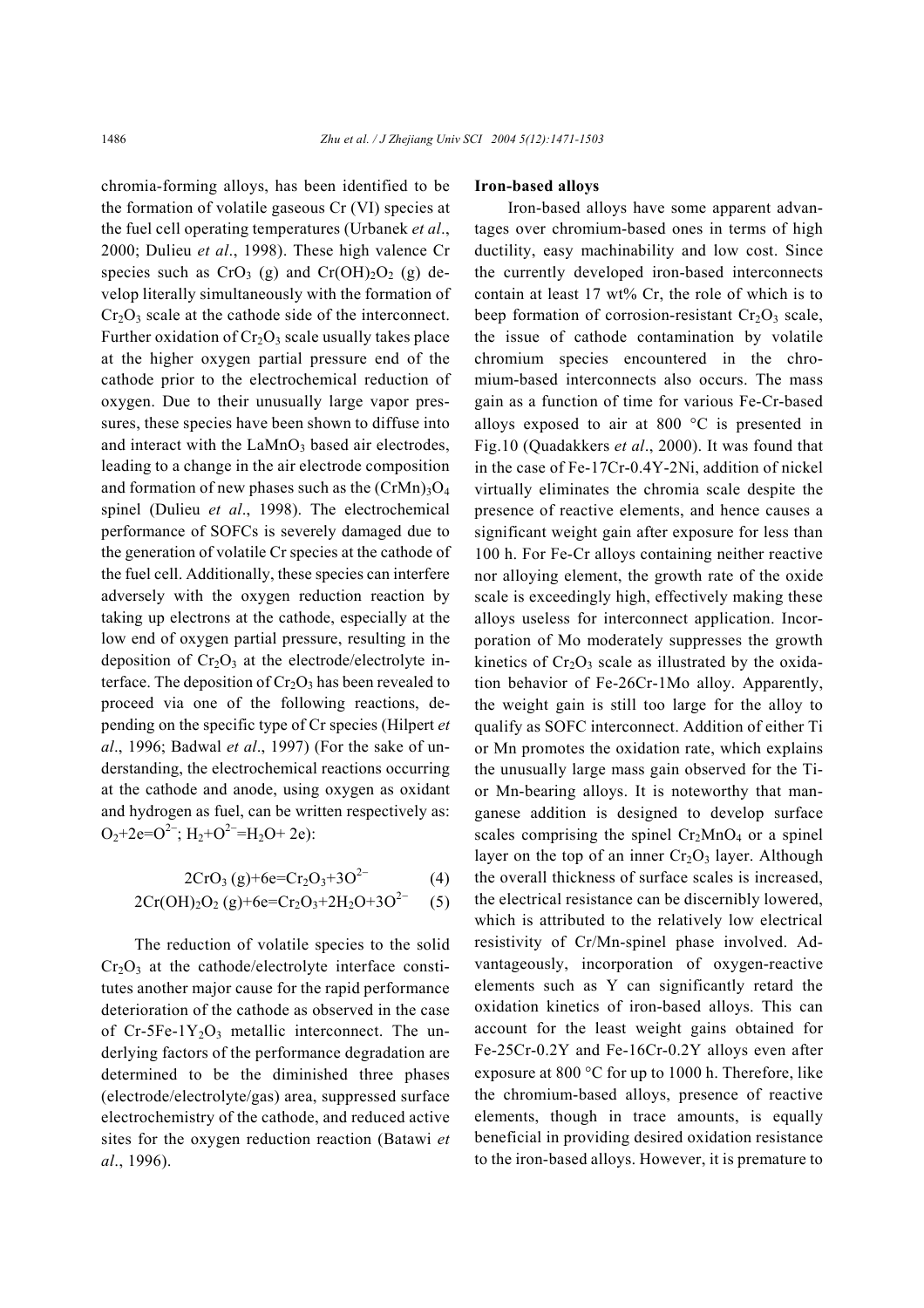recommend the above two alloys as prospective interconnect candidates since other pertinent parameters such as the thermal expansion coefficients and contact resistance of the alloys exposed to SOFC environments for long time are currently unavailable.



**Fig.10 Oxidation behavior of various Fe-Cr-based alloys at 800** °**C in air (Montealegre** *et al***., 2001)** 

Thermal expansion characteristics of some iron-based alloys examined for possible utilization as interconnect materials are given in Fig.11 (Quadakkers *et al*., 2000; Ueda and Taimatsu, 2000). For comparison, thermal expansion behaviors of  $ZrO<sub>2</sub>$  (8 mol%  $Y<sub>2</sub>O<sub>3</sub>$ ) electrolyte and Sr-doped La-CrO<sub>3</sub> ceramics are also presented. All alloys display larger thermal expansion than YSZ electrolyte to varying degrees. Addition of nickel into the Fe-18Cr alloy substantially promotes the thermal expansion, while tungsten addition into the same matrix alloy considerably suppresses the thermal expansion. Fe-26Cr-1Mo and Fe-18Cr alloys exhibit comparable thermal expansion behavior at temperatures below 800 °C, implying that Cr and Mo play opposite roles in affecting the thermal expansion of pure iron. The thermal expansion of Inconel X-750 upon heating to 1000  $^{\circ}$ C is somewhere between those of Fe-18Cr-8Ni and Fe-18Cr alloys. It appears that, to satisfy the requirement of thermal match among SOFC components, Fe-18Cr-9W alloy is a promising metallic interconnect as its thermal expansion coefficient is the closest to that of YSZ electrolyte. Further studies on the oxidation performance at 800 °C in SOFC

atmospheres for extended time, in particular, the contact resistance of the alloy subjected to long-term oxidation must be studied and known in order to achieve a meaningful assessment of its applicability as interconnect.



**Fig.11 Comparison of thermal expansion of some** Fe-Cr-based alloys with that of  $ZrO<sub>2</sub>$  (8 mol%  $Y<sub>2</sub>O<sub>3</sub>$ ) **electrolyte (Quadakkers** *et al.***, 2000; Ueda and Taimatsu, 2000)** 

Thermal expansion characteristic of  $La_0.9Sr_0.1CrO<sub>3</sub>$  is also given for comparison

#### **Nickel-based alloys**

Nickel-based alloys have been evaluated for their suitability as metallic interconnects in both fuel and oxidant atmospheres. These alloys are resistant to high temperature and typically include nickel, chromium, iron and manganese. They are also attractive because of their slower oxidation kinetics than their stainless steel counterparts. The apparent disadvantage in their application as interconnect is their larger thermal expansion coefficients as compared to iron-based alloys. To remedy this, the proposed interconnect constructed of this type of alloy is preferably in the form of a thick foil that is typically around 0.1 mm. Obviously, gas channels interconnecting the oxidant and fuels must be incorporated into the cathode and anode, respectively. On the other hand, the enhanced deformability inherent in nickel-based alloys in relation to the iron-based ones, and the flexibility of a metallic foil allow for the accommodation of strain caused by the mismatch in the thermal expansion coefficients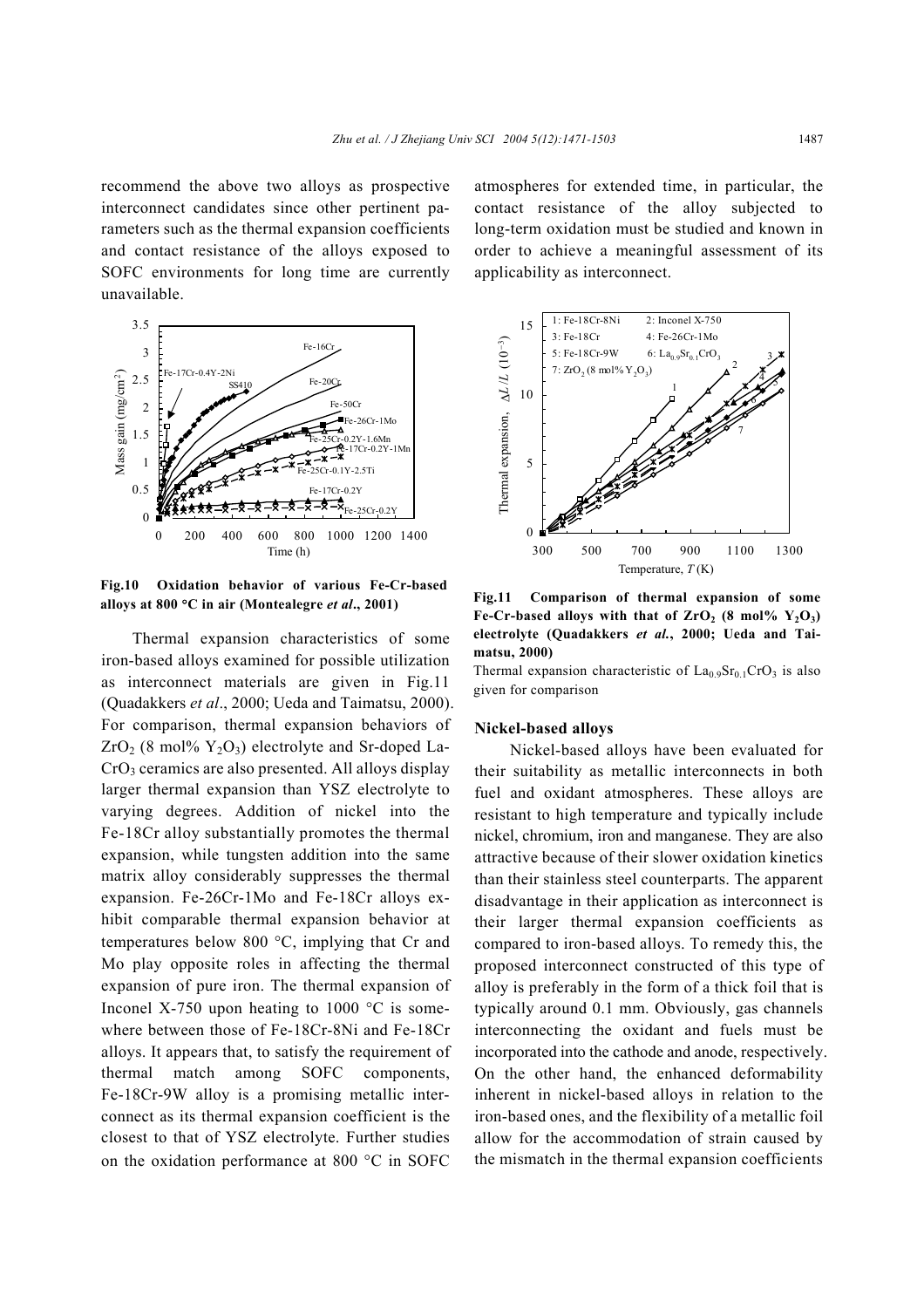of the mating parts. England and Virkar (1999; 2001) examined oxidation behaviors of four types of commercially available alloys, i.e., Inconel 625, Inconel 718, Hastelloy X, and Haynes 230 in both air and wet hydrogen. Their results are presented in Fig.12 showing that oxidation event takes place not only in air but also in wet hydrogen where the partial oxygen pressure is relatively low. Moreover, the oxidation kinetics in wet hydrogen are faster than that in air. Since chromia is identified as the dominant oxide phase formed in all the alloys examined, the above results indicate that chromia is a thermodynamically stable phase throughout the entire range of oxygen partial pressure in the fuel cell. The slower oxidation rate of Haynes 230 as compared to the other three alloys studied may be due to the formation of a two-phase composite oxide (Mn<sub>1+δ</sub>Cr<sub>2−δ</sub>O<sub>4−λ</sub> and Cr<sub>2</sub>O<sub>3</sub>) scale and/or the nature of the oxide defect chemistry. As will be described latter, it appears that the presence of manganese in adequate amounts in nickel-based alloys not only effectively reduces oxidation resistance, but considerably reduces the contact resistance as well.



**Fig.12 Oxidation behaviors of four Ni-based superalloys considered as possible interconnects during their exposure to two kinds of atmosphere at 800** °**C. Note that alloys exposed to humidified hydrogen exhibit significantly larger mass gain than exposed to air (England and Virkar, 1999; 2001)** 

#### **Aluminide alloys**

Alumindes have been extensively investigated for structural applications at elevated temperatures because of their unique combination of high strength, reasonable ductility, and light weight. The SOFC interconnect simultaneously serves as a structural and functional unit in the stack at operating temperatures. Aluminides might be promising candidates for this specific application. Therefore, we assessed the suitability of aluminide alloys as interconnects for SOFC operating at temperatures ranging from 600  $\degree$ C to 800  $\degree$ C, in terms of oxidation resistance and thermal expansion behavior (Zhu and Deevi, 2003). The driving force behind the study is that with the emergence of the innovative technology of anode-supported planar SOFC, the operating temperatures can be decreased below 800 °C. Thus, the formation of a contagious insulating alumina scale might be avoided as these alloys are exposed to SOFC-like environments. Presumably, a mixture of metastable alumina and other transient oxides on the surface of oxidized alloys still provides desired oxidation, carbonization, and sulfidation resistance while maintaining reasonably low electrical resistivity. Oxidation behaviors of five compositions of iron and nickel aluminides were examined at 800 °C in air for 1000 h. The experimental results are shown in Fig.13. For comparison, the mass gain as a function of exposure time for iron-based stainless steel SS410 was concurrently measured and is shown in the same figure. As expected, iron aluminides showed greater oxidation resistance than do SS410 and nickel aluminide ( $Ni<sub>3</sub>Al$ ). With regard to iron aluminides, partial substitution of chromium for aluminum influenced little their oxidation performance. The scales formed exhibit fairly good integrity as no delamination or spallation was observed. Results of phase identification of scales using XRD after 1000 h oxidation indicate that preponderance of phases formed are transient oxides or nitrides like  $Fe<sub>2</sub>O<sub>3</sub>$ , NiO, Fe<sub>4</sub>N, and AlN along with minor amounts of  $Al_2O_3$ . Since the oxidation rate of NiO is well recognized to be significantly larger than those of  $Fe<sub>2</sub>O<sub>3</sub>$ ,  $Cr<sub>2</sub>O<sub>3</sub>$ , and nitrides, it is not surprising that Ni3Al shows much more weight gain than do aluminide and Fe-based alloys after prolonged exposure to air at 800 °C. Experiments seemed to show that iron aluminides are favored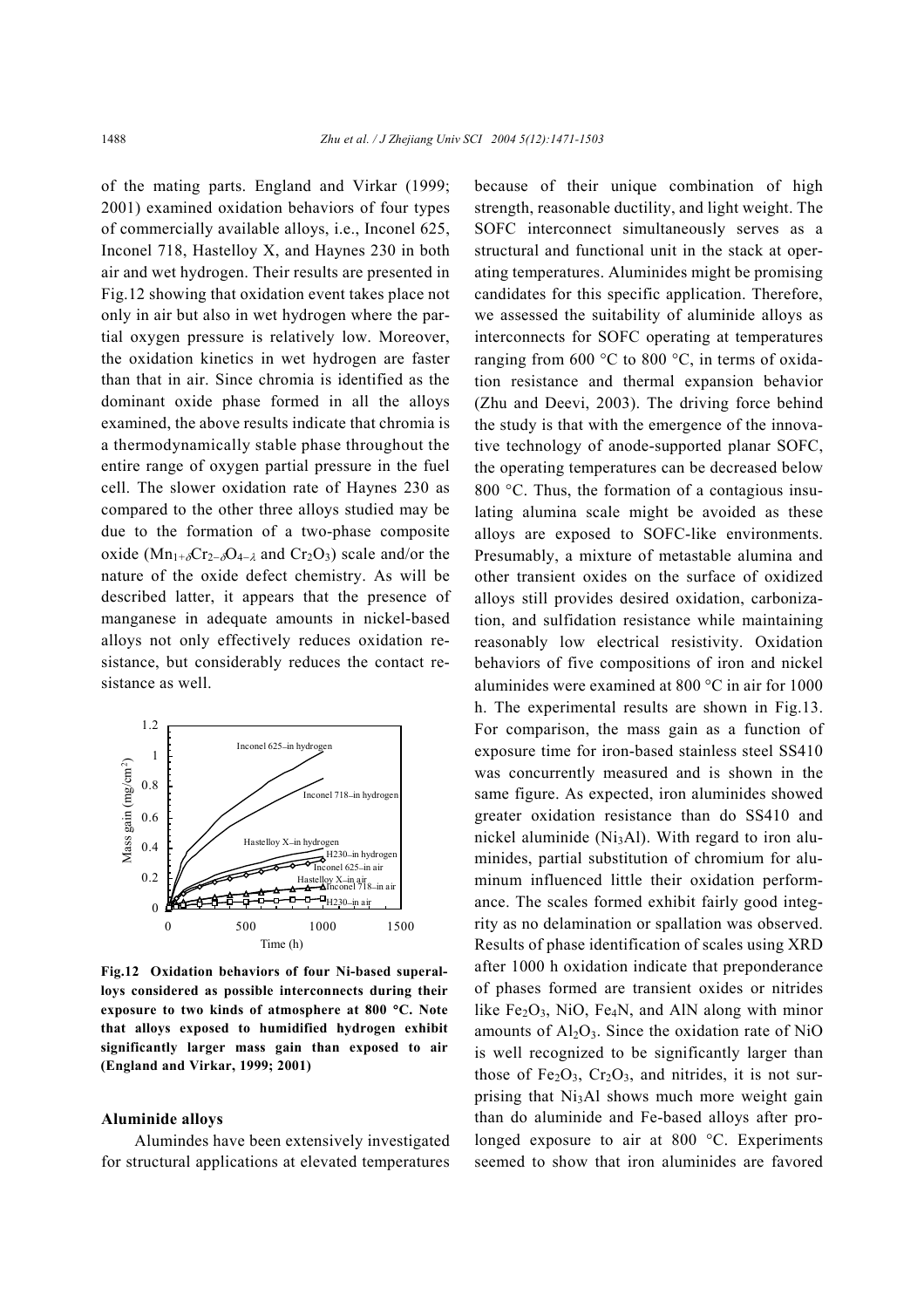over nickel alumides for use as metallic interconnects due to their lower oxidation resistance. Further tests on the oxidation response of iron aluminides in both oxidizing and reducing atmospheres over even longer periods of time are necessary to gain deeper insight into their potential as interconnects.



**Fig.13 Mass gain as a function of time for some iron and nickel aluminide alloys exposed to air. The compositions of the alloys: examined are (in weight percent) (Zhu and Deevi, 2003)** 

FeAl-strip: Fe-24Al-0.42Mo-0.05B-0.08C, FeAl1: Fe-25Al-0.42Mo-0.1Zr-0.05B-0.08C, FeAl2: Fe-24Al-0.42Mo-0.1Zr-0.05B-0.08C, FeAl3: Fe-12Al-6Cr-0.42Mo-0.1Zr-0.05B-0.08C, FeAl4: Fe-18Al-6Cr-0.42Mo-0.1Zr-0.05B-0.08C, Ni3Al: Ni-8.1Al-5.23Cr-7.02Mo-0.13Zr-0.005B

For the metallic alloys to be competitive as promising interconnects for SOFC, their thermal expansion behaviors ought to resemble that of electrolyte to prevent stress-induced cracking or even disintegration of the whole stack. Although this requirement on the metallic interconnects can be more or less relaxed, depending on the sealing material adopted, as compared to the ceramic ones due to their greater ability to accommodate elastic deformation, alloys exhibiting thermal expansion coefficient similar to that of electrolyte (between ambient temperature and 800 °C) is almost always preferred. Fig.14 depicts the thermal expansion versus temperature for iron and nickel aluminide alloys and SS410 (Zhu and Deevi, 2003). Also depicted is how much yttria-stabilized zirconia (YSZ), the most commonly used solid electrolyte, expands as it is heated above 800 °C. Among all compositions studied, alloy Fe-12 wt% Al-6 wt% Cr-0.42 wt% Mo-0.1 wt% Zr-0.005 wt% B-0.08 wt% C was observed to have thermal expansion behavior closest to that of YSZ. It turns out that increasing either Fe or Al or Ni elemental content promotes thermal expansion with Al showing the most significant effect. Another conclusion derived from this study is the preclusion of SS410 as a prospective interconnect material on account of the sudden lattice shrinkage as it undergoes ferrite to austenite phase transformation at around 800 °C.



**Fig.14 Thermal expansion response of various iron and nickel aluminide alloys (Zhu and Deevi, 2003)** 

## CONTACT RESISTANCE OF METALLIC INTERCONNECTS

It is understandable that metallic interconnects are in principle preferred over ceramic interconnects since their bulk electrical resistivities are usually several orders of magnitude smaller. However, one of the major concerns that is associated with the use of metallic interconnects is the development of a semi-conducting, or even insulating, oxide scale during their extended exposure to SOFC-like environment. The contact resistances between an interconnect and its neighboring components become so dominant that the electrical efficiency of the stack drops sharply, despite a fairly high efficiency of the individual cells. As a result, stable operation of a SOFC stack can be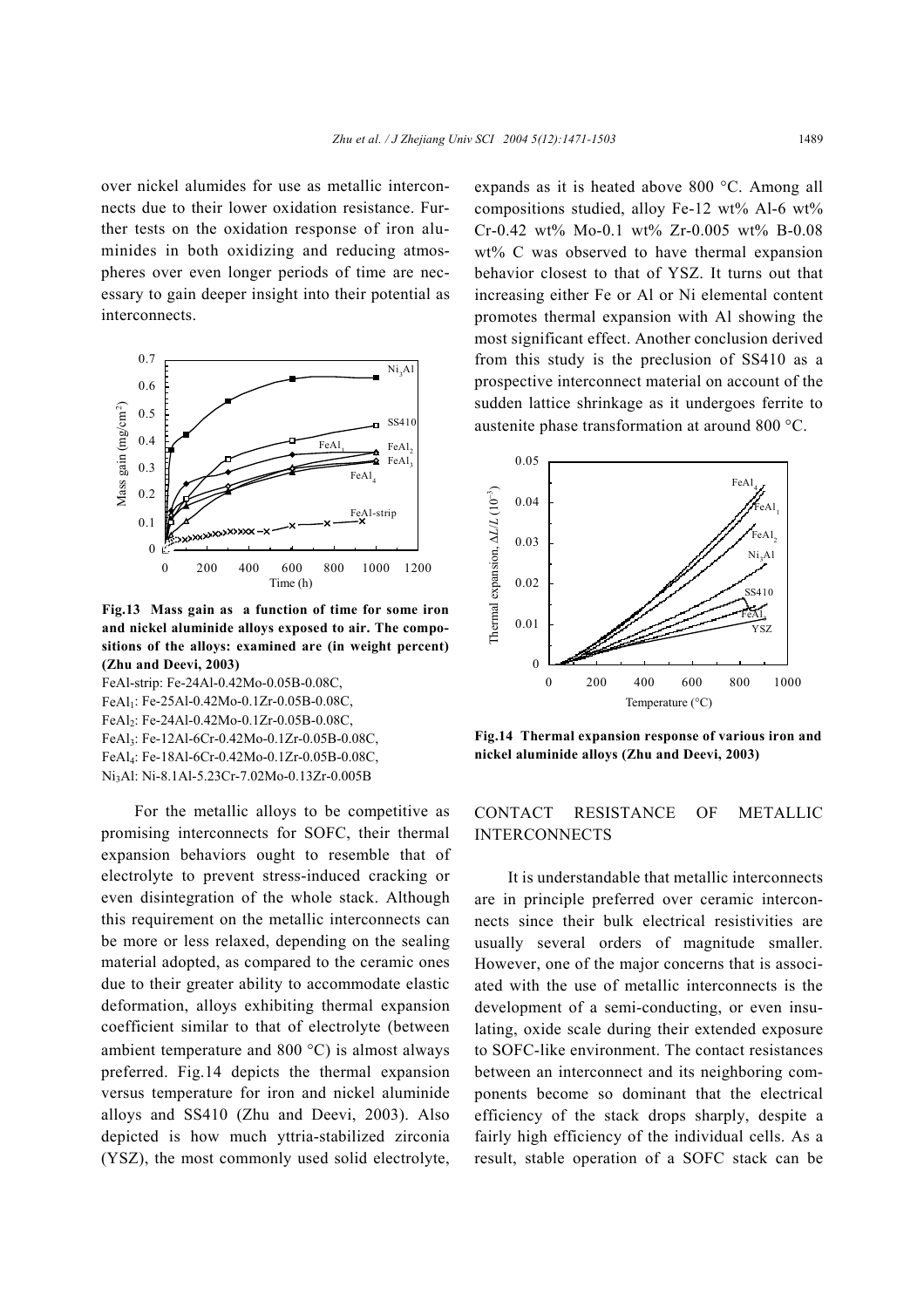difficult to sustain at a working current density. Minimizing the contact resistance is vital to the development of competitive metallic interconnects, and holds the key to the successful commercialization of the anode-supported planar SOFC stack design for a variety of applications in the power industry.

#### **Theoretical consideration**

Since a layer of protective oxide scale inevitably develops on a metal surface in an oxidizing environment at elevated temperatures, the ultimate commercialization of metallic interconnects depends, to a large extent, on success fully dealing with the increase in the contact resistance due to the formation of the oxide layer. The large contact resistance of metallic interconnects is a major concern due to the drastic drop of the electrical efficiency and premature failure of the stack over the projected service lifetime (40000 h). In this particular application, requirements for the oxide scale are: (1) the oxide growth rate of oxide in both cathodic (air) and anodic (fuel gas plus water vapor) atmospheres should be as sluggish as possible; (2) the oxide scale should be strongly adhered to the alloy substrate to withstand thermal cycling without any spallation or delamination; (3) the oxide scale should be homogeneous in microstructure and uniform in thickness, be free of porosity or anomalous grain growth; and (4) the oxide scale should be a good electrical conductor at the operating temperature.

The contact resistance of an oxidized metallic interconnect is usually characterized by the area specific resistance (ASR), which is the product of electrical resistivity of the studied layer and its thickness. The acceptable ASR level for the metallic interconnect during service is generally considered to be below 0.1  $\Omega$ ·cm<sup>2</sup>. For alloys that have been exposed to air at the operating temperature of SOFC, e.g. 800 °C, for a period of time, oxide scale forms on both sides of the sample. The ASR of such an oxidized alloy can be expressed as:

where  $\tau_s$  and  $l_s$  are the resistivity and thickness of alloy substrate, respectively, and  $\tau_0$  and  $l_0$  are the resistivity and thickness of oxide scale, respectively. Compared with the resistivity of the oxide, the resistivity of the metallic substrate is so small that the contribution of the first term in the above equation can be neglected. The *ASR* of an oxidized metallic interconnect is overwhelmingly dominated by that of the oxide layer on both surfaces so that:

$$
ASR=2\,\tau_{\rm o}l_{\rm o}\tag{7}
$$

It is clear that the occurrence of cracking, either within the oxide layer or along the scale/substrate interface, and the presence of porosity leads to a significant increase in the ASR of an oxide scale. To facilitate the following derivation, a metallic interconnect is assumed to be free of such flaws so its resistance can be represented by Eq.(7).

The *ASR* of a metallic interconnect is considerably influenced by the growth kinetics of the oxide layer upon its long-term exposure to oxidizing atmospheres. Essentially, the oxidation process involves the chemical reaction of a metal with gaseous oxygen in the atmosphere to yield a layer of protective and thermodynamically stable oxide through either the inward diffusion of oxygen, or the outward diffusion of alloying elements, or both. The thickness of the oxide scale as a function of time (*t*) at a constant temperature is well documented to obey the general form of (Gonzalez-Carrasco *et al*., 1999; Tortorelli and Natesan, 1998; Montealegre *et al*., 2000; 2001):

$$
l_o^n = K_p t \tag{8}
$$

where *n* is an exponent reflecting the oxidation mechanism, and  $K_p$  is the growth rate constant that depends upon the absolute temperature (*T*) and the activation energy for the diffusion  $(E_{ox})$  of rate-limiting species, and can be empirically represented by the following expression:

$$
ASR = \tau_{\rm s} l_{\rm s} + 2 \tau_{\rm o} l_{\rm o} \tag{6}
$$

$$
K_p = K_0 \exp(-E_{\text{ox}}/kT) \tag{9}
$$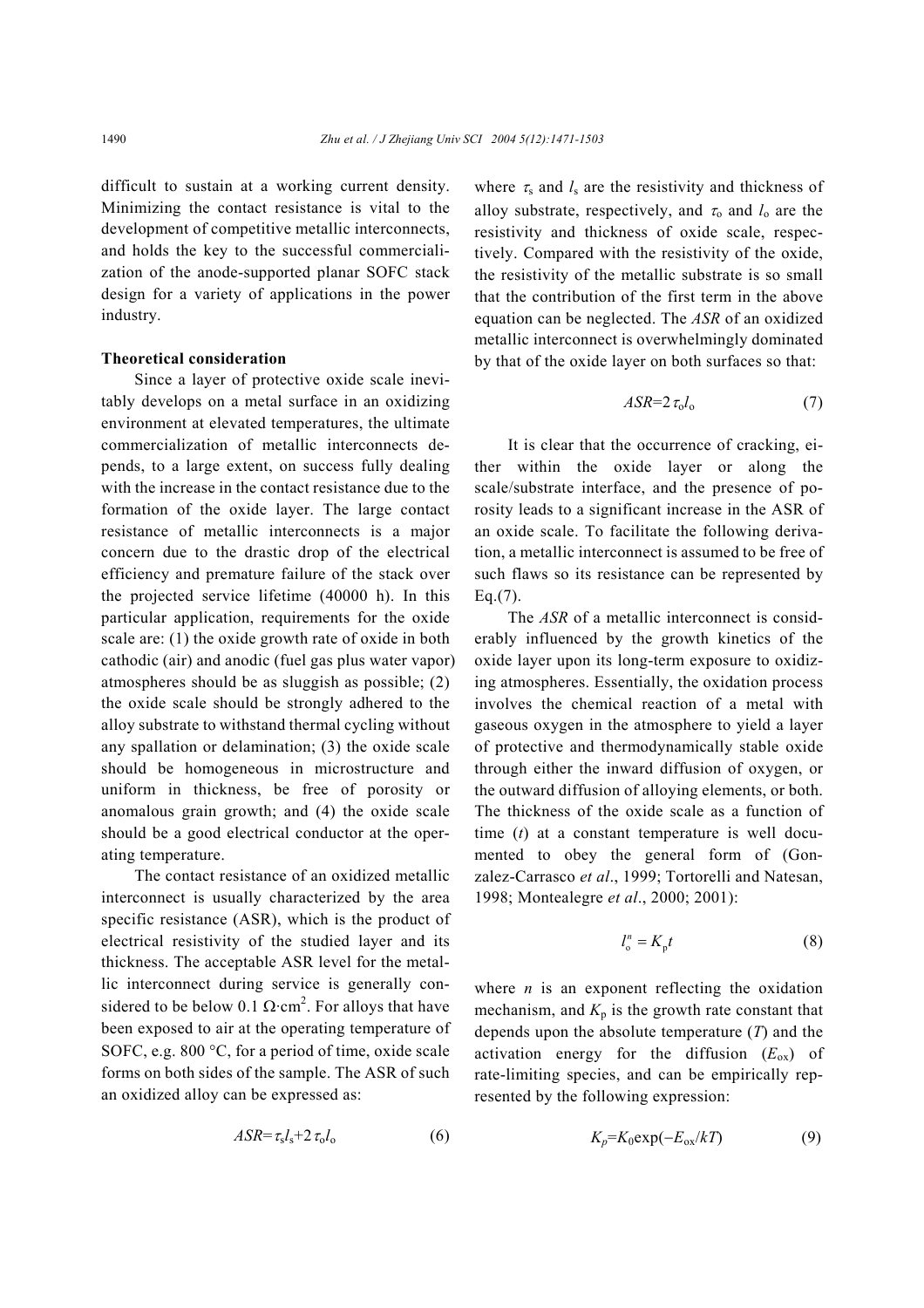where  $K_0$  is a pre-exponent constant and  $k$ Bolzmann constant. It has established that in most cases, oxide scale growth at steady-stage oxidation follows parabolic law meaning that the exponent *n* in Eq.(8) equals 2 and  $K_p$  is often termed as the parabolic rate constant.

Likewise, the conduction of a metal oxide is a thermally activated process that involves the movement of small polarons via the transport of holes (or vacancies). The electrical resistivity, which is the inverse of conductivity, can be given as:

$$
\tau_{\rm o} = \frac{1}{\sigma} = \frac{T}{\sigma_{\rm o} \exp(-E_{\rm co}/kT)} = \frac{T}{\sigma_{\rm o}} \exp(E_{\rm co}/kT) \quad (10)
$$

where  $\sigma_0$  is a pre-exponent constant, and  $E_{\rm co}$  is the activation energy barrier for the conduction process. Therefore, Eq.(7) can be expressed as:

$$
ASR = 2\frac{\sqrt[n]{K_{\rm p}t}}{\sigma_0}T\exp\left(\frac{-E_{\rm ox}/n + E_{\rm co}}{kT}\right) \tag{11}
$$

In a situation where the oxide scale thickens in parabolic fashion (Tortorelli and Devan, 1992; Pint, 1996; Devan and Tortorelli, 1993; Pint *et al*., 1993):

$$
ASR = 2\frac{\sqrt{K_{\rm p}t}}{\sigma_0}T\exp\left(\frac{-E_{\rm ox}/2 + E_{\rm co}}{kT}\right) \tag{12}
$$

By plotting *ASR*/*T* versus 1/*T* on a logarithmic scale, the activation energy term encompassing the contributions of both oxidation and conduction can be obtained. It can be readily seen that the *ASR* changes in parabolic manner with time at a fixed temperature. In principle, metals that develop slow-growing oxide scale with high electrical conductivity are highly desired as interconnects. However, for most metal oxides, these two attributes are mutually exclusive (Samsonovin, 1973). Any approach that is designed to suppress the oxidation kinetics and promote the electrical conductivity of the oxide scale in a SOFC-like environment inevitably lowers the *ASR* value of the interconnect. The approaches that have been demonstrated to be effective in this aspect include: (1) doping the oxide with an oxygen reactive element that alters the overall oxidation mechanism; (2) doping the oxide with heterovalent metal ions that increase the hole concentration; and (3) providing a complex adequately thick oxide coating that is impermeable to oxygen gas.

Prior to examining and comparing the *ASR*s of various metallic interconnects under current development, and evaluating the prospects of their application to the planar anode-supported SOFC, it is necessary to describe the measurement approach that is well accepted and widely employed in many studies, although some minor details may vary. As shown schematically in Fig.15, basically, the contact resistance of the oxide scale is measured through a two-point, four-wire probe approach. A contact current in the order of ten to several hundred mA is introduced and the voltage across the sample is measured with a multimeter. Different currents are employed initially to establish the fact the system exhibits ohmic behavior. Platinum gauzes are placed onto the test sample using platinum paste and the measurement wires are spot welded to the gauzes. To ensure good contact between the gauze and the surface, an adequate load is applied in the through-thickness direction. In some cases, the platinum paste and gauze are replaced by platinum tab secured through a spring-load of appropriate magnitude.



**Fig.15 Schematic drawing showing the measurement of contact resistance**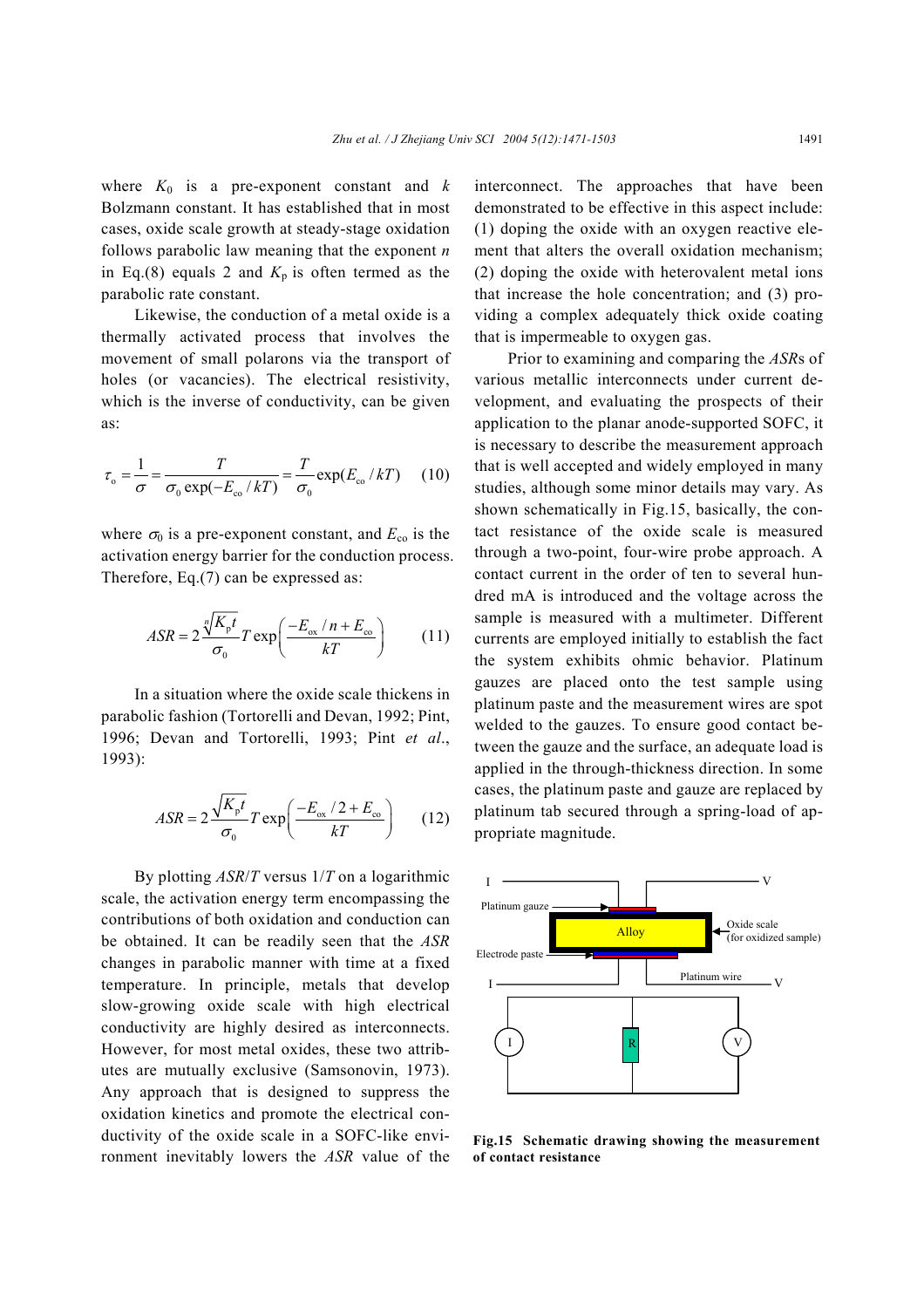#### **Chromium-based alloys**

This type of alloy was initially developed for interconnects as the replacement of ceramic interconnects in a planar electrolyte-supported SOFC stack that operates typically around 1000 °C. A representative alloy in this category is Ducrolloy  $(Cr-5Fe-1Y<sub>2</sub>O<sub>3</sub>)$  that was specifically designed by Plansee Company to match the thermal expansion coefficients of other SOFC components, and at the same time to provide other requisite interconnect characteristics as well (Tiffee *et al*., 1990). More importantly, the reason why the chromia-forming alloys such as Ducrolloy were chosen as potential interconnect candidates is that in relation to other metal oxides, chromia displays relatively high electrical conductivity and reasonably slow growth rate at SOFC operating temperatures. Based on Eq.(7), it is expected that a fairly low ASR could be achieved with this alloy throughout its lifetime service. The alloy is preferably prepared by a powder metallurgy approach to facilitate the mass production at low cost (Glatz *et al*., 1999). As mentioned earlier, the incorporation of oxide into the base composition (also termed oxide dispersed alloys, ODS) was intended to provide improved oxidation resistance, a refined grain size within the scale, an adherent scale/substrate interface, as well as enhanced mechanical properties (Quadakkers *et al*., 1994).

Up to now, considerable studies on the oxidation behavior of Ducrolloy have been performed mainly at temperatures above 900 °C, which is plausible from a standpoint of application. In an oxidizing atmosphere at elevated temperatures, chromia scale develops on the alloy surfaces and effectively acts as a protective layer to alleviate or slow down further Cr dissipation from the substrate. Limited information on the contact resistance of oxidized Ducrolloy (Liebert, 1999) indicates that the ASR of alloy after exposure to air at 1000 °C for 75 h, as shown in Fig.16, is prohibitively large, leading to poor stack performance. It seems that the thickness of the chromia scale formed on the surface of Ducrolloy after oxidation at 1000 °C for 75 h is too large so that the resulting ASR is several orders of magnitude higher than the criterion value.

It can be concluded that, without coating, Ducrolloy is unsuitable for application as an interconnect in electrolyte-supported SOFC. The authors are unaware of reports of study on the applicability of Ducrolloy as interconnect for planar anode-supported SOFC whose operating temperature is around 800 °C, because Fe-based or Ni-based chromium-containing alloys are favored over chromium-based ones due to the substantially reduced cost and moderately improved ductility.



**Fig.16 Temperature-dependence of area specific resis**tance (ASR) of Cr-5Fe-1Y<sub>2</sub>O<sub>3</sub> alloy (Durcrolloy) oxidized **at 1000** °**C for 75 h in air, showing unacceptably large ASR for practical application as interconnect (Liebert, 1999)** 

#### **Iron-based alloys**

The viability of Fe-based alloys as interconnects also relies on the formation of chromia scale upon their exposure to SOFC operating atmospheres. Another reason for the selection of Fe-based alloys is that their coefficients of thermal expansion can be advantageously matched with those of other SOFC components at an operating temperature of around 800 °C (Hou *et al*., 1999; Brylewski *et al*., 2001; Linderoth *et al*., 1996). The variation of *ASR* as a function of temperature for an Fe-26Cr-1Mo alloy oxidized at 800 °C for 48 h is shown in Fig.17 (Hou *et al*., 1999). The *ASR* value at 800 °C is around 0.015  $\Omega$ ·cm<sup>2</sup>, which is well below the acceptable level. However, as the oxidation time is prolonged to 1000 h, according to Eq.(12) where the parabolic growth behavior of chromia scale is assumed, the *ARS* is predicted to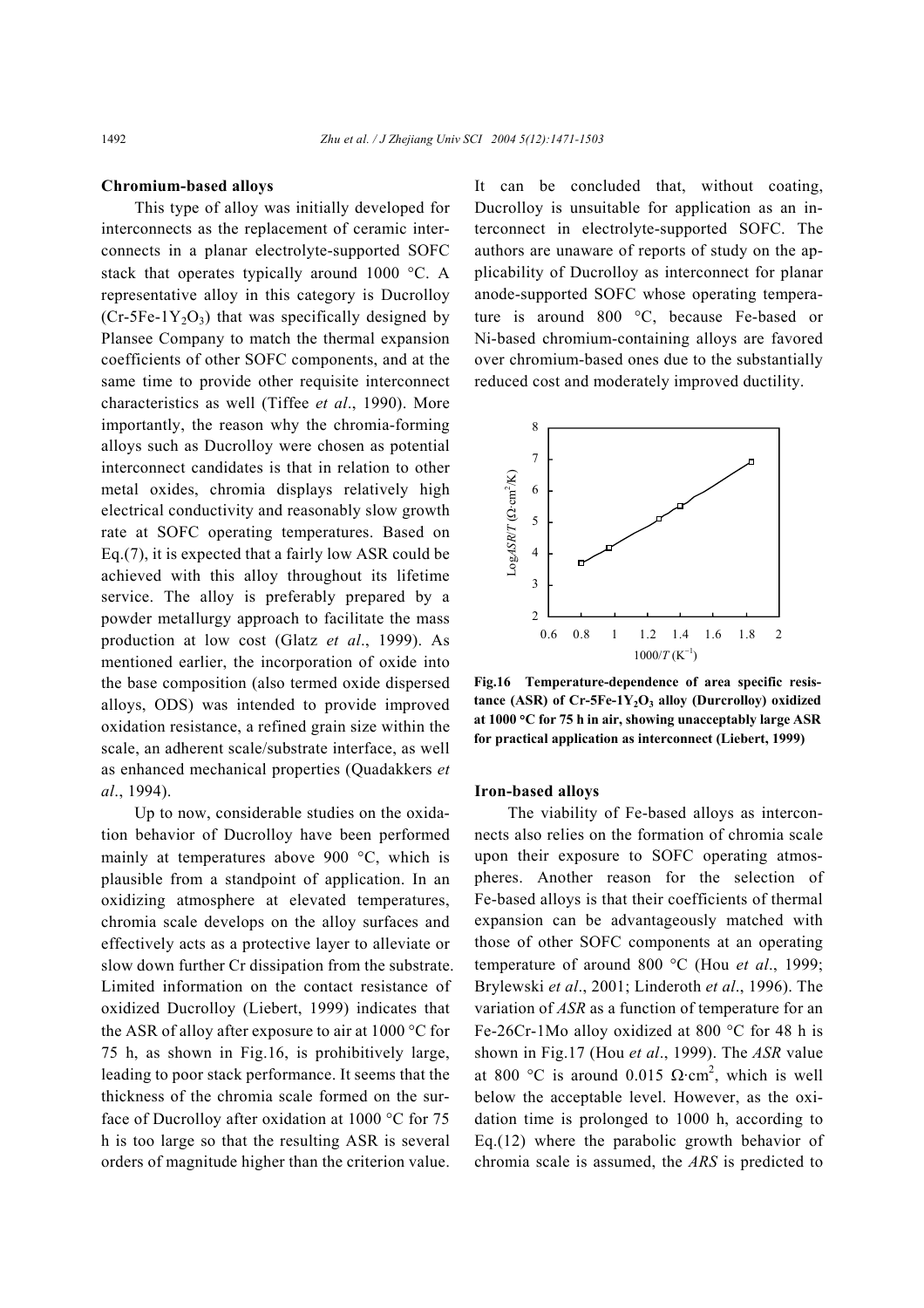reach 0.2  $\Omega$ ·cm<sup>2</sup>. This value already exceeded the criterion for practical application, which means that long-term use of this alloy as the interconnect of SOFC at 800 °C operating temperature is unsatisfactory.



**Fig.17 Variation of ASR with temperature for a Fe-26Cr-1Mo alloy oxidized at 800** °**C for 48 h in air where Pt electrode was used for measurement (Hou** *et al***., 1999)**

It should be stressed that the electrical conductivity of  $Cr_2O_3$  formed on Fe-based alloys is usually lower than what would be expected for a  $Cr_2O_3$  crystal that formed on Cr-based alloys. This is explained by the fact that the electrical conductivity of the chromia scale is dominated by impurities, in this case Fe, and essentially exhibits extrinsic behavior while that of pure chromia is intrinsic in nature.

The compatibility between alumina-forming FeCrAl alloys and La1<sup>−</sup>*x*Sr*x*MnO3 which is a well-established and widely accepted cathode material for SOFC, had been examined (Quadakkers *et al*., 1996). It was revealed that a duplex interface layer consisting of alumina and a mixed oxide of Al, La, and Mn is formed after the layer's exposure to air at elevated temperature. The electrical resistance of the metal/ceramic couple increases by a factor of 100 after 1000 h exposure at 900  $^{\circ}$ C, which suggests that FeCrAl-based alloys are also highly unsuitable for interconnects at this temperature due to the development of an insulating alumina scale. Further study on the development of the oxide scale and its contact resistance at 800 °C should be carried out.

The electrode materials used for the conductivity measurement exert a pronounced effect on the final results, as illustrated in Fig.18 for an Fe-26Cr-1Mo alloy (Huang *et al*., 2000). This is especially true when one monitors the variation of *ASR* with time continuously at an oxidation temperature. With a Pt electrode, the scale shows the lowest *ASR*, and this increases nearly parabolically with time. With a mixed  $LSM$  ( $La<sub>0.85</sub>Sr<sub>0.15</sub>MnO<sub>3</sub>$ )+  $LSGM$  (La<sub>0.80</sub>Sr<sub>0.20</sub>Ga<sub>0.83</sub>Mg<sub>0.17</sub>O<sub>2.85</sub>) electrode, the scale displays an intermediate *ASR* value that moderately deviates from parabolic behavior. With LSCo  $(La_{0.6}Sr_{0.4}CoO_3)$ , the *ASR* value was the largest, and deviates significantly from a parabolic dependence. The large *ASR* resulting from using ceramic electrodes is mainly ascribed to the reaction of the electrodes with the alloy to form porous spinel phase during measurement. This concern can be address by depositing the ceramic electrodes onto pre-oxidized alloy so that the chromia scale can effectively separate the electrode from the alloy surface. However, the Pt electrode is still preferred over ceramic electrodes because the relatively high resistance of the ceramic electrode itself, along with a larger interfacial resistance due to poor bonding between the electrode and oxide scale, can contribute to a large measured *ASR*, as can be seen from Fig.18. Fig.19 further highlights the impact of different electrodes on the measured *ASR* (Huang *et al*., 2000). Despite the difference in measured values, the linear dependence of log(*ASR*/*T*) on 1/*T* is still roughly maintained.



**Fig.18 Variation of ASR with time measured at 850** °**C in air with three different electrodes on the surfaces of unoxidized Fe-26Cr-1Mo alloy (Huang** *et al.***, 2000)**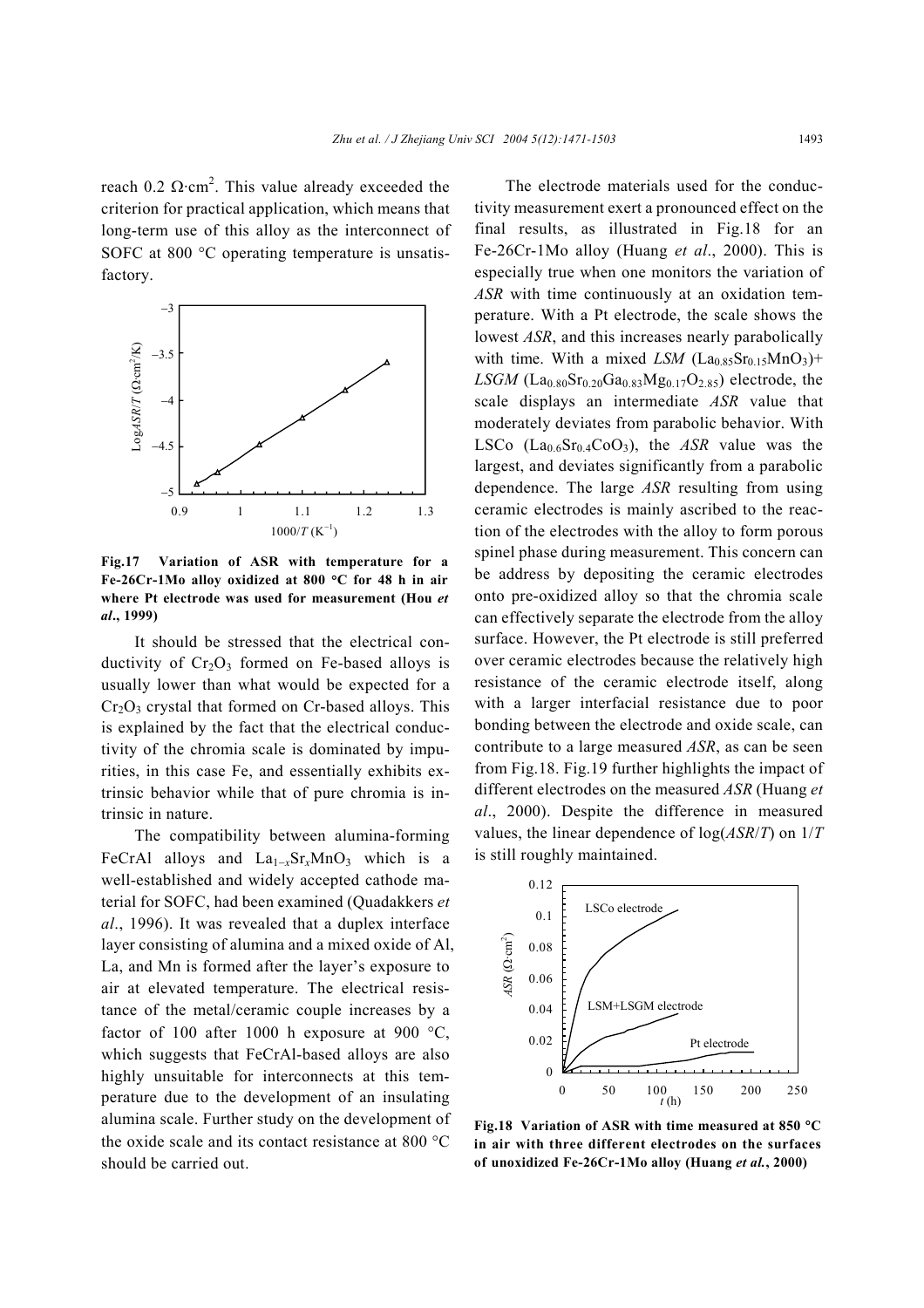

**Fig.19 Dependence of ASR on temperature for a Fe-26Cr-1Mo alloy pre-oxidized at 900** °**C for 24 h measured with four different electrodes (Huang** *et al.***, 2000)** 

Doping with such elements as Y, Zr, La, Hf and Ce can effectively reduce the *ASR* of the oxide scale. The criterion for selecting the doping elements depends on the type of oxide scale formed on the oxidized alloy surface. The experimental results (Hou *et al*., 1999) for a Fe-26Cr-1Mo alloy, as shown in Fig.20, indicate that Y-doping decreases the *ASR*. This is due to the reduced growth rate of chromia, as well as a more adherent scale/substrate interface. The pronounced reduction in *ASR* associated with Ni-doping is due to the increased hole concentration in the scale, which serves as additional evidence that the conductivity of chromia is extrinsic.



**Fig.20 Temperature-dependence of area specific resistance for undoped and doped Fe-26Cr-1Mo alloy oxidizd at 800** °**C for 24 h in air where Pt electrode was used for measurement** 

Co-doping with Y and Ni combines the beneficial effect of Ni on conductivity with that of Y on oxidation, thus leading to further decrease in *ASR*. Consequently, it is suggested that Ni-based Cr-bearing alloys are favored as interconnects from an *ASR* point of view, although Fe-based alloys usually have more compatible thermal expansion coefficients compared with those of other ceramic cell components.

## **Nickel-based superalloys**

Applicability of some commercially available Ni-based superalloys as interconnects was assessed in both oxidizing and reducing atmospheres (Linderoth *et al*., 1996; Vazquez-Navarro *et al*., 1999). Virkar and Kim (2001) examined the oxidation kinetics of thin foils and the ASRs of the oxide scales formed on the surfaces. The justification for the use of thin foil metallic interconnects is that thin foil Ni-based alloys are compliant and flexible enough to withstand the thermal stresses arising from the mismatch of coefficients of thermal expansion among cell components. All the compositions studied obey a parabolic rate law of oxidation at 800 °C, indicating a diffusion-controlled process. Haynes 230 exhibits the slowest oxidation kinetics, forming an oxide scale that consists predominantly of a major  $Cr_2O_3$  phase, and a minor spinel phase  $(Mn_{1+\delta}Cr_{2-\delta}O_{4-\delta})$  (England and Virkar, 1999). It is, therefore, not surprising that oxidized Haynes 230 displays the lowest *ASR* at 800 °C, as shown in Fig.21 (England and Virkar, 1999). It is further inferred that the existence of a complex oxide in the form of  $Cr<sub>2</sub>MnO<sub>4</sub>$  is advantageous in reducing the ASR of the scale. Their experiments demonstrated that the oxidation occurs not only in the cathodic atmosphere, but also in the fuel atmosphere. This is because the typical partial pressure of oxygen in the fuel used in an SOFC ranges from  $10^{-22}$  to  $10^{-17}$  atm, depending on the temperature and fuel composition. By contrast, the equilibrium partial pressure of oxygen for  $Cr/Cr<sub>2</sub>O<sub>3</sub>$  is several orders of magnitude lower (10<sup>-28</sup> atm at 800 °C), i.e., Cr<sub>2</sub>O<sub>3</sub> is thermodynamically more stable than the Cr present in the alloy so that formation of  $Cr<sub>2</sub>O<sub>3</sub>$  is favored. The *ASR* of an oxide scale formed in a typical fuel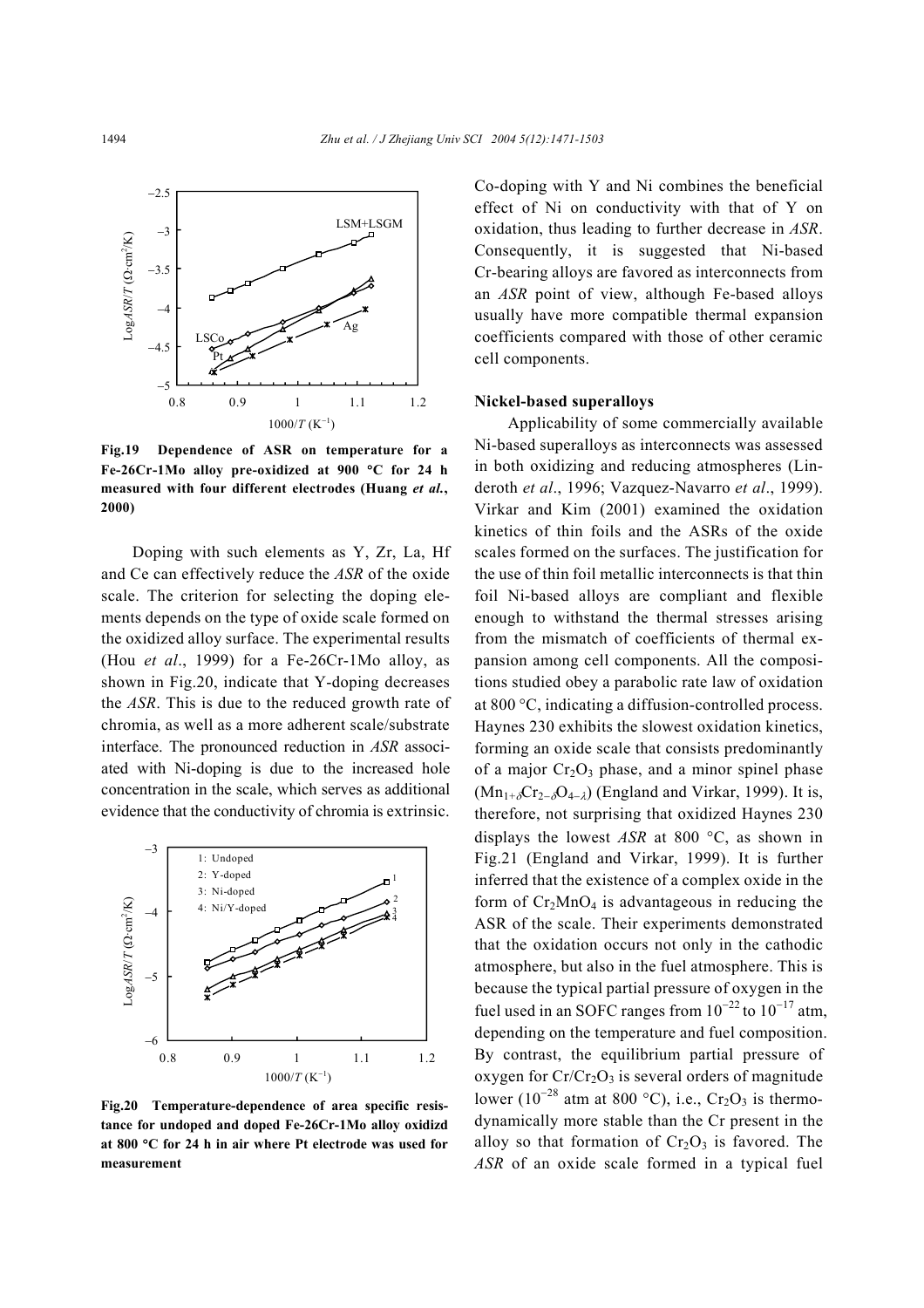atmosphere is lager than that of an oxide scale formed in air under identical temperature and time, which may be seen from comparison of Fig.22 with Fig.23 (England and Virkar, 1999; 2001). The underlying reason for this phenomenon still remains to be clearly identified. It is speculated that due to the presence of water, the oxide scale formed in the humid fuel is prone to be porous and poorly adhered to the substrate. Besides, chromia scale might have larger electrical resistivity in reducing atmosphere as compared to oxidizing atmosphere.

An Mn-based coating on the anode-facing side of metallic interconnects made from superalloys like Haynes 230 was conceived to suppress the for mation of chromia and reduce the ASR of the scale and experimentally tested (Virkar and England, 2000). As demonstrated in Fig.24, after being exposed to wet hydrogen at 800 °C for 100 h, the Mn-coated Haynes 230 exhibits a significantly lowered *ASR* compared to the uncoated sample. This is attributable to the formation of  $MnCr<sub>2</sub>O<sub>4</sub>$ that has a much lower electrical resistivity. The presence of an oxide comprising predominantly  $MnCr<sub>2</sub>O<sub>4</sub>$  is highly favorable for the operation of metallic interconnects in both reducing and oxidizing gases. However, it is yet to be determined whether coatings like this can still remain adhered to the substrate to withstand thermal cycling that is likely to be frequently encountered in practical SOFC operation. Another issue that needs to be



**Fig.21 Area-specific resistance vs (oxidation time)1/2 for various Ni-based superalloys oxidized at 800** °**C (England and Virkar, 1999)**



**Fig.23 Area specific resistance of Haynes 230 oxidized at 800 °C in air for various peroids of time as a function of measuing temperature (from 200** °**C to 800** °**C) (England and Virkar, 2001)** 



 **800** °**C) (England and Virkar, 1999) Fig.22 Area specific resistance of Haynes 230 oxidized at 800** °**C in wet hydrogen for various periods of time as a function of measuring temperature(from 200** °**C to**



**Fig.24 Temperature-dependence of electrical resistance of Haynes 230 and Mn-coated Haynes 230 after exposure to wet hydrogen at 800** °**C for 100 h (Virkar and England, 2000)**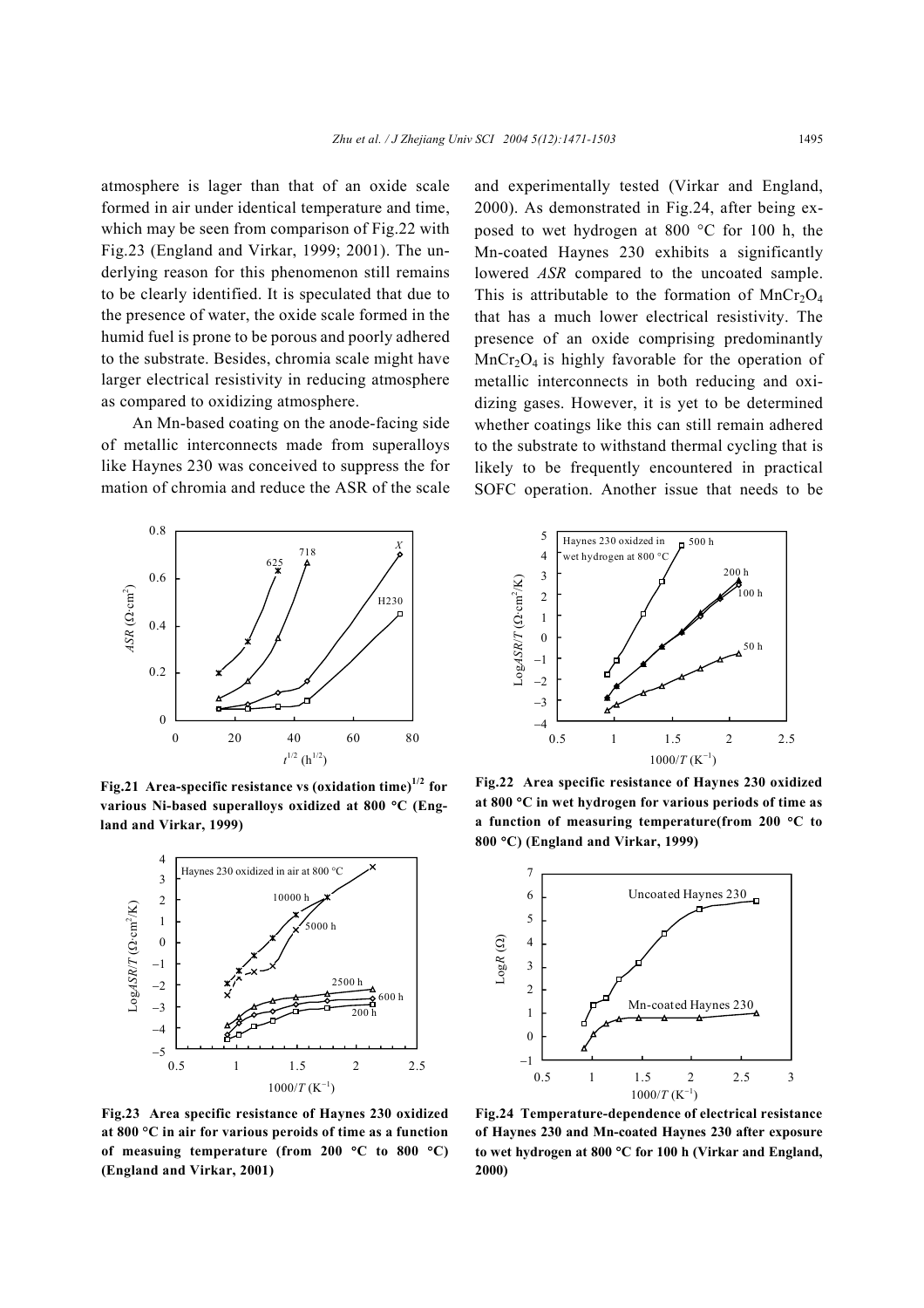addressed is the long time growth kinetics of the complex oxides, preferably corresponding to the service time of the SOFC, which is vital to their ultimate usefulness. It can be seen from Fig.23 that the *ASR* of 1.1  $\Omega$ ·cm<sup>2</sup> at 800 °C for 10000 h of oxidation of Haynes 230 in air is still unsatisfactory for an SOFC where a stable performance over the expected lifetime (4 years) is required.

The effect of doping with reactive elements like La and Hf on the oxidation mechanism and the *ASR* of the scale was also investigated in chromia-forming Inconel 600 (Oishi and Yamazaki, 1999). It was revealed that in the presence of La, the Cr in the alloy is oxidized internally, rather than externally. In both fuel and air atmospheres, the *ASR* can be lowered by one order of magnitude by La doping, as shown in Fig.25. It is suggested that the electrical conduction mechanism of chromia might have been modified by La-doping, which is supported by the observation that the activation energy for the electrical conduction of the doped sample is lower than that of undoped one in both atmospheres.



**Fig.25 Temperature-dependence of** *ASR* **of oxide scale grown on the undoped and La-doped In 600 after oxidation at 900** °**C in different atmospheres for 200 h (Oishi and Yamazaki, 1999)** 

The most severe problems encountered with Ni-based Cr-containing alloys, and in general, all chromia-forming alloys proposed as interconnect candidates are considered: (1) unacceptably high oxidation rate; (2) occurrence of buckling and spallation of the oxide scale when subjected to thermal cycling; and (3) volatization of high valence Cr-species in the form of  $CrO<sub>3</sub>$ , or  $Cr(OH)<sub>2</sub>O<sub>2</sub>$ . The first two will detrimentally result in a significant increase in the *ASR*. The last one will poison the air electrode because of the reduction of volatile Cr (VI) species to solid Cr (III) oxide at the cathode/electrolyte interface, as well as along the pores, and lead to rapid deterioration of cell performance due to the substantial increase in both concentration and activation polarizations (Badwal *et al*., 1997; Matsuzaki and Yasuda, 2000). Additionally, special precautions must be taken during the startup of the SOFC stack in which chromia-forming interconnects are utilized in combination with Ni anodes. NiO reacts much more readily with  $Cr_2O_3$  than perovskite chromite to form Ni-Cr spinels. Although the spinel is reduced during anode reduction, the formation seems to result in the appearance of large  $Cr<sub>2</sub>O<sub>3</sub>$  crystals. This could cause alignment problems between adjacent surfaces in the stack during operation, and hence increase contact resistance.

#### **Effect of coating**

In order to reduce the rate of scale growth on the surfaces of chromia-forming alloys, as well as prevent the chromium vaporization on the cathode side, coating with a perovskite or spinel ceramic layer by thermal spraying has been suggested and currently is being extensively investigated (Brylewski *et al*., 2001; Quadakkers *et al*., 1996; Batawi *et al*., 1999a; 1999b; Honegger *et al*., 2002; Yoo and Daugo, 2002; Janousek *et al*., 1997). Another option is to coat these alloys with an oxide layer that subsequently reacts with chromia to form a chromite (or chromate). The resulting compound should exhibit better electrical conductivity as compared to chromia and be capable of retarding further oxidation of chromium and suppressing the volatilization of chromium. Since this in-situ approach suffers the obvious drawback of difficulty in controlling the composition of the reaction product, coating with perovskite or spinel oxides directly on the surfaces of the metallic interconnects is preferred. To qualify as a viable coating material, it should possess the following attributes: (1) The diffusion coefficients of Cr and O in the coating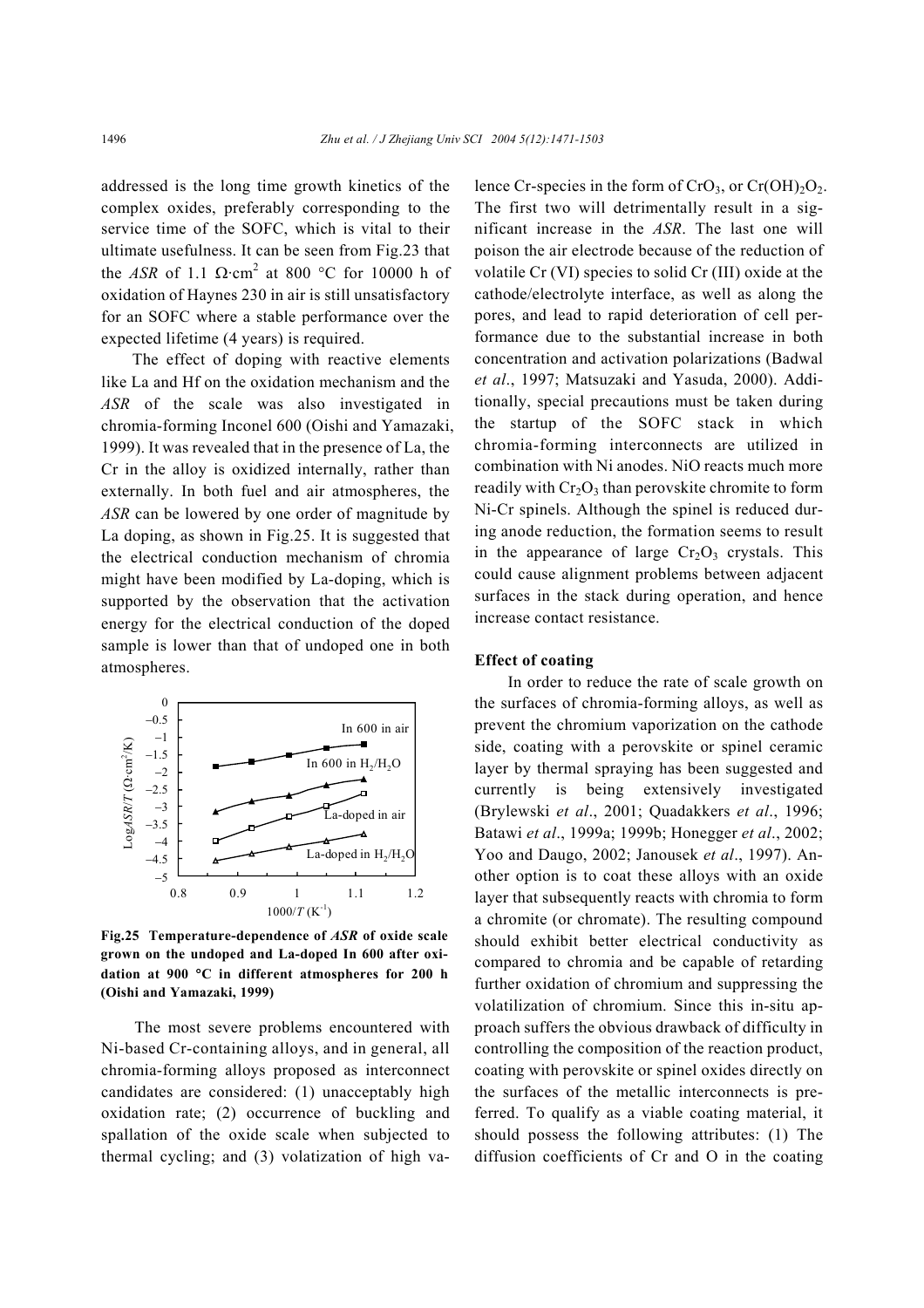should be as small as possible so that the transport of chromium and oxygen can be effectively hindered. The spinel oxide might be a better choice than the perovskite one because the former is more effective in preventing the oxygen diffusion; (2) It should be chemically compatible and stable with respect to substrate and electrodes; (3) It should be thermodynamically stable in both oxidizing and reducing atmospheres over the applied temperature range; (4) It must have low ohmic resistance to maximize electrical efficiency; (5) The thermal expansion coefficient should be well matched to the substrate so that the coating is resistant to spallation during thermal cycling. Currently, Sr-doped La- $CrO<sub>3</sub>$  (LSC) and LaMnO<sub>3</sub> (LSM) are the most favored coating materials, although cheaper substitutes are being sought for.

Presented in Fig.26 is the dependence of contact resistance with respect to time at 920 °C for various Cr-based ODS alloys coated with LSM (Batawi *et al*., 1999b). The presence of an LSM coating is crucial in maintaining the low level of contact resistance at elevated temperatures over extended periods of time. Equally low contact resistance was also reported (Honegger *et al*., 2002) on LSM coated Fe-based superalloys at 800 °C for even longer periods of time, as shown in Fig.27. Compatibility between the LSM coating layer and the Cr-5Fe-1Y<sub>2</sub>O<sub>3</sub> alloy was also investigated at elevated temperatures for prolonged times (Quadakkers *et al*., 1996). Reaction between the interconnect alloy and the coating to form spinel may occur via solid-state diffusion, as well as volatile of transport oxides and/or hydroxides. This phenomenon can be tolerated as long as the time for the diffusion of chromium through the coating is longer than the required service lifetime. Results by Quadakkers *et al*.(1996) as shown in Fig.28 indicates that an LSM coating on MA-956 (an FeCrAlY) can reduce the contact resistance by roughly three orders of magnitude, implying that the LSM coating is very effective in slowing down the oxidation kinetics of the metallic species in the alloy. In addition to LSM, coating materials such as LSC, Sr-doped lanthanum cobalt (LSCo), and Sr-doped lanthanum iron cobalt (LSFeCo) have been established to be highly advantageous in decreasing the ASR, as shown in Fig.29 (Yoo and Daugo, 2002).



**Fig.26 Changes of contact resistance as a function of time at 920** °**C for various Cr-based ODS alloys coated with LSM (Batawi** *et al.***, 1996b)** 



**Fig.27 Variation of ASR of two LSM coated Fe-based superalloys with time at 800** °**C (Quadakkers** *et al.***, 1996)** 



**Fig.28 Temperature-dependence of contact resistance of both uncoated and LSM-coated MA-956 alloy after 1000 h exposure to air at 900** °**C (Quadakkers** *et al.***, 1996)**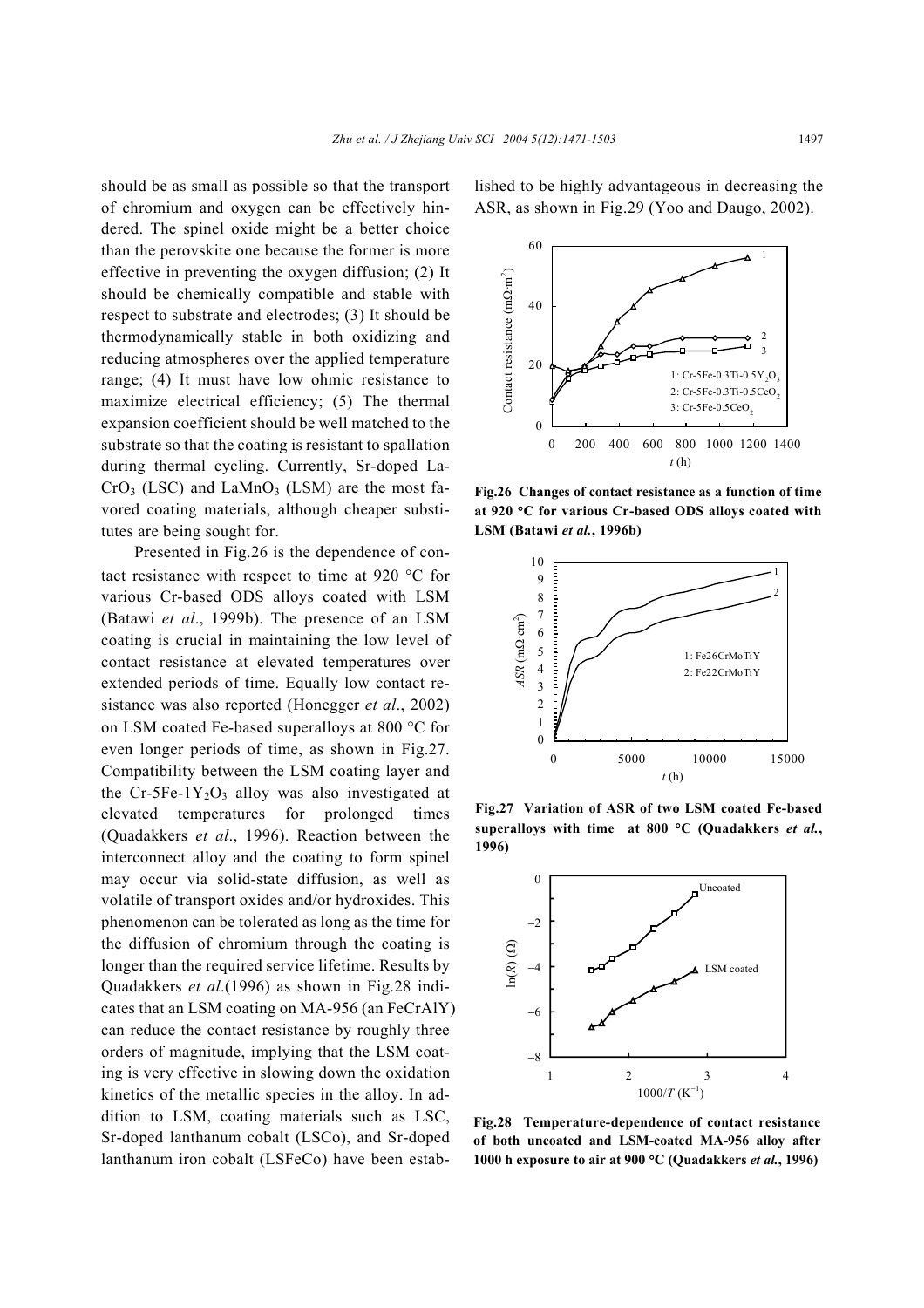

**Fig.29 Effect of different coatings on ASR of the Fe-28Cr-3Mo alloy after oxidation at 950** °**C for 10 h as a function of temperature (Yoo and Daugo, 2002)** 

## PROCESSING OF METALLIC INTER-CONNECTS

Metallic interconnects are always utilized in the form of sheet in flat SOFC design. Although the use of thin foil Ni-based superalloys has been proposed and tested, the choice of 4−5 mm thick sheet is favored from the machining standpoint since both fuel and oxidant channels can be integrated into the sheet. Preparation of metallic interconnects with desired properties using inexpensive processing approaches is one of the critical factors determining the successful commercialization of SOFC technique. For Fe- and Ni-based superalloys, the well-developed melt metallurgy techniques for industrial mass production can be applied to manufacture preformed semifinished interconnect. The preformed part is subsequently subject to mechanical machining or advanced shaping technique such as electrochemical machining (ECM) to become the finished part. In this circumstance, the machining cost accounts for a significant portion of the overall cost of the interconnect. When it comes to the Cr-based alloys, due to the inherent hindrances associated with the Cr-melt metallurgy such as high melting point, high reactivity, and high evaporation rate of molten chromium, powder metallurgy (PM) processing is a preferred route for sheet manufacture. PM-manufacture offers the advantage of easy amplification for industrial scale production. It offers

additional flexibility in alloy and interconnect design. With specific reference to the oxide-dispersed Cr-based alloys, the distribution of dispersoid like  $Y_2O_3$  that is purposely incorporated to confer desired oxidation properties can be remarkably improved by PM-processing.

Traditional PM processing involves hot rolling the pressed and sintered powder precompacts to sheet materials followed by the gas channel construction and surface polishing using mechanical machining or ECM (Janousek *et al*., 1997). This route is particularly suitable for preparing large area sheet with thickness ranging from 1.5 mm to 10 mm. Alternately, the consolidation of near-netshaped powder preform is accomplished by hot isostatic pressing (HIP) followed by multi-wire sawing of plate-shaped material. The finalized components with grooves for gas transport are made available by using mechanical machining or ECM technique. Since the multi-wire sawing technique is time consuming and costly especially with regard to large-scale preform, this route is limited to manufacturing sheet with diameter of less than 300 mm. In either case, the mixture of powder raw materials (chromium, iron and yttria in the instance of Durolloy) is achieved by either simple mixing or mechanical alloying in a high-energy ball mill. Mechanical alloying provides the attendant benefit of reducing the particle size and improving the distribution of oxides.

A net-shape PM processing technique has been recently developed in an attempt to reduce the cost associated with post-sintering/post-rolling ECM in the classical PM (Glatz *et al*., 1999; 2000; 2001). This approach essentially consists of net-shape pressing of prealloyed raw materials and subsequent sintering and brazing of the precompacted pellets. Depending on the quality of the sintered interconnects, mechanical machining sometimes is needed to obtain the required precision. To curtail or eliminate dependence on ECM for gas channel buildup in the finished components, the requirement for the powder characteristics to achieve a maximum density of the finished interconnect along with a homogenous density distribution is exceptionally stringent, particularly when the flat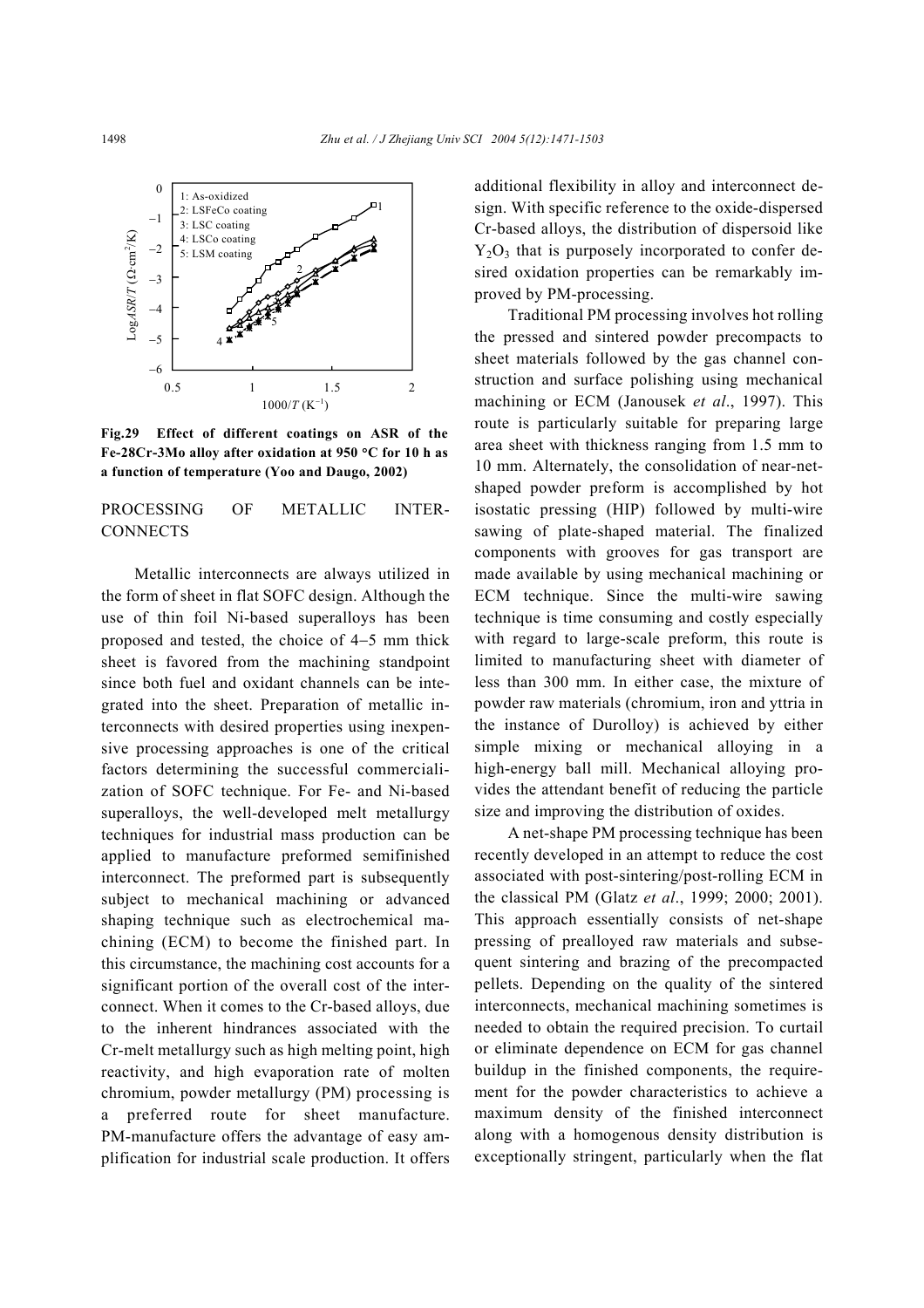components with complex gas channel configuration are considered. A number of factors are identified to determine the achievable sintering density and should be optimized via repeated tests. These in due include but are not limited to purity of raw materials, powder morphology, average particle size and size distribution, alloy composition, pressing parameters, and sintering parameters. The net-shape PM technique is proved to be competitive in manufacturing small or medium-sized metallic interconnects. The significantly reduced final machining characteristic of this approach leads to considerable material saving and a drastic drop of the machining cost. A projected cost reduction potential of at least an order of magnitude in the industrial scale production as compared to conventional PM technique has been demonstrated. The performance of a 5-cell stack equipped with metallic interconnects made of Durolloy manufactured by net-shape PM was evaluated up to 1000 h as shown in Fig.30 (Glatz *et al*., 1999). Prior to being installed, the interconnects were coated with a protective LSM layer using thermal spray. It is encouraging to note that stack with net-shape PM interconnect displays identical electrochemical performance stability to the one fitted with conventional PM interconnects. No discernible performance degradation was observed during the entire test.



**Fig.30 Performance of a 5-cell SOFC stack equipped with an interconnect fabricated using near-net-shaped powder metallurgy technique, the interconnect is made from Cr-5Fe-1Y2O3 alloy (Glatz** *et al***., 1999)** 

One proposed technique to fabricate thin foil Cr- or Fe/Cr-based metallic interconnects is tape-casting (Glatz *et al*., 2000). Tape-casting is a well-established, low-cost manufacturing approach widely utilized in the electronic ceramic industry to manufacture multi-layer ceramic capacitors. The SOFC electrolyte is presently being fabricated exclusively by using this technique. The selection of appropriate dispersants and binders and optimization of their amounts added for specific material are of paramount importance in achieving a stable slurry with desired casting properties. Green tapes with thickness in the range of 0.4−1 mm are consolidated by sintering. Depending on the sintered density of the sheet material, a post-sintering compaction treatment by rolling is recommended in order to achieve further densification and thickness reduction. Results indicated that some specifically adapted Cr-based alloy powders show tape-casting behavior comparable to that of ceramic powders.

#### CONCLUDING REMARKS

Successful development of interconnect materials is vital to the large-scale commercialization of SOFCs technology. The growing trend toward the anode-supported planar version in the SOFC community shows great promise for the use of metallic interconnects. To address the challenge of excessively large contact resistance on short exposure to SOFC environments, new metallic interconnects should be developed based on a fundamental understanding of oxide growth kinetics and oxide conductivity. This should be the focus of future study. Other recommended avenues of investigation include further lowering the operating temperature of SOFC to 700 °C or even 600 °C without compromising the fuel cell electrical efficiency. This essentially allows current commercially available stainless steels to be utilized directly as interconnects. Coating metallic interconnects with oxides of complex structure has proved to an effective approach to reduce the contact resistance. This practice can be put into widespread application provided that costs of both coating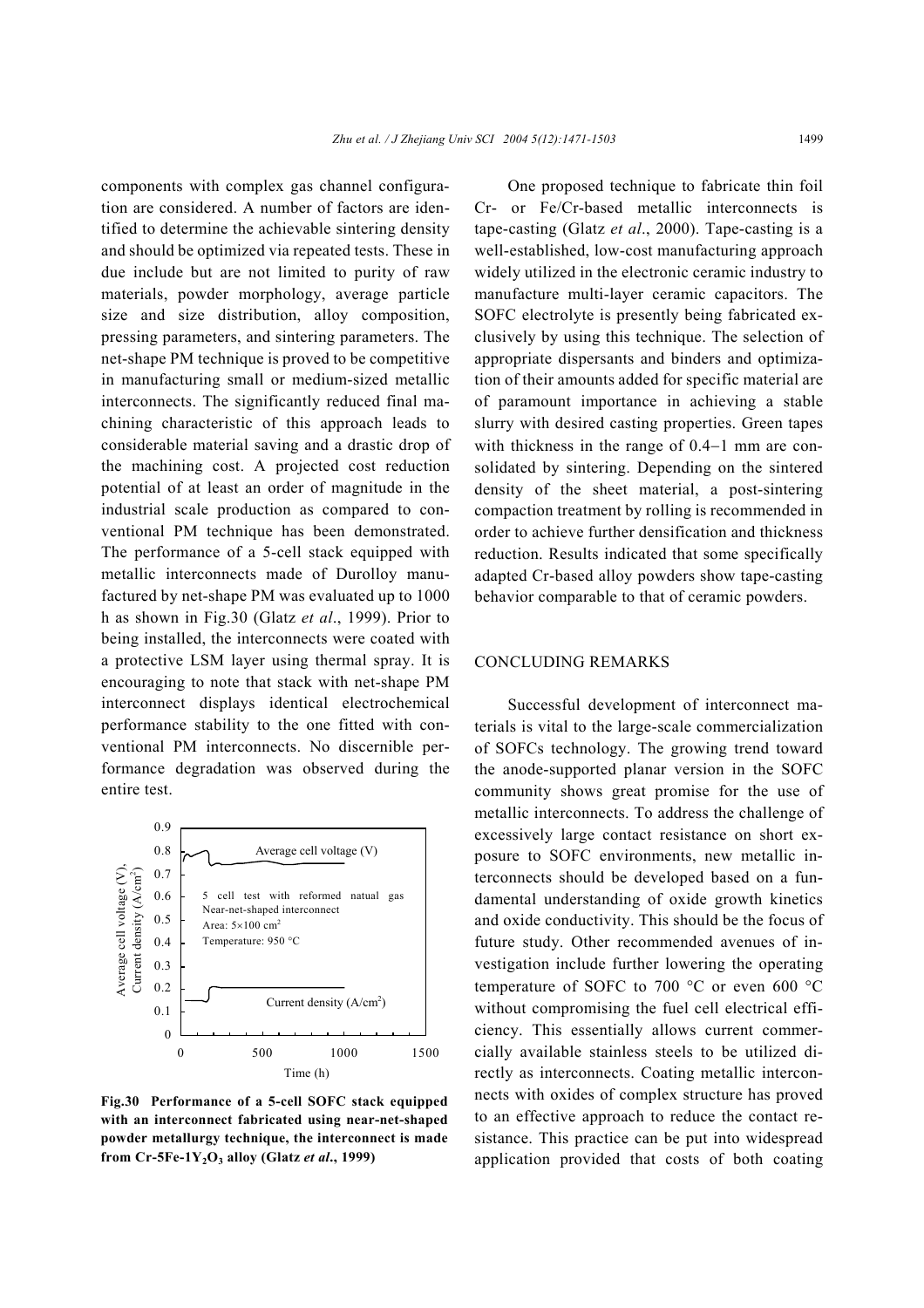materials and fabrication techniques are substantially curbed.

#### **References**

- Anderson, H.U., Murphy, R., Humphrey, K., Rossing, B., Aldred, A., Procarioue, W.L., Ackermann, R.J., 1978. *In*: McCarthy, G.J., Rhyne, J.J. (Eds.), The Rare Earths in Modern Science and Technology. Plenum Press, New York, p.55.
- Anderson, H.U., Nasrallah, M.M., Flandermeyer, B.K., Agarwal, A.K., 1985. *J. Sol. Stat. Chem.*, **56**:325.
- Anderson, H.U., Kuo, J.H., Sparlin, D.M., 1989. *In*: Proceedings of the First International Symposium on Solid Oxide Fuel Cells, PV89-11, The Electrochemical Society Proceedings Series. Pennington, NJ, p.111.
- Armstrong, T.R., Stevenson, J.W., Pederson, L.R., Raney, P.E., 1995. *In*: Proceedings of the Fourth International Symposium on Solid Oxide Fuel Cells (SOFC-IV). The Electrochemical Society Proceedings Series. Pennington, NJ, p.944.
- Armstrong, T.R., Stevenson, J.W., Pederson, L.R., Raney, P.E., 1996a. *J. Electrochem. Soc.*, **143**:2919.
- Armstrong, T.R., Stevenson, J.W., Pederson, L.R., 1996b. *In*: Proceedings of Second European Solid Oxide Fuel Cell Forum. Oslo, Norway, **2**:521.
- Armstrong, T.R., Hardy, J.S., Simner, S.P., Stevenson, J.W., 1999. *In*: Proceedings of the Sixth International Symposium on Solid Oxide Fuel Cells (SOFC-VI). Honolulu, Hawaii, p.706.
- Badwal, S.P.S., 2001. *Sol. Stat. Ion.*, **143**:39.
- Badwal, S.P.S., Deller, R., Foger, K., Ramprakash, Y., Zhang, J.P., 1997. *Sol. Stat. Ion.*, **99**:297.
- Barthel, K., Rambert, S., Siegmann, S., 2000. *J. Therm. Spray Technol.*, **9**:343.
- Batawi, E., Honegger, K., Diethelm, R., Wettstein, M., 1996. *In*: Proceedings of Second European Solid Oxide Fuel Cell Forum. Oslo, Norway, **2**:307.
- Batawi, E., Plas, A., Straub, W., Honegger, K., Diethelm, R., 1999a. *In*: Proceedings of the Sixth International Symposium on Solid Oxide Fuel Cells (SOFC-VI). Honolulu, Hawaii, p.767.
- Batawi, E., Glatz, W., Kraussler, W., Janousek, M., 1999b. *In*: Proceedings of the Sixth International Symposium on Solid Oxide Fuel Cells (SOFC-VI). Honolulu, Hawaii, p.731.
- Bates, J.L., 1990. *In*: Proceedings of the Second Annual Fuel Cells Contractors Review Meeting. Rept. No. DOE/METC-90/6112, U.S. Department of Energy, Washington DC, p.159.
- Boroomand, F., Wessel, E., Singheiser, L., Hilpert, K., 1999. *In*: Proceedings of the Sixth International Symposium on Solid Oxide Fuel Cells (SOFC-VI). Honolulu, Hawaii, p.666.
- Bredesen, R., Kofstad, P., 1996. *In*: Proceedings of Second European Solid Oxide Fuel Cell Forum. Oslo, Nroway, **2**:567.
- Brylewski, T., Nanko, M., Maruyama, T., Przybylski, K., 2001. *Sol. Stat. Ion.*, **143**:131.
- Chen, H.C., Heberlein, J., Hene, R., 2000. *J. Therm. Spray Technol.*, **9**:348.
- Chick, L.A., Bates, J.L., Pederson, L.R., Kissinger, H.E., 1989. *In*: Proceedings of the First International Symposium on Solid Oxide Fuel Cells. The Electrochemical Society, Pennington, NJ, p.170.
- deHaart, L.G.L., Vinke, I.C., Janke, A., Ringel, H., Tietz, F., 2001. *In*: Proceedings of the Seventh International Symposium on Solid Oxide Fuel Cells (SOFC-VII). Tsukuba, Ibaraki, Japan, p.111.
- Devan, J.H., Tortorelli, P.F., 1993. *Corros. Sci.*, **35**:1065.
- Dollard, W.J., Brown, J.T., 1986. Overview of the Westinghouse Solid Oxide Fuel Cell Program, Fuel Cell Abstracts. Fuel Cell Seminar. Tucson, AZ,
- Dulieu, D., Cotton, J., Greiner, H., 1998. *In*: Proceedings of Third European Solid Oxide Fuel Cell Forum. Nantes, France, p.447.
- Elangovan, S., Hartvigsen, J.J., Kung, S.C., Goettler, R.W., Barringer, E.A., 2001. *In*: Proceedings of the Seventh International Symposium on Solid Oxide Fuel Cells (SOFC-VII). Tsukuba, Japan, p.94.
- England, D.M., Virkar, A.V., 1999. *J. Electrochem. Soc.*, **146**:3196.
- England, D.M., Virkar, A.V., 2001. *J. Electrochem. Soc.*, **148**:A330.
- Flandermeyer, B.K., Nasrallah, M.M., Agarwal, A.K., Anderson, H.U., 1984. *J. Am. Ceram. Soc.*, **67**:195.
- Flandermeyer, B.F., Nasrallah, M.M., Sparlin, D.M., Anderson, H.U., 1985a. *High Temp. Sci.*, **20**:259.
- Flandermeyer, B.F., Nasralk, M.M., Sparlin, D.M., Anderson, H.U., 1985b. *In*: Simkovich, G., Stubican, V.S. (Eds.), Transport Nonstoichiometric Compounds. Plenum Press, New York, p.17.
- Foger, K., Donelson, R., Ratnaraj, R., 1999. *In*: Proceedings of the Sixth International Symposium on Solid Oxide Fuel Cells (SOFC-VI). Honolulu, Hawaii, p.95.
- Glatz, W., Batawi, E., Janousek, M., Kraussler, W., Zach, R., Zobl, G., 1999. *In*: Proceedings of the Sixth International Symposium on Solid Oxide Fuel Cells (SOFC-VI). Honolulu, Hawaii, p.783.
- Glatz, W., Janousek, M., Batawi, E., Honegger, K., 2000. *In*: Proceedings of Fourth European Solid Oxide Fuel Cell Forum. Lucerne, Switzerland, **2**:482.
- Glatz, W., Janousek, M., Batawi, E., Doggwiler, B., 2001. *In*: 15th International Plansee Seminar. Reutte, Austria, p.1.
- Godfrey, B., Gillespie, R., Foger, K., 1999. *In*: Proceedings of the Sixth International Symposium on Solid Oxide Fuel Cells (SOFC-VI). Honolulu, Hawaii, p.75.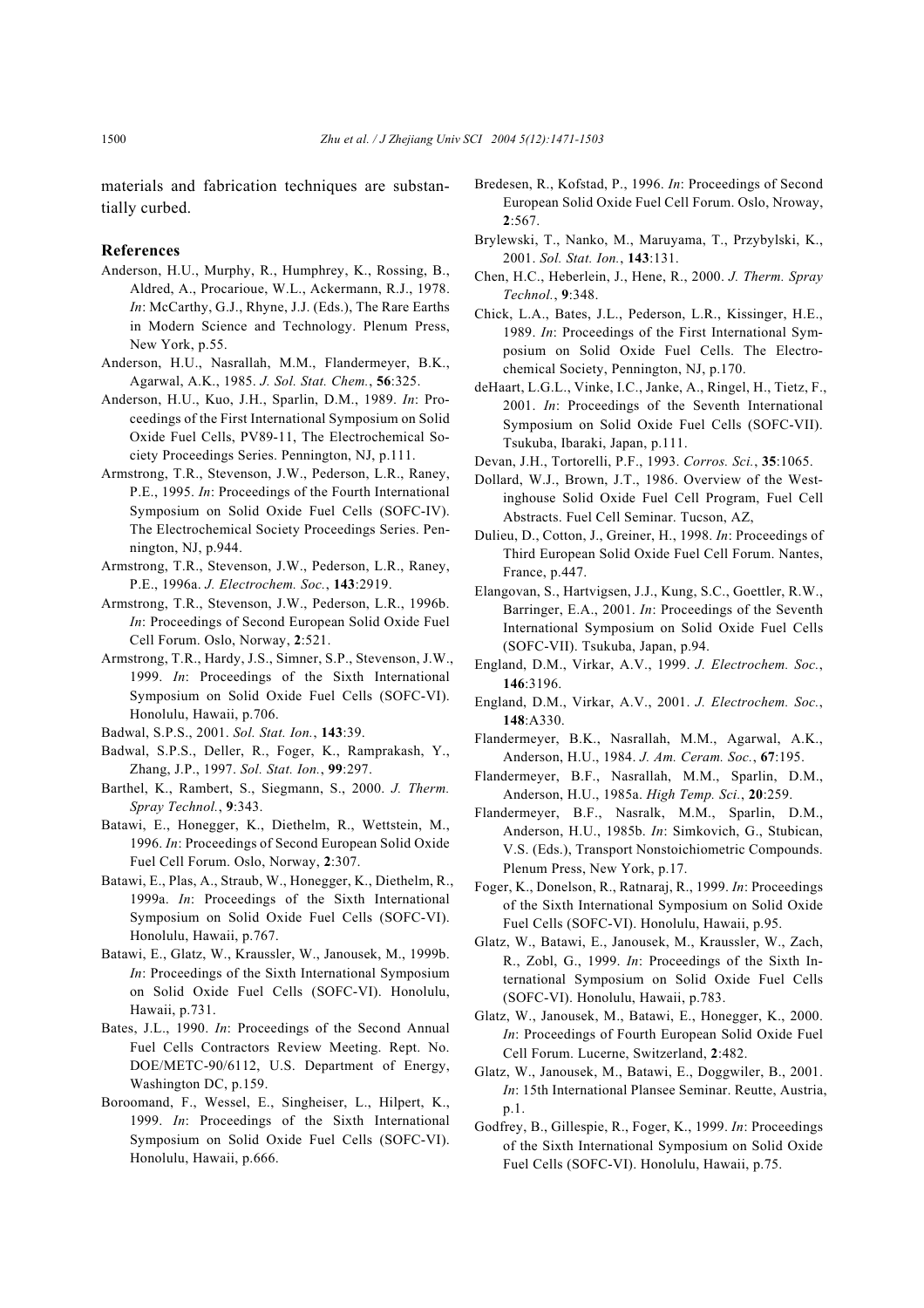- Gonzalez-Carrasco, J.L., Perez, P., Adeva, P., Chao, J., 1999. *Intermetallics*, **7**:69.
- Hendriksen, P.V., Carter, J.D., Mogensen, M., 1995. *In*: Proceedings of the Fourth International Symposium on Solid Oxide Fuel Cells (SOFC-IV). The Electrochemical Society Proceedings Series. Pennington, NJ, p.934.
- Hiei, Y., Yamamoto, T., Itoh, H., Watanabe, T., 1999. *In*: Proceedings of the Sixth International Symposium on Solid Oxide Fuel Cells (SOFC-VI). Honolulu, Hawaii, p.716.
- Hilpert, K., Das, D., Miller, M., Peck, D.H., Weib, R., 1996. *J. Electrochem. Soc.*, **143**:3642.
- Hirschenhofer, J.H., Stauffer, D.B., Engleman, R.R., Klett, M.G. (Eds.), 1998. Fuel Cell Handbook. U.S. Department of Energy, Morgantown, WV, p.1-3.
- Hofer, H.E., Kock, W.F., 1993. *J. Electrochem. Soc.*, **140**:2889.
- Honegger, K., Plas, A., Diethelm, R., Glatz, W., 2002. *In*: Proceedings of the Seventh International Symposium on Solid Oxide Fuel Cells (SOFC-VII). Tsukuba, Ibaraki, Japan, p.803.
- Hou, P.Y., Huang, K., Bakker, W.T., 1999. *In*: Proceedings of the Sixth International Symposium on Solid Oxide Fuel Cells (SOFC-VI). Honolulu, Hawaii, p.737.
- Hsu, M., 1978. *In*: Proceedings of the Workshop on High-Temperature Solid Oxide Fuel Cells. Rep. No. BNL50756. Brookhaven National Laboratory, Upton, NY, p.127.
- Hsu, M., 1985. Fuel Cell Seminar Abstracts (Tucson, AZ, May19-22, 1985). Courtesy Associates, Washington, DC, p.57.
- Huang, K.Q., Hou, P.Y., Goodenough, J.B., 2000. *Sol. Stat. Ion.*, **129**:237.
- Janousek, M., Kock, W., Baumgartner, M., Greiner, H., 1997. *In*: Proceedings of the Fifth International Symposium on Solid Oxide Fuel Cells (SOFC-V). Aachen, Germany, p.1225.
- Kabs, H., Stimming, U., Stovers, D., 1997. *In*: Proceedings of the Fifth International Symposium on Solid Oxide Fuel Cells (SOFC-V). Aachen, Germany, p.160.
- Karim, D.P., Aldred, A.T., 1979. *Phys. Rev.*, **B20**:2255.
- Khandkar, A., Elangovan, S., 1991. *In*: Proceedings of the Second Annual Fuel Cells Contractors Review Meeting. U.S. DOE/METC, p.152.
- Khandkar, A., Elvangovan, S., Hartvigsen, J., Rowley, D., Privette, R., 1999. *In*: Proceedings of the Sixth International Symposium on Solid Oxide Fuel Cells (SOFC-VI). Honolulu, Hawaii, p.88.
- Kim, J.W., Virkar, A.V., Fung, K.Z., Mehta, K., Singhal, S.C., 1999. *J. Electrochem. Soc.*, **146**:69.
- Flandermeyer, B.K., Dusek, J.T., Blackburn, P.E., Dees, D.W., McPheeters, C.C., Poeppel, R.B., 1986. Fuel Cell Seminar Abstracts (Tucson, AZ, Oct.26-29, 1986).

Courtesy Associates, Washington, DC, p.68.

- Kofstad, P., 1996. *In*: Proceedings of Second European Solid Oxide Fuel Cell Forum. Oslo, Norway, **2**:479.
- Kononyuk, I.F., Tolochko, S.P., Surmach, N.G., 1986. *Neorg. Mater.*, **22**:98.
- Krogh, B., Brustad, B., Dahle, M., Eilertsen, J.L., Odegard, R., 1997. *In*: Proceedings of the Fifth International Symposium on Solid Oxide Fuel Cells (SOFC-V). Aachen, Germany, p.1234.
- Kuroishi, M., Furuya, S., Hiwatashi, K., 2001. *In*: Proceedings of the Seventh International Symposium on Solid Oxide Fuel Cells (SOFC-VII). Tsukuba, Japan, p.88.
- Liebert, B.E., 1999. *In*: Proceedings of the Sixth International Symposium on Solid Oxide Fuel Cells (SOFC-VI). Honolulu, Hawaii, p.722.
- Lindermann, G., Boeder, H., Geier, H., 1995. *Adv. Sci. Technol.*, **3D**:2605.
- Linderoth, S., Hendrksen, P.V., Mogensen, M., Langvad, N., 1996. *J. Mater. Sci.*, **31**:5077.
- Lunghi, P., Ubertini, S., 2001. *In*: Proceedings of the Seventh International Symposium on Solid Oxide Fuel Cells (SOFC-VII). Tsukuba, Ibaraki, Japan, p.254.
- Maskalick, N., 1992. Contaminant Effects in Solid Oxide Fuel Cells. Proceedings of the Fourth Annual Fuel Cells Contractors Review Meeting. U.S. DOE/METC.
- Matsuzaki, Y., Yasuda, I., 2000. *Sol. Stat. Ion.*, **132**:271.
- Meadowcroft, D.B., 1969. *Br. J. Appl. Phys.*, **2**:1225.
- Meadowcroft, D.B., 1973. *In*: International Conference on Strontium Containing Compounds. Atlantic Research Institute, Halifax, Canada, p.119.
- Meschke, F., Singheiser, L., Steinbrech, P.W., 2000. *In*: Proceedings of Fourth European Solid Oxide Fuel Cell Forum. Lucerne, Switzerland, **2**:865.
- Minh, N.Q., 1993. *J. Am. Ceram. Soc.*, **76**:563.
- Minh, N.Q., Takahashi, T., 1995. Science and Technology of Ceramic Fuel Cells. Elsevier, Amsterdam.
- Minh, N.Q., Horne, C.R., Liu, F.S., Moffatt, D.M., Staszak, P.R., Stillwagon, T.L., VanAckeren, J.J., 1990. *In*: Proceedings of the Twenty Fifth Intersociety Energy Conversion Engineering Conference. American Institute of Chemical Engineers, New York, **13**:256.
- Mizusaki, J., Yamauchi, S., Fueki, K., Ishikawa, A., 1984. *Sol. Stat. Ion.*, **12**:119.
- Montealegre, M.A., Gonzalez-Carrasco, J.L., Munoz-Morris, M.A., Chao, J., 2000. *Intermetallics*, **8**:439.
- Montealegre, M.A., Gonzalez-Carrasco, J.L., Munoz-Morris, M.A., 2001. *Intermetallics*, **9**:487.
- Mori, M., Hiei, Y., Sammes, N.M., 1999. *Sol. Stat. Ion.*, **123**:103.
- Mori, K., Miyamoto, H., Takenobu, K., Matsudain, T., 2000. *In*: Proceedings of Fourth European Solid Oxide Fuel Cell Forum. Lucerne, Switzerland, **2**:875.
- Mukerjee, S., Grieve, M.J., Haltiner, K., Faville, M., 2001.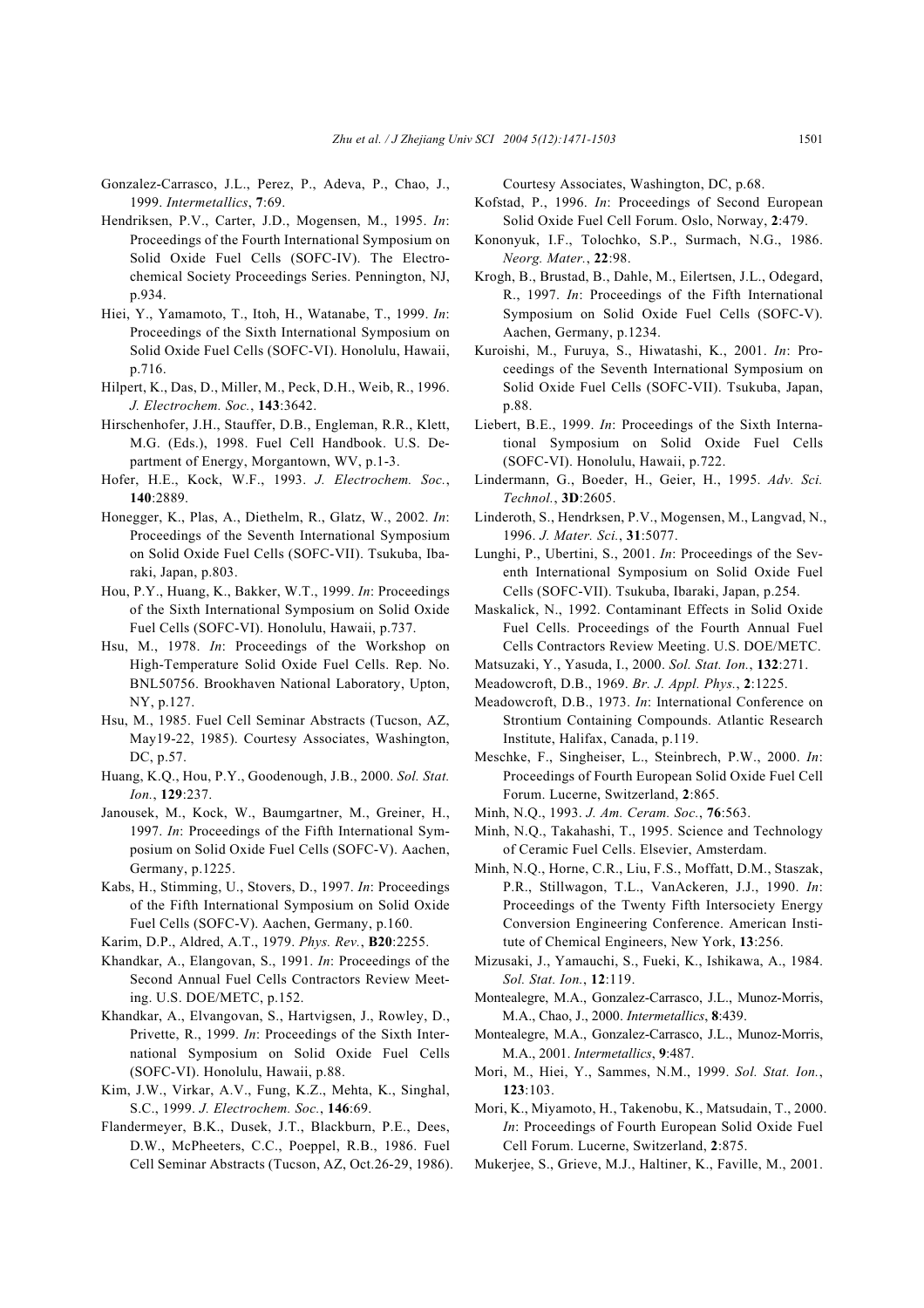*In*: Proceedings of the Seventh International Symposium on Solid Oxide Fuel Cells (SOFC-VII). Tsukuba, Ibaraki, Japan, p.173.

- Natesan, K., 1998. *Mater. Sci. Eng.*, **A258**:126.
- Nernst, W., 1899. *Z. Elektrochem*, **6**:41.
- Oishi, N., Yamazaki, Y., 1999. *In*: Proceedings of the Sixth International Symposium on Solid Oxide Fuel Cells (SOFC-VI). Honolulu, Hawaii, p.759.
- Okumura, K., Ailhara, Y., Ito, S., Kawasaki, S., 2000. *J. Therm. Spray Technol.*, **9**:354.
- Park, J.W., Lee, Y.K., 1997. *In*: Proceedings of the Fifth International Symposium on Solid Oxide Fuel Cells (SOFC-V). Aachen, Germany, p.1253.
- Paulik, W., Baskaran, S., Armstrong, T.R., 1998. *J. Mater. Sci.*, **33**:2398.
- Paulik, S.W., Armstrong, T.R., 2000. *In*: Proceedings of Fourth European Solid Oxide Fuel Cell Forum. Lucerne, Switzerland, p.546.
- Pint, B.A., 1996. *Oxid. Met.*, **45**:1.
- Pint, B.A., Matin, J.R., Hobbs, L.W., 1993. *Oxid. Met.*, **39**:167.
- Quadakkers, W.J., Griner, H., Kock, W., 1994. *In*: Proceedings of the First European Solid Oxide Fuel Cell Forum. Lucerne, Switzerland, **1**:525.
- Quadakkers, W.J., Greiner, H., Hansel, M., Pattanaik, A., Khanna, A.S., Mallener, W., 1996. *Sol. Stat. Ion.*, **91**:55.
- Quadakkers, W.J., Malkow, T., Albellan, P., 2000. *In*: Proceedings of Fourth European Solid Oxide Fuel Cell Forum. Lucerne, Switzerland, **2**:827.
- Redd, D.M., Anderson, H.U., Huebner, W., 1996. *J. Electrochem. Soc.*, **143**:1558.
- Sakai, N., Kawada, T., Yokokamo, H., Dokiya, M., Iwata, T., 1990a. *Sol. Stat. Ion.*, **40/41**:394.
- Sakai, N., Kawada, T., Yokokawa, H., Dokiya, M., Iwata, T., 1990b. *J. Mater. Sci.*, **25**:4531.
- Sakai, N., Kawada, T., Yokokawa, H., Dokiya, M., 1991. *In*: Proceedings of the Second International Symposium on Solid Oxide Fuel Cells. Commission of The European Community, Luxembourg, p.59.
- Sakai, N., Horita, T., Yokokawa, H., Dokiya, M., Kawada, T., 2000. *In*: Proceedings of Fourth European Solid Oxide Fuel Cell Forum. Lucerne, Switzerland, **2**:531.
- Samsonovin, G.V., 1973. *In*: Turton, C.N., Turton, T.I. (Eds.), The Oxide Handbook. Plenum Press, p.125.
- Schmidt, V.H., 1981. Electrical Properties of Lanthanum Chromite Based Ceramics in Hydrogen and Oxidizing Atmospheres of High Temperature. Rept. No. DOE/ET/15415-1, U.S. Department of Energy, Washington D.C.
- Simner, S.P., Hardy, J.S., Stevenson, J.W., Armstrong, T.R., 1999. *In*: Proceedings of the Sixth International Symposium on Solid Oxide Fuel Cells (SOFC-VI). Honolulu, Hawaii, p.696.

Simwonis, D., 1997. *J. Mater. Res.*, **12**:1508.

- Singhal, S.C., 1999. *In*: Proceedings of the Sixth International Symposium on Solid Oxide Fuel Cells (SOFC-VI). Honolulu, Hawaii, p.39.
- Singhal, S.C., 2000. *MRS Bullet*, **25**:16.
- Srilomsak, S., Schilling, D.P., Anderson, H.U., 1989. *In*: Proceedings of the First International Symposium on Solid Oxide Fuel Cells. The Electrochemical Society, Pennington, NJ, p.129.
- Steele, B.C.H., 1994. *In*: Drake, J.A.G. (Ed.), Electrochemistry and Clean Energy. Royal Society of Chemistry, p.8.
- Tai, L.W., Lessing, P.A., 1991. *J. Amer. Ceram. Soc.*, **74**:155.
- Takenoiri, S., Kadokawa, N., Koseki, K., 2000. *J. Therm. Spray Technol.*, **9**:360.
- Tanner, C.W., Fung, K.Z., Virkar, A.V., 1997. *J. Electrochem. Soc.*, **144**:21.
- Tde, H., 1989. Natural Gas Reformed Fuel Cell Power Generation Systems−A Comparison of Three System Efficiencies. Proceedings of the Twenty Fourth Intersociety Energy Convention Engineering Conference. The Institute of Electrical and Electronics Engineers, Washington, D.C.
- Tiffee, E.I., Weising, W., Schiessl, M., Greiner, H., 1990. *Ber. Bunsenges. Phys. Chem.*, **94**:978.
- Tolochko, S.P., Kononyuk, I.F., 1986. *Neorg. Mater.*, **22**:1696.
- Tolochko, S.P., Konyuk, I.F., Ivashkevich, L.S., 1980. *Neorg. Mater.*, **20**:1892.
- Tortorelli, P.F., Devan, J.H., 1992. *Mater. Sci. Eng.*, **A153**:573.
- Tortorelli, P.F., Natesan, K., 1998. *Mater. Sci. Eng.*, **A258**:115.
- Tsukuda, H., Notomi, A., Hisatome, N., 2000. *J. Therm. Spray Technol.*, **9**:364.
- Tsuneizumi, H., 1992. Development of Solid Oxide Fuel Cell With Metallic Separator. The International Fuel Cell Conference Proceedings. NEDO/MITI, Tokyo, Japan.
- Ueda, M., Taimatsu, H., 2000. *In*: Proceedings of Fourth European Solid Oxide Fuel Cell Forum. Lucerne, Switzerland, **2**:837.
- Urbanek, J., Miller, M., Schmidt, H., Llipert, K., 2000. *In*: Proceedings of Fourth European Solid Oxide Fuel Cell Forum. Lucerne, Switzerland,**2**:503.
- Vazquez-Navarro, M.D., McAleese, J., Kilner, J.A., 1999. *In*: Proceedings of the Sixth International Symposium on Solid Oxide Fuel Cells (SOFC-VI). Honolulu, Hawaii, p.749.
- Virkar, A.V., England, D.M., 2000. Solid Oxide Fuel Cell Interconnector, United States Patent, 6326096.
- Virkar, A.V., Kim, J.W., 2001. Planar Solid Oxide Fuel Cell Stack with Metallic Foil Interconnect, United States